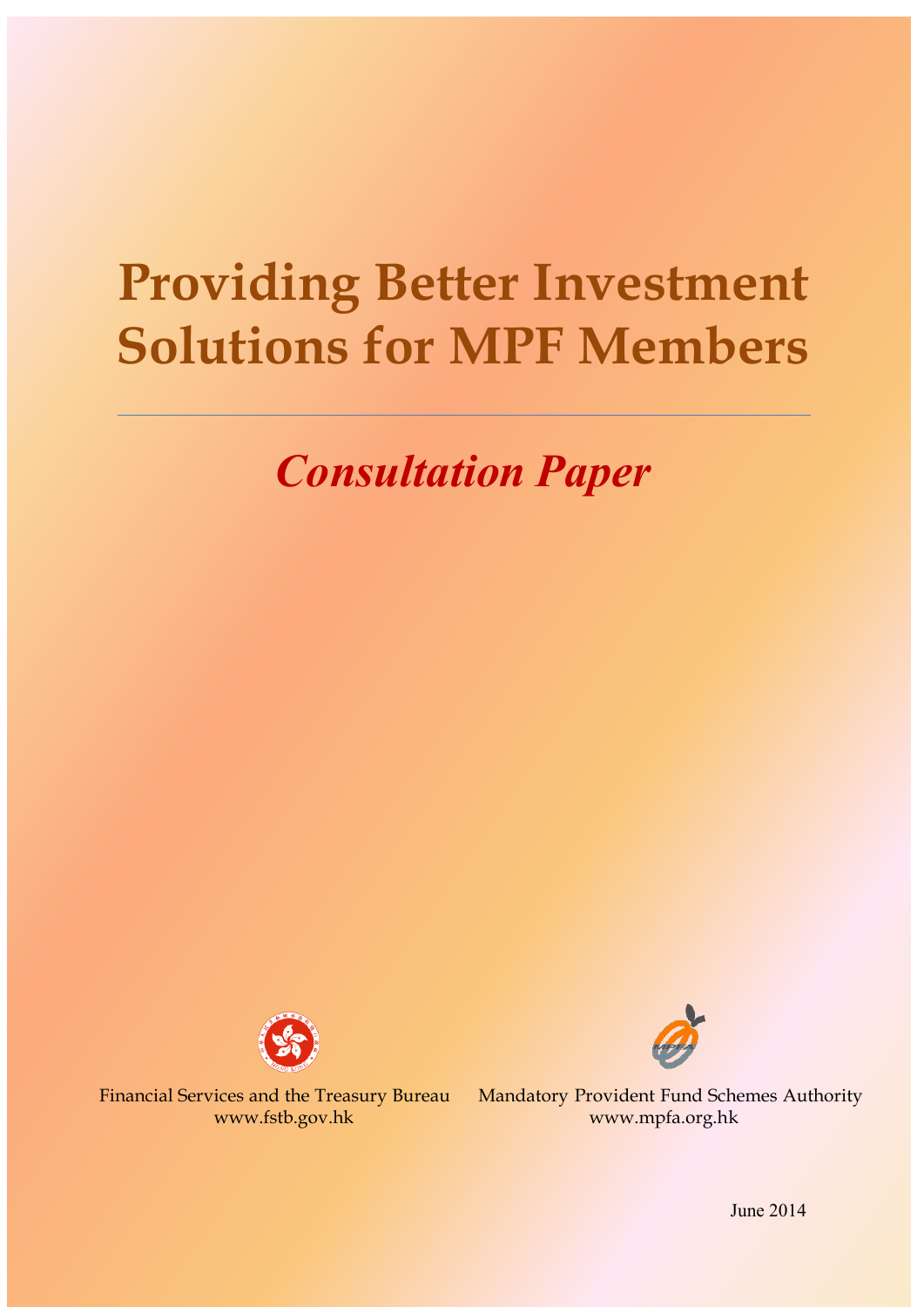## Table of Contents

| $\mathbf{I}$ . |                                                                      |                                                                    |
|----------------|----------------------------------------------------------------------|--------------------------------------------------------------------|
|                | L1                                                                   |                                                                    |
|                | L <sub>2</sub>                                                       |                                                                    |
|                | I.3                                                                  |                                                                    |
|                | I.4                                                                  |                                                                    |
|                | I.5                                                                  |                                                                    |
|                | I.6                                                                  |                                                                    |
| II.            |                                                                      |                                                                    |
|                | II.1                                                                 |                                                                    |
|                | II.2                                                                 |                                                                    |
|                | II.3                                                                 |                                                                    |
|                | II.4                                                                 |                                                                    |
|                | II.5                                                                 |                                                                    |
| III.           | Proposals - The MPF Core Fund Based on Standardized Default Funds 16 |                                                                    |
|                | III.1                                                                | The core fund will be based on standardized default funds 17       |
|                | III.2                                                                | As a default fund, the investment approach of the core fund should |
|                |                                                                      | balance long-term risks and returns in a manner appropriate for    |
|                |                                                                      |                                                                    |
|                | III.3                                                                |                                                                    |
|                | III.4                                                                | The core fund is available to all MPF scheme members to choose34   |
| IV.            |                                                                      |                                                                    |
| V.             |                                                                      |                                                                    |
|                |                                                                      |                                                                    |
|                |                                                                      |                                                                    |
|                |                                                                      |                                                                    |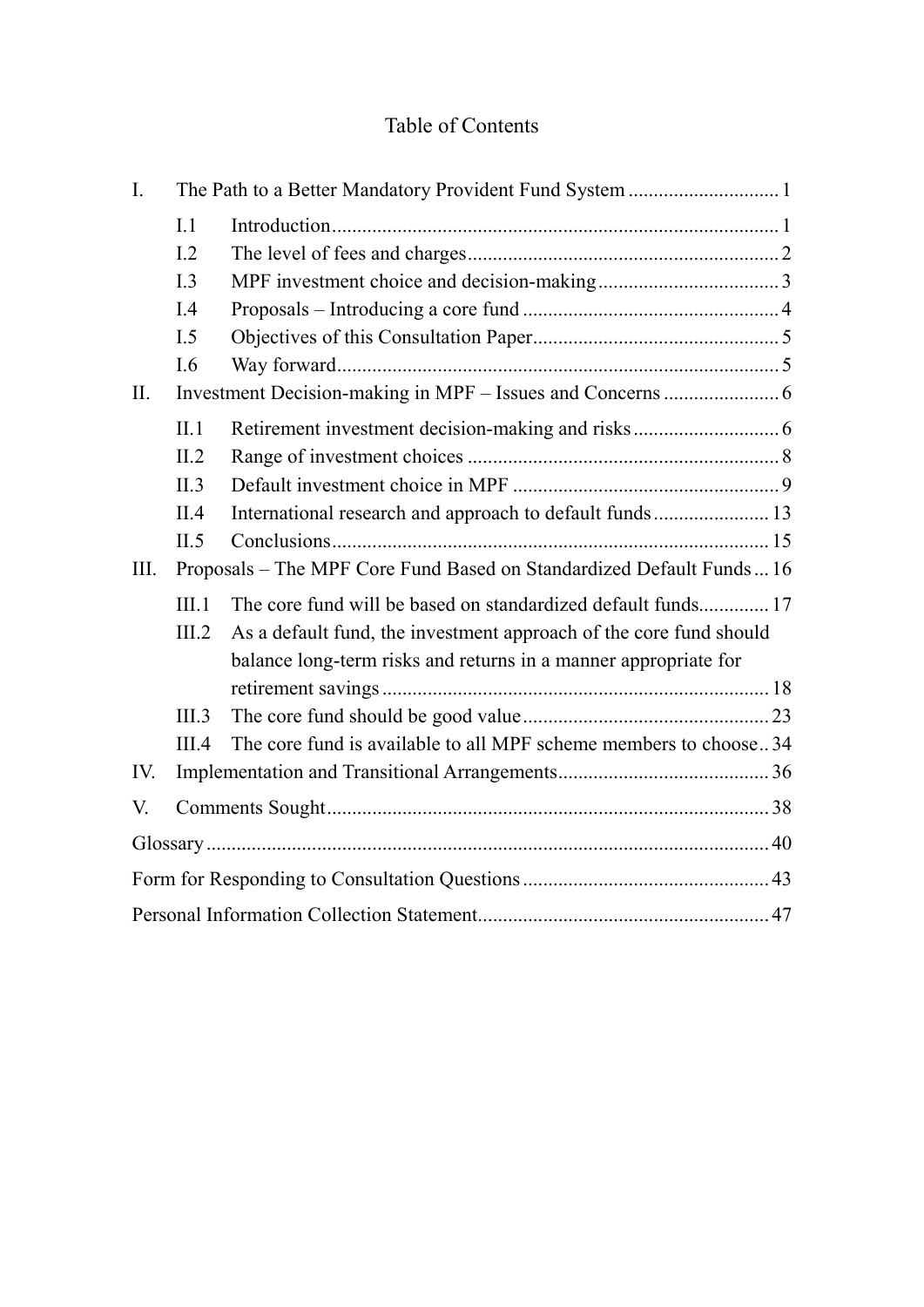## <span id="page-2-0"></span>**I. The Path to a Better Mandatory Provident Fund System**

### <span id="page-2-1"></span>**I.1 Introduction**

1. The Mandatory Provident Fund ("MPF") system, implemented in December 2000, is a mandatory, privately-managed, defined contribution, employment-based and fully-funded pension system. The system is the second pillar of the multi-pillar retirement protection model as recommended by the World Bank<sup>[1](#page-2-2)</sup>. It is an important part of the total savings pool for retirement needs in Hong Kong. We should, however, keep in mind that **the MPF system, as merely one of the pillars, is complementary to other sources of retirement savings, such as government social security programmes and individual savings arrangements**. These different pillars need to work together to provide for total retirement savings adequacy for the population. No single pillar can be a solution on its own and improvements to the MPF system could not alone completely address retirement savings adequacy nor coverage for non-workers. That said, **a well-designed MPF system where well-considered investment choices are made by, or on behalf of, scheme members is important** in enhancing the contribution that the second pillar will make to overall retirement savings outcomes for individual workers and the financial sustainability of our retirement protection system as a whole.

2. The development and implementation of the MPF system have always been keenly debated in the community. Since its inception, the Government and the Mandatory Provident Fund Schemes Authority ("MPFA") have constantly worked towards making improvements to the system to better meet the expectations of stakeholders and this remains an ongoing process. In addition to various supervisory and administrative initiatives of the MPFA, the relevant legislation has been amended on 14 occasions since implementation in December [2](#page-2-3)000<sup>2</sup> and another Amendment Bill (providing for, amongst other things, benefits withdrawal on terminal illness and withdrawal by installments) is currently under preparation for introduction into the Legislative Council

<span id="page-2-2"></span><sup>&</sup>lt;sup>1</sup> The multi-pillar retirement protection model is explained further in the Glossary to this Consultation Paper.<br><sup>2</sup> Key legislative changes have included facilitating investment into index funds (2002), introducing an

<span id="page-2-4"></span><span id="page-2-3"></span>adjustment mechanism for relevant income levels (2002), streamlining scheme administration (2002, 2008, 2009, 2012), refining investment restrictions (2006), enhancing disclosure of information (2008), enhancing enforcement against employers (2002, 2008, 2012), introducing the employee choice arrangement (2009), improving regulation of MPF intermediaries (2012), adjusting minimum and maximum relevant income levels (2002, 2011, 2013), and protecting the interest of scheme members upon bankruptcy (2011).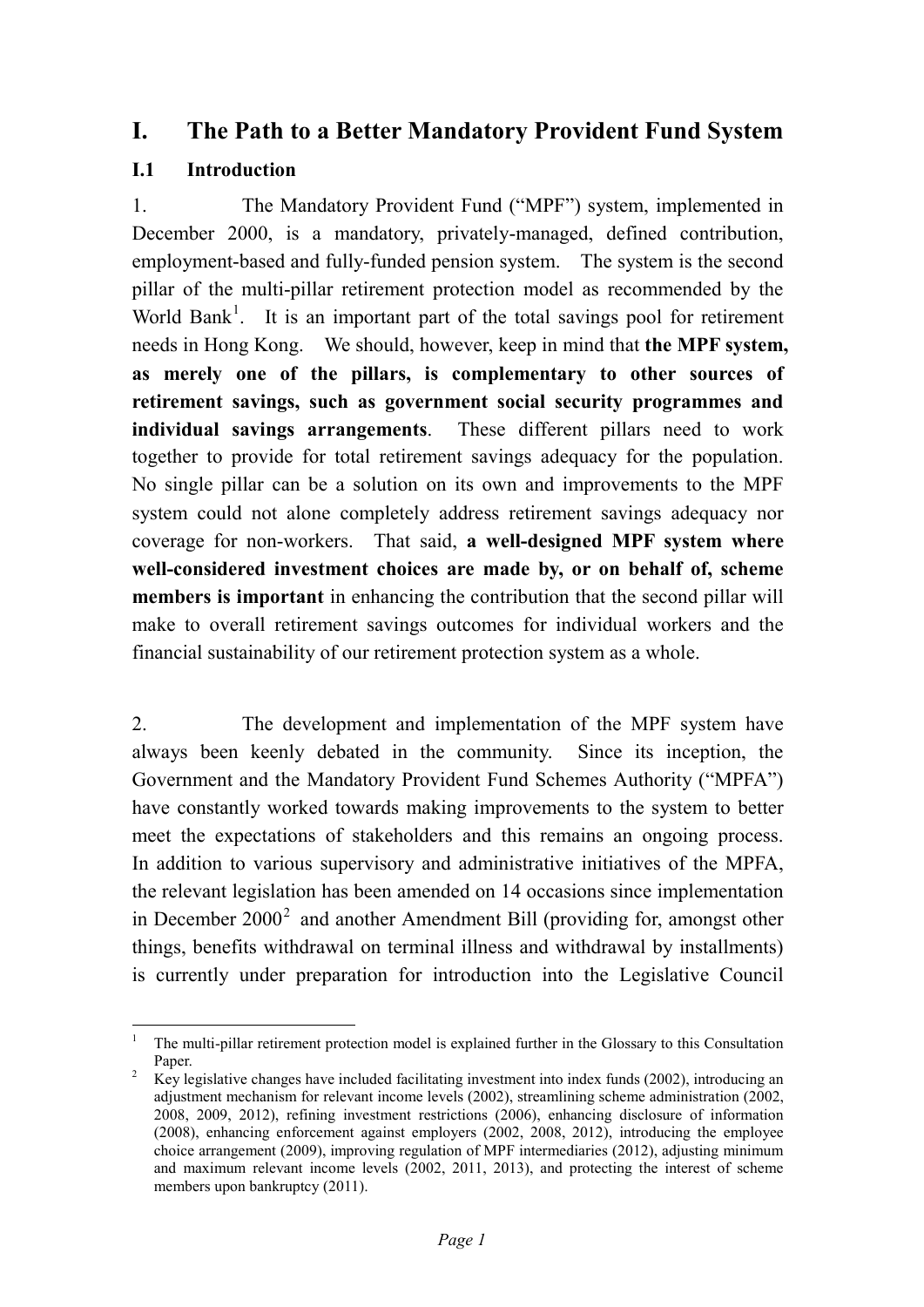shortly. We fully understand that, as with retirement savings systems in other jurisdictions, a system that is so important to so many members of the community will continue to attract vigorous debate. The Government and the MPFA remain committed to improving the system in a structured manner that has due regard to the fundamental premise of a diversified, multi-pillar retirement protection model.

3. Various issues are the subject of ongoing debate including the level of fees and charges, the complexity of decision-making for members and whether returns generated by funds within the system meet expectations of what should be delivered by a well-designed retirement savings product are of particular concern.

### <span id="page-3-0"></span>**I.2 The level of fees and charges**

4. As part of the strategy to address the fee issue, the MPFA commissioned a consultancy study on the cost of operations of MPF schemes in 2012. The Consultancy Report<sup>[3](#page-2-4)</sup> was published in November 2012, and based on it, the MPFA formulated a number of short-term measures to reduce the costs of MPF schemes and consequently the fees charged to those schemes. Progress made on various short- and medium-term measures is summarized in paragraph 53. Since late 2012, providers have reduced the fee levels of some  $36\%$  of MPF funds<sup>[4](#page-3-1)</sup>. These reductions represent increased investment returns flowing through to members of those funds.

5. In addition, in 2012, the MPFA recommended to the Government that fundamental changes to improve the MPF system be made and options that can be further explored, including providing low-fee funds in all MPF schemes; considering the possibility of introducing a not-for-profit operator to operate a simple and low-fee MPF scheme (a public trustee); reviewing the feasibility of imposing a cap on fund fees; and providing a type of basic, low-fee, default fund arrangement.

6. In his 2013 Policy Address, the Chief Executive noted concerns

 <sup>3</sup> Report on a study of administrative costs in the Hong Kong Mandatory Provident Fund System, Ernst & Young November 2012.<br><sup>4</sup> With fee reductions ranging from 0.5% to 70.2% from their former level.

<span id="page-3-1"></span>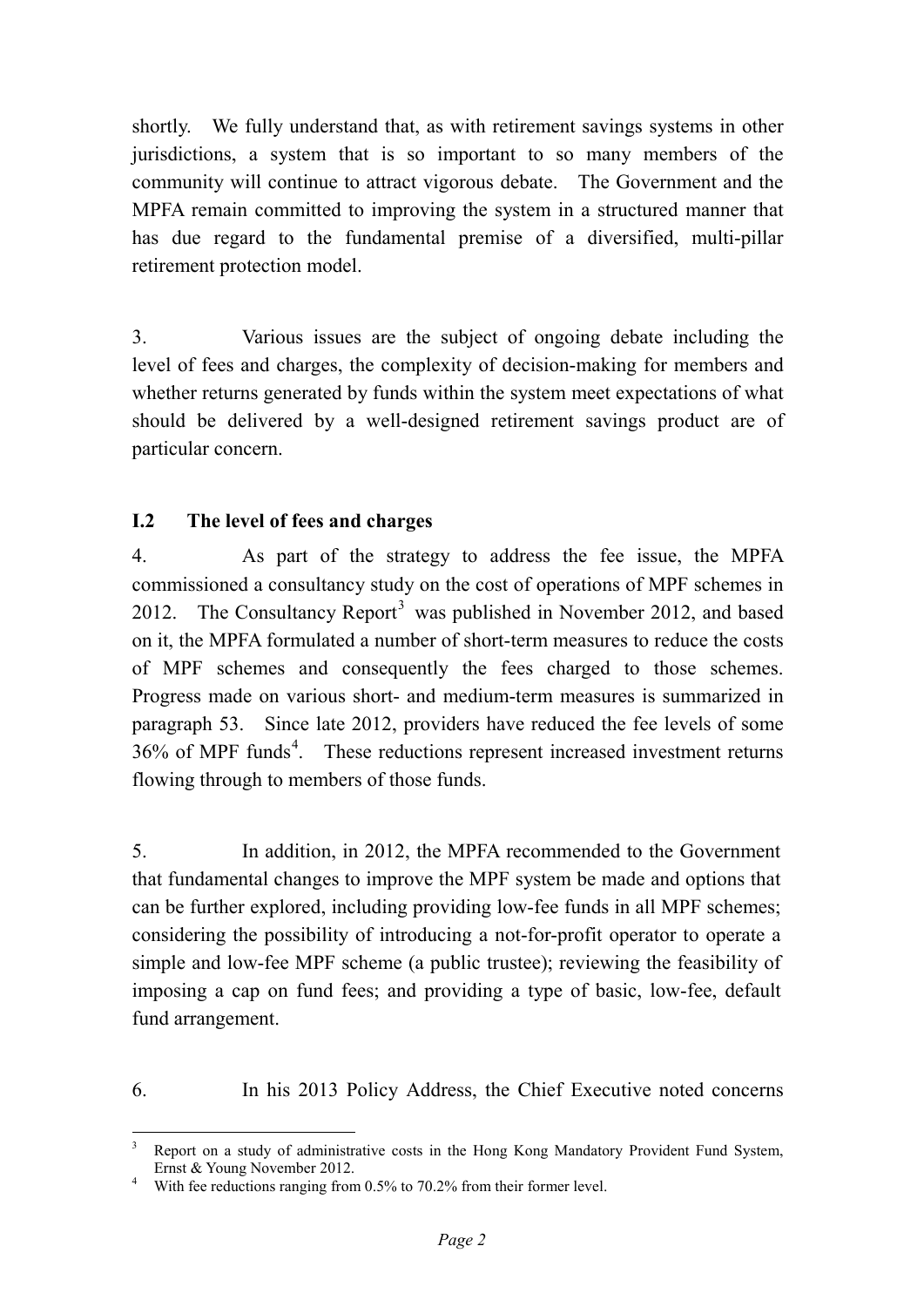expressed in the community and highlighted that the Government and the MPFA would work together to adopt a multi-pronged approach to bring down MPF fees and charges. The Financial Secretary further mapped out in his 2013 Budget Speech the improvement measures, including promoting electronic platforms, consolidating employees' accounts, rationalizing the types and numbers of MPF funds in order to reduce the administrative costs, maximizing market forces to reduce fees and charges, as well as, in parallel, developing proposals on MPF fee cap that will be introduced in case of market failure.

#### <span id="page-4-0"></span>**I.3 MPF investment choice and decision-making**

7. The experiences of pension arrangements in other jurisdictions have been reviewed to ascertain lessons and insights into how best to deal with the complex issue of investment decision-making by members. Research from key international bodies such as the Organisation of Economic Co-operation and Development ("OECD") and the International Organisation of Pension Supervisors ("IOPS") provides roadmaps for the way forward and a number of key insights. It should be emphasized that **saving for retirement is a long term process, typically around 40 years, exposing investments to multiple market investment cycles**. This suggests that **members should adopt the right perspective towards inevitable cyclical market fluctuations and place their investment focus on managing the various types of risks and risk/return trade-offs throughout the whole investment period**. Furthermore, larger contributions will tend to be made and accrued benefits at their largest towards the end of the working life, thus increasing risks at that time. This suggests that to achieve a good balance between risks and likely returns over that important period, members should generally be more conservative with their investment approach as they approach retirement age. It can be seen that **saving for retirement is therefore different from strategies that may be appropriate for typical retail investments**. In contrast to shorter term and retail-driven investment strategies and behaviours which might appropriately focus on short-term trends and opportunities, saving for retirement requires a structured approach that focuses on the long term and caters to specific risks closer to retirement.

8. Locally, we know that many MPF scheme members do not take an active role in managing their MPF investment, many are confused about investment choice and many do not feel that they have adequate financial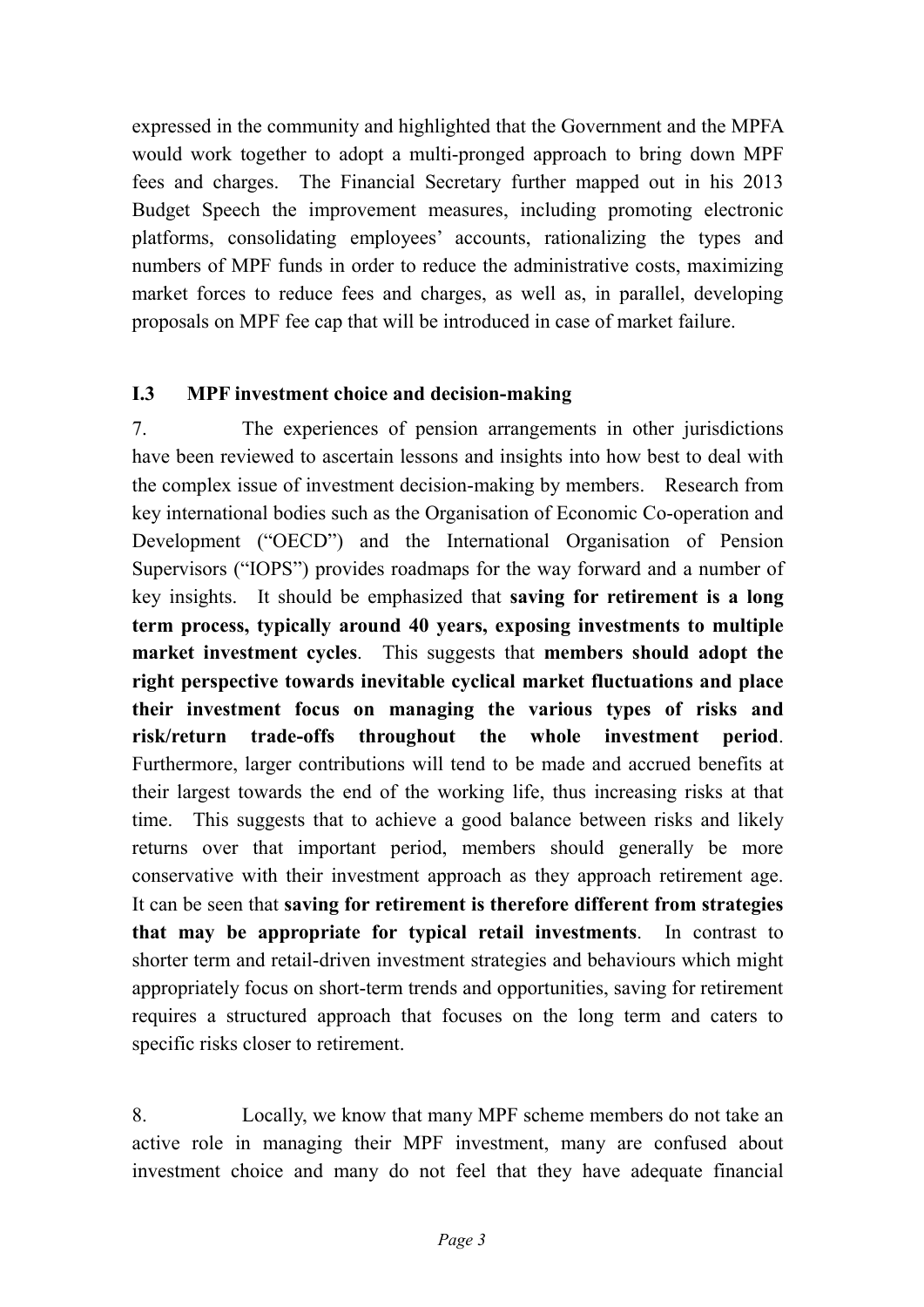knowledge to make investment decisions. Balancing the various investment implications can be quite difficult for members who may not be very knowledgeable or experienced in complex issues such as investment and how various risks can be best managed. Even members who may be quite knowledgeable about share trading, for example, might not appreciate the fundamental differences between trading strategies and strategies appropriate for investing retirement savings. In this regard, there has been an emerging body of research internationally which highlights the importance of having well-designed default funds within retirement systems, in the event that scheme members do not, or do not want to, make a choice of funds. **It is therefore important to ensure that the MPF system can adequately protect the interests of those members who do not, or do not want to, make a choice of funds, whilst at the same time allowing adequate opportunities for choice by those members who do want to make their own investment decisions**.

#### <span id="page-5-0"></span>**I.4 Proposals – Introducing a core fund**

9. After careful consideration, the Government and the MPFA have come to the view that the most pragmatic and effective next step in reforming the MPF system, is to improve the investment choice framework by **ensuring that all MPF scheme members have access to a standardized, low-fee investment product that is designed in a manner consistent with the overall objective of retirement savings**. We therefore propose a new arrangement, set out in more detail in Part III below, under which all MPF schemes will offer the same type of low-fee investment fund or funds, referred to as the "core fund" below. This core fund will be built around, and based on, analysis related to the appropriate default investment approach for members who do not, or do not want to, make an investment choice. MPF contributions from scheme members who do not make a choice of fund will be invested in the core fund. The core fund will also be available for selection by other scheme members if they consider that its investment strategy and low fees suit their personal needs. In addition, we envisage that the core fund will become a benchmark and a driving force for competition and fee reduction for other funds in the MPF system.

#### 10. **In summary, the core fund is a new arrangement, which will have the following features:**

**a. the design of the core fund will be based on the standardized**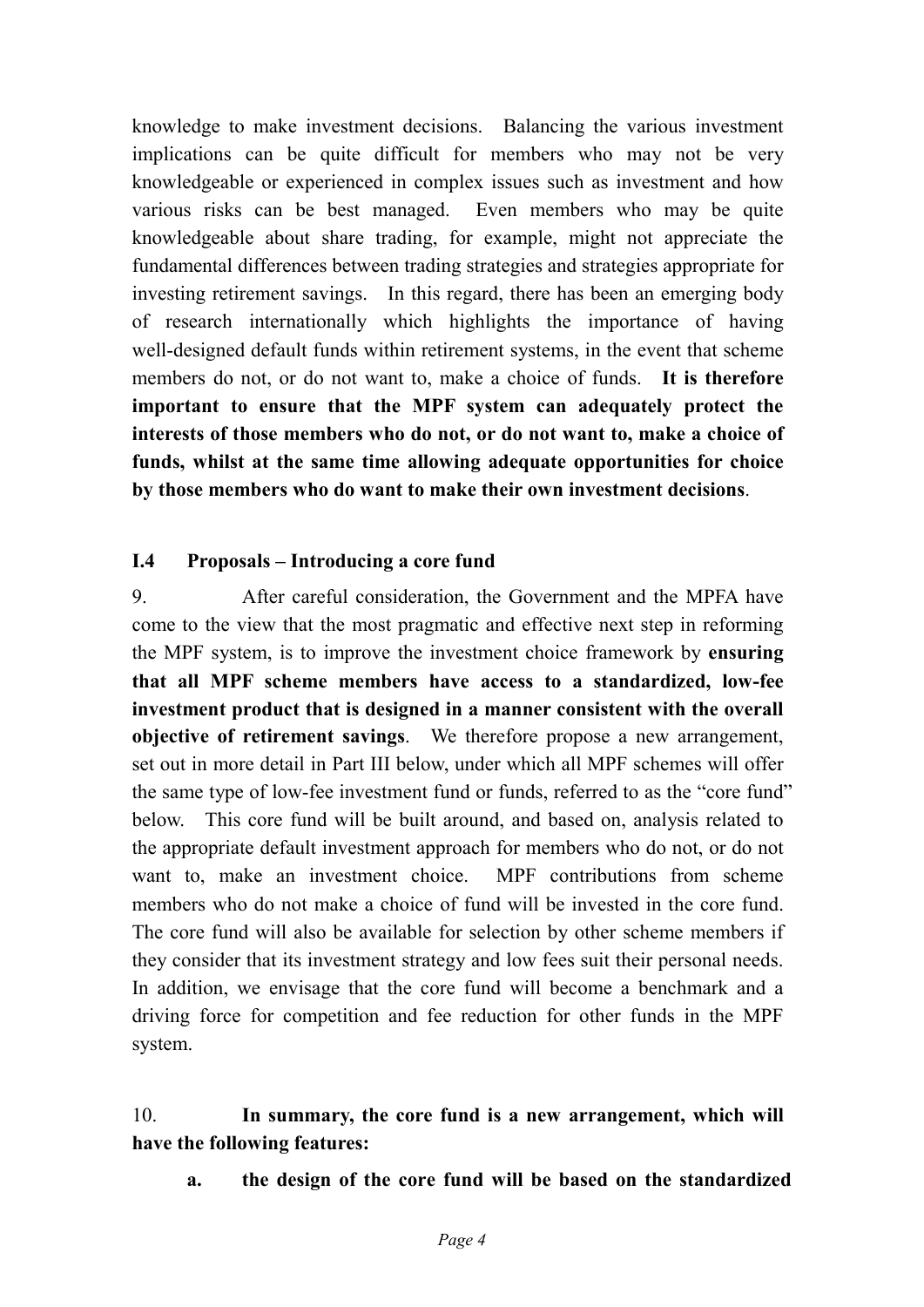**default fund developed for those MPF members who have not made any investment decision;**

- **b. the investment approach of the core fund should be to balance long-term risks and returns in a manner appropriate for retirement savings. Taking (a) above into account, it is proposed that a life cycle/target date approach that reduces exposure to risky asset in the period before a member reaches the age of 65, may be the preferred investment approach;**
- **c. the core fund should be good value, in particular, the fees for the core fund should be 0.75% of assets per annum or under, and in the medium term, the fund expense ratio ("FER") for the core fund should be kept at or under 1%. The use of passive investment strategies will help make low cost and low fee outcomes more achievable;**
- **d. all MPF scheme members are free to choose the core fund, if they consider that the investment strategy and the low fees of the core fund suit their personal needs.**

#### <span id="page-6-0"></span>**I.5 Objectives of this Consultation Paper**

11. In line with the insights and developments above, this Consultation Paper sets out longer term reform proposals for the MPF system focused on ensuring that all MPF scheme members have access to a low fee, standardized core fund that is designed in a manner consistent with the objective of retirement savings needs. Members of the public are invited to consider the 12 questions set out in this Consultation Paper, and to comment on the broad proposals and some of the more detailed consequential implementation issues.

#### <span id="page-6-1"></span>**I.6 Way forward**

12. The Consultation Paper will be open for comment for three months after which the MPFA will consider the views and opinions obtained before making more concrete proposals to the Government. In parallel, the MPFA will seek views from the industry and others on technical details and how best to launch the core fund. The Government and the MPFA aim to have the necessary legislative processes and operational issues completed in a timely manner, and subject to that, the new core fund arrangement in place within 2016.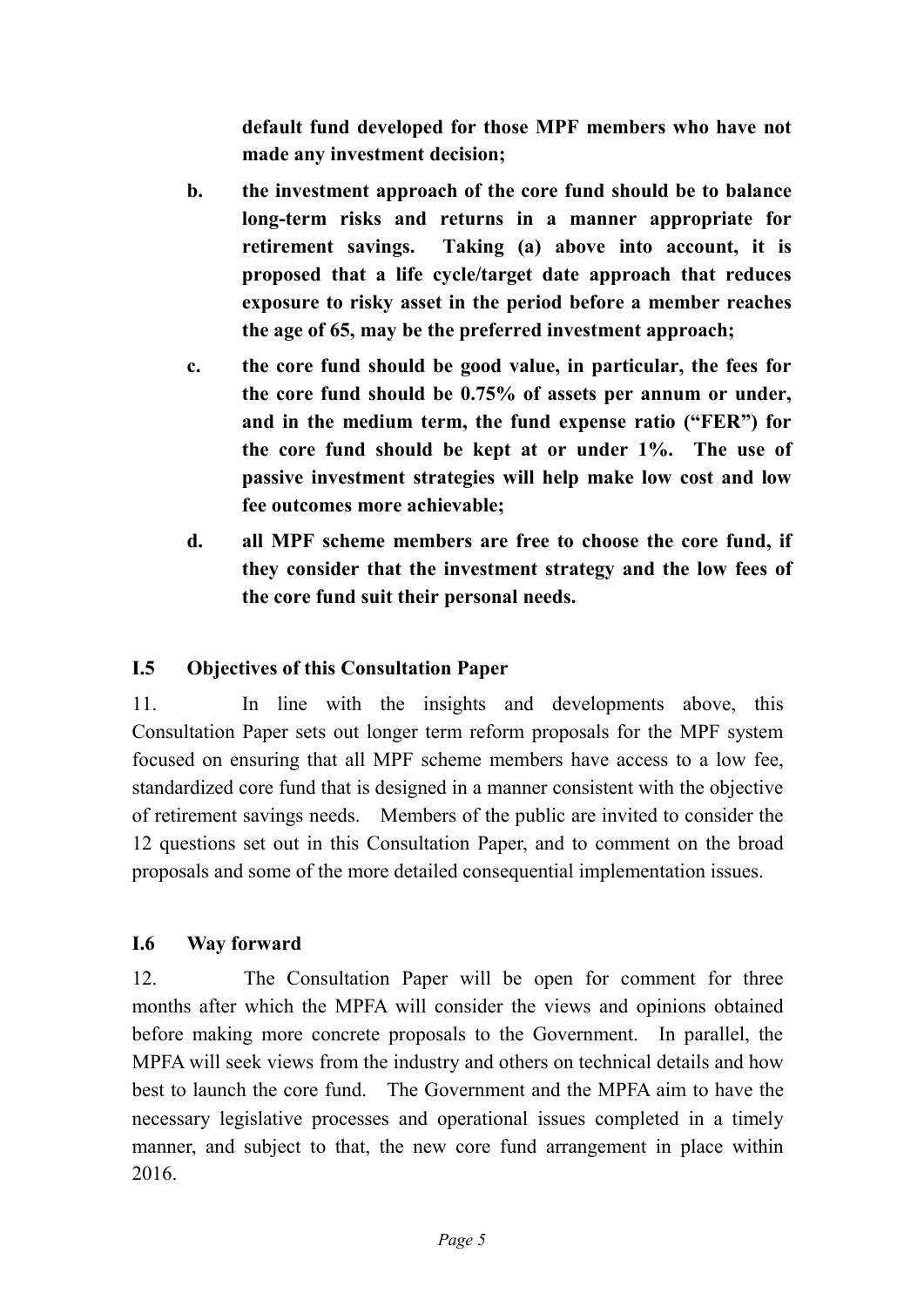# <span id="page-7-0"></span>**II. Investment Decision-making in MPF – Issues and Concerns**

#### <span id="page-7-1"></span>**II.1 Retirement investment decision-making and risks**

13. Under the MPF system, all relevant employees, their employers and self-employed persons are required to contribute a percentage of income towards an MPF scheme. For employed persons, the employer has the right to choose the scheme that employees will be enrolled into<sup>[5](#page-3-1)</sup>. Employees have the right, but not the obligation, to make investment decisions by choosing between various investments options, called constituent funds ("CFs") offered under the scheme in which they are enrolled. For self-employed persons, they have the right to choose both the scheme and the CFs.



\* APIF: Approved Pooled Investment Fund; ITCIS: Index Tracking Collective Investment Scheme

An MPF scheme is a trust structure used for collecting, administering and investing MPF contributions. MPF schemes are divided up into a number of constituent funds or "CFs". The term "MPF funds" is usually a reference to the CFs in MPF schemes. The number of CF in a scheme will vary from scheme to scheme; the diagram above shows 4 CFs for illustration. Each CF in a scheme will have an investment objective different from other CFs in the same scheme. Most CFs do not directly invest into investment markets. CFs usually gain exposure to underlying investment markets by, in turn, investing into other investment funds structured as unit trusts (known as approved pooled investment funds ("APIFs")) or sometimes into index tracking funds or insurance policies. APIFs can be managed by an investment manager in the same group as the approved trustee of the CF, or by an external manager.

<span id="page-7-2"></span> <sup>5</sup> The Employee Choice Arrangement is further explained in the Glossary to this Consultation Paper.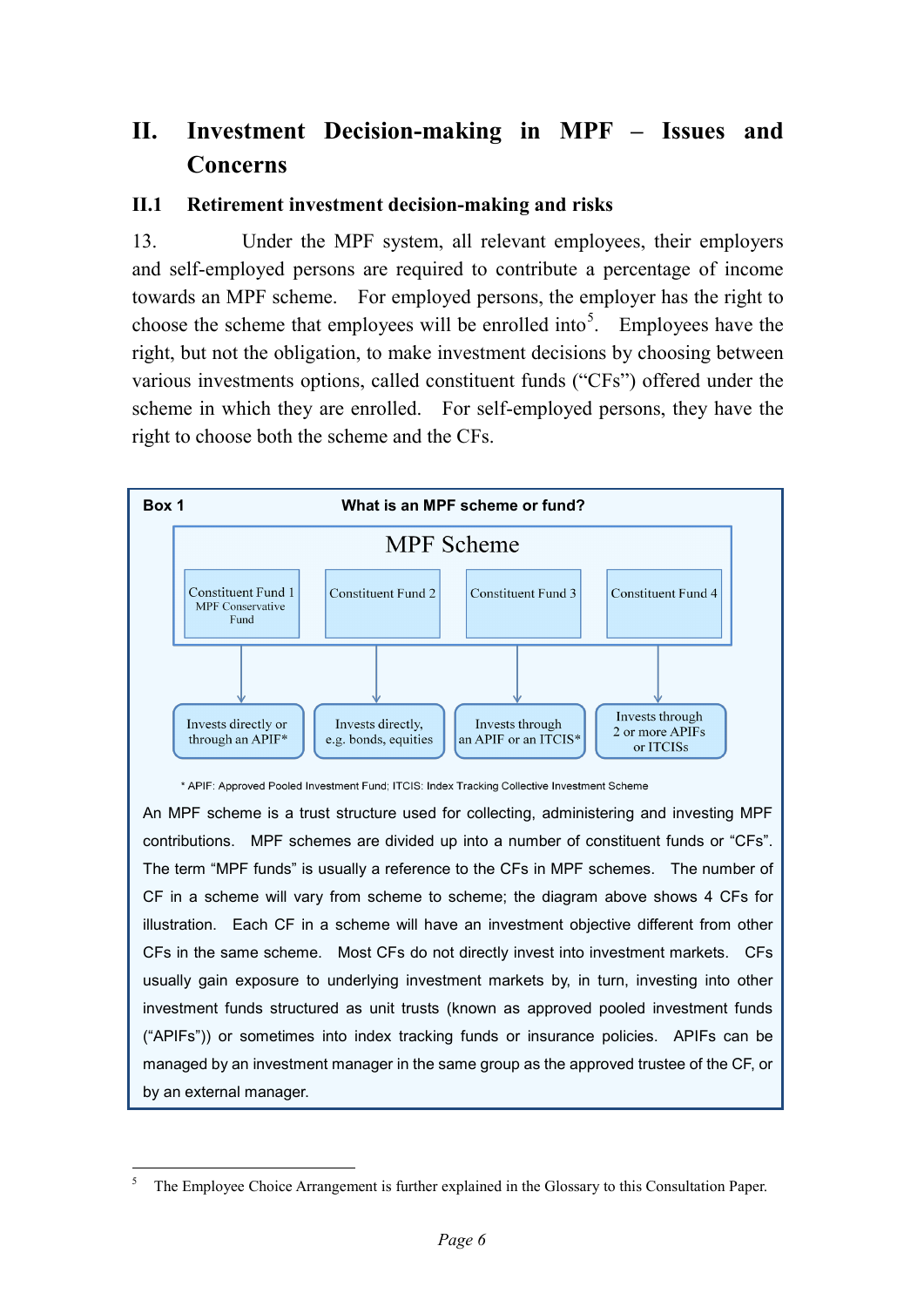14. The right to make investment decisions by choosing between CFs, is a key right of scheme members. The investment return generated by those investment decisions is a key determinant of how much the member is likely to generate in retirement savings. It is through making choices about the type and combination of CFs that members put into effect decisions about the types of asset classes, securities and geographies they wish to gain investment exposure to. Implicit in these decisions is the extent and type of risks that members are willing to accept as a part of their retirement savings strategy.

15. The outcome of the retirement savings strategy in second pillar savings systems like the MPF system will have an impact on arrangements in other pillars such as government social security programmes. Any shortfalls or extremely negative outcome in the second pillar will affect fiscal arrangements and public finances supporting the other pillars.

16. Making decisions about investment for retirement purposes is quite different from other day-to-day investment decision-making. Investing for retirement is a long-term process, involving the investment of contributions made at regular intervals over the whole of the working life which is typically considered to be around 40 years. Making regular contributions can help to smooth annualized returns over time (often referred to as "dollar cost averaging"); however, the long-term nature of investment for retirement will expose investments to multiple investment and market cycles which will result in short- and medium-term volatility. Following a typical career path, larger contributions will be made towards the end of the working life, which, combined with benefits accrued over the years, means that retirement savings are exposed to substantially greater risk of loss in years immediately prior to retirement. These risks are compounded by the fact that persons closer to retirement have little opportunity to remedy the damage that a couple of very bad years of investment returns can have on their investment savings. These investment considerations are in sharp contrast to shorter term, retail-driven investment strategies and behaviour which might appropriately focus on shorter-term trends and opportunities. Balancing all of these investment implications can be quite difficult for the average worker who may not be very knowledgeable or experienced in investment, particularly over such long-term horizons.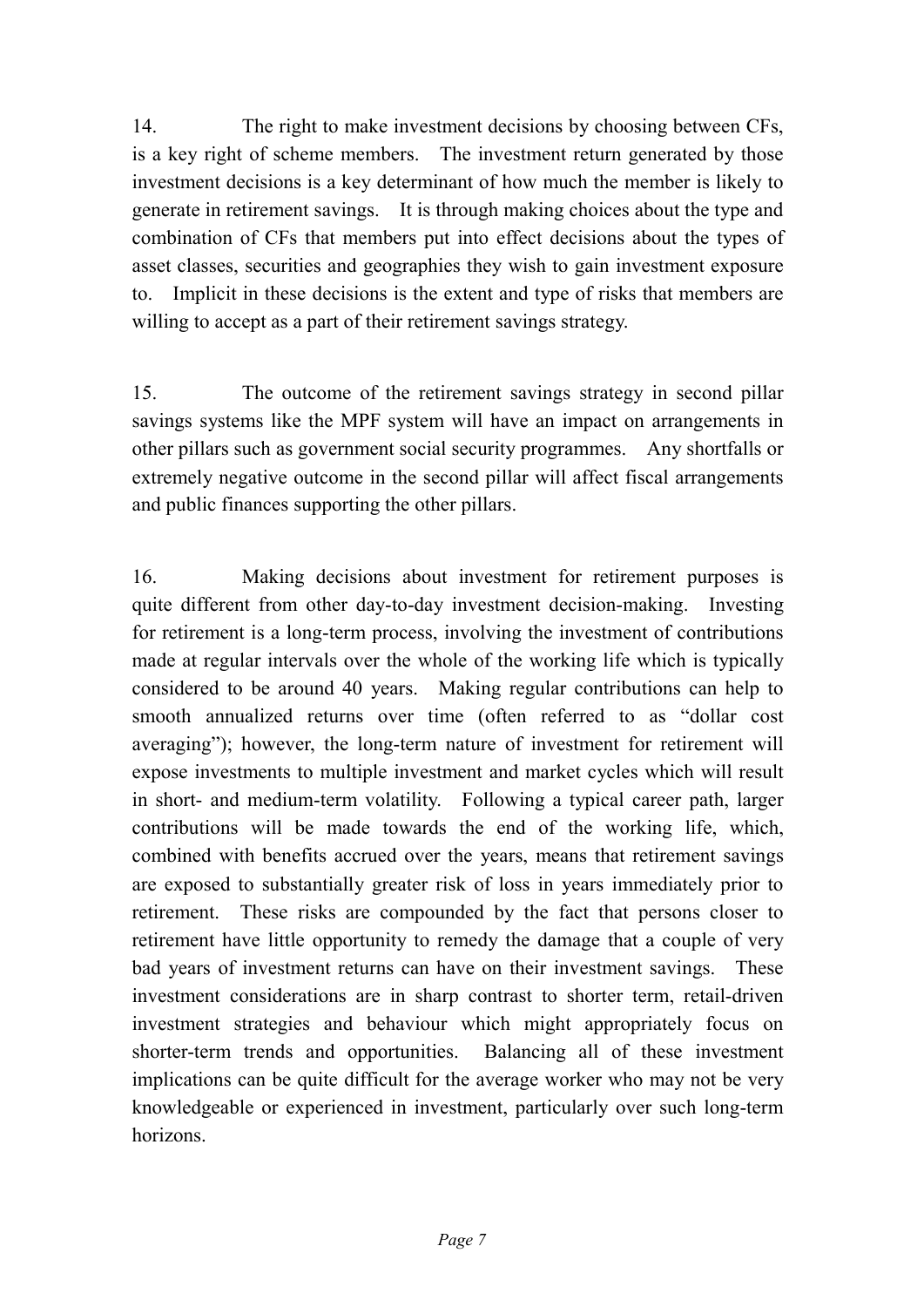#### <span id="page-9-0"></span>**II.2 Range of investment choices**

17. Currently, there are various types of CF available in the MPF system, ranging from lower risk money market and bond funds, to higher risk funds like equity funds. The majority of MPF assets are invested in mixed assets funds, which comprise investments in both equities and bonds at varying proportion, although equity funds are also a popular choice. In sum, this results in a total exposure to equities of some  $68\%$  $68\%$  as of December  $2013^6$ . This is very high by global standards with the average equity exposure for private pensions in OECD countries being only  $40\%$ <sup>[7](#page-9-1)</sup>. An inevitable consequence of this high exposure to equities is that MPF system-wide returns can be very volatile over short time frames. Such volatility needs to be managed, particularly in the period leading up to retirement.



**Chart 1: Pension fund exposures to equities as a percentage of total investment in 2012**

Source: OECD Global Pension Statistics and MPFA Statistical Digest

18. In the MPF context, the number of CFs available for choice by members in an MPF scheme ranged from 3 to 27 funds in May 2014. On average, an MPF scheme offers around 12 CFs as investment choices. Many schemes also allow members to choose and spread their contributions across

<span id="page-9-2"></span>Mandatory Provident Fund Schemes Statistical Digest.<br>Pension Markets in Focus, OECD, 2013.

<span id="page-9-1"></span>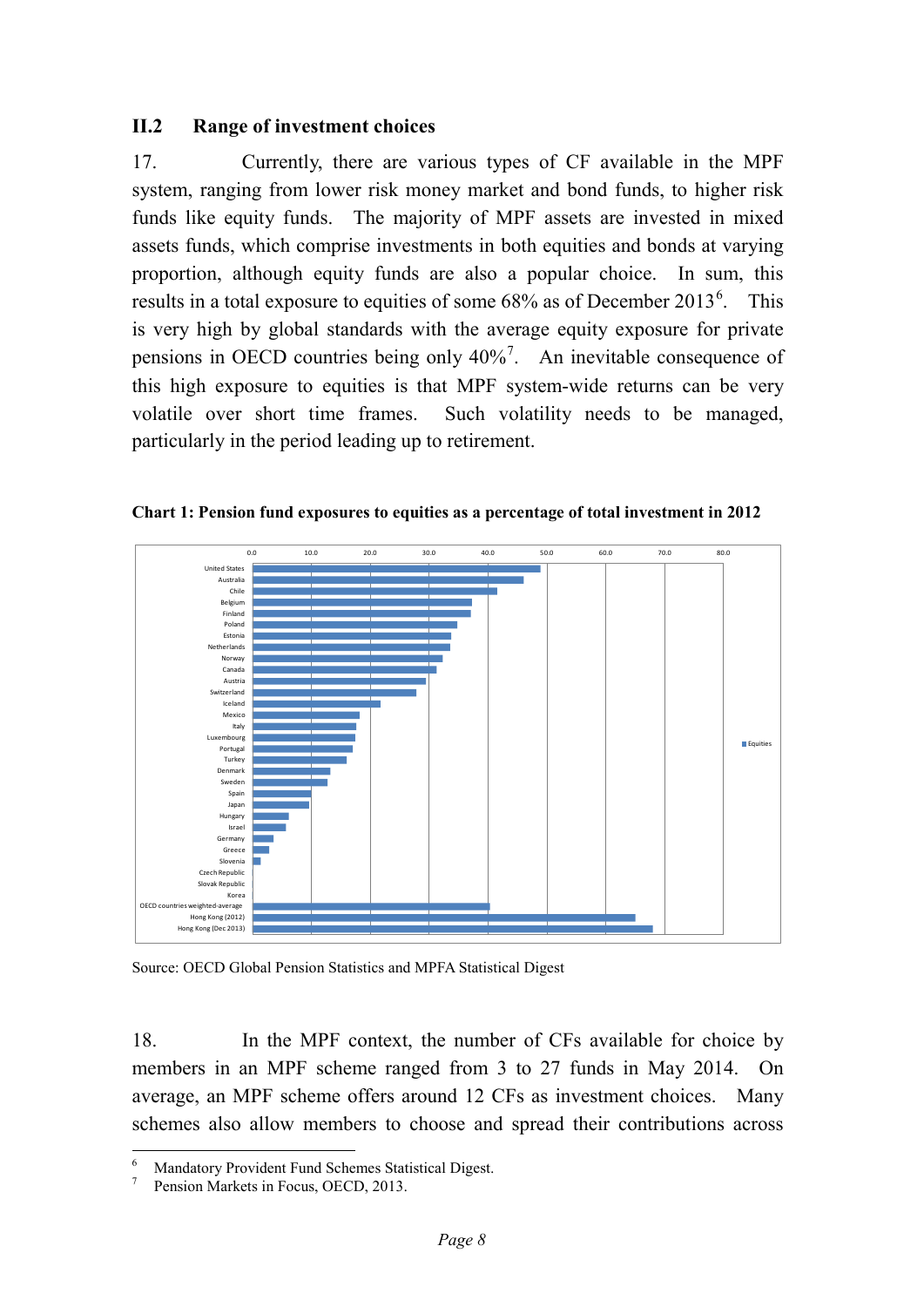several CFs in the scheme. The total number of CFs in MPF schemes increased from 299 at the commencement of the MPF system in 2000 to 477 in May  $2014^8$  $2014^8$ .

19. Whilst initially there was a greater focus on mixed asset funds, it is noted that over time, more of the newer funds were less diversified and providers were keen to offer funds that focused on narrower categories of investments such as less developed equity markets or specific sectors. Whilst a greater range of CFs meets the needs and wishes of some members, there were concerns that this may, over time, expose some MPF members to risks that they could not fully appreciate. Also, constantly expanding fund range means that MPF assets are getting more fragmented, which is not conducive to achieving scale benefits that can drive down costs. In view of these developments, and having regard to the balance of arguments for and against greater CF range, the MPFA has tightened up its approval policy for new CFs. The revised policy seeks to ensure that newly approved CFs have a diverse investment profile with a different investment policy from the existing funds in the same scheme and that addition of the new CFs would be in members' interests, such as having lower fee than similar funds.

#### <span id="page-10-0"></span>**II.3 Default investment choice in MPF**

20. In practice, members indicate their choice of CF by completing a form, either in hard copy or on a website, which sets out all available choices of CFs. This is often done as a part of the membership enrolment process.

21. If a member does not indicate a choice of CF, the approved trustee of the scheme will, by default, invest the contributions received for that member in one or more of the CFs under the scheme as specified in the offering document or the member enrolment form. Such funds are commonly known as "default funds". These default CFs, just like other CFs, are also available as a choice for members who do make investment decisions.

22. At present, there are no regulatory requirements stating which type of fund should be the default fund in a scheme. As a result, CFs designated as

<span id="page-10-1"></span> <sup>8</sup> A list of registered MPF schemes and constituent funds is available on the MPFA website at [www.mpfa.org.hk](http://www.mpfa.org.hk/) under "Public Registers".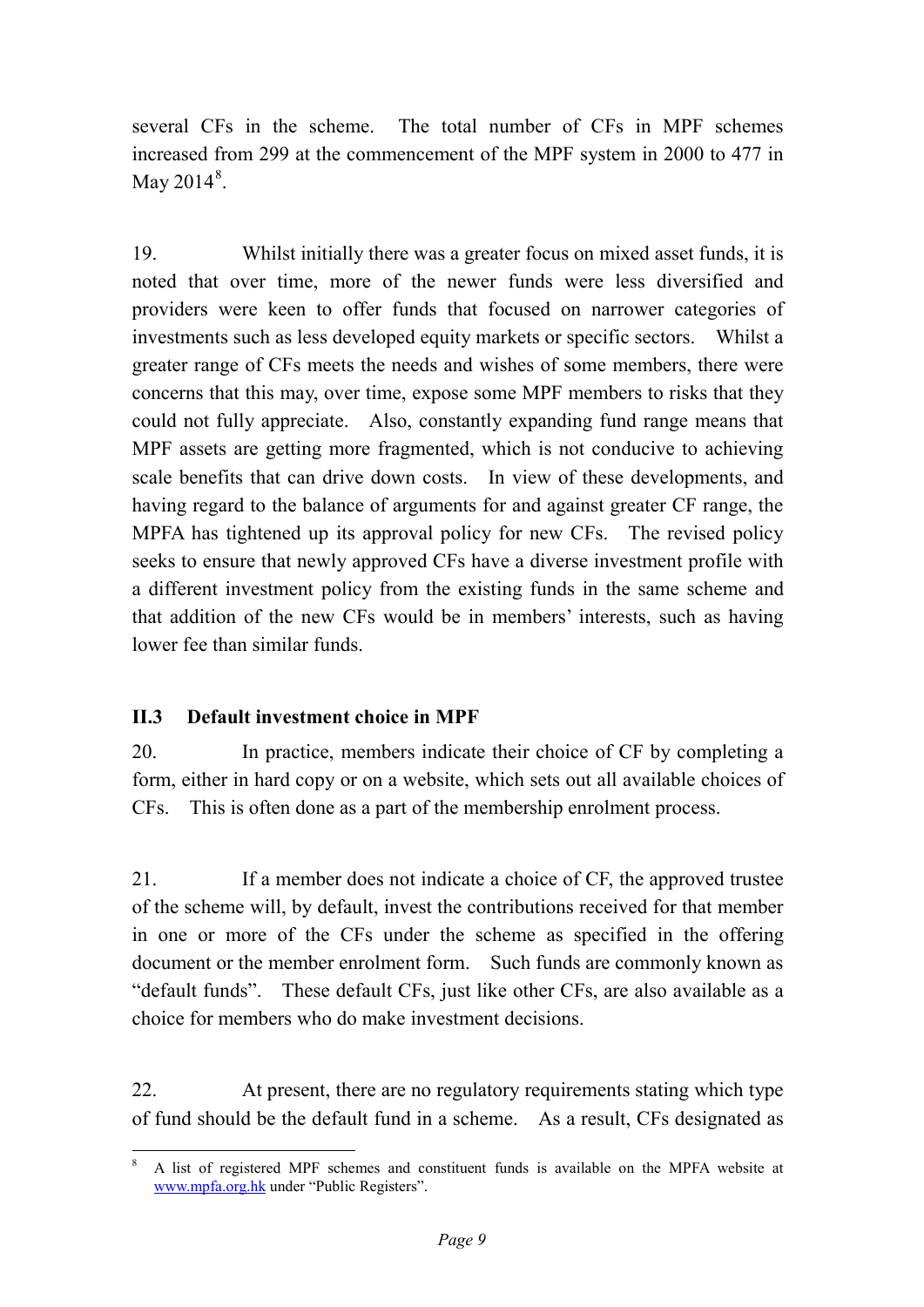default funds as set out in the scheme rules differ substantially, as shown in Chart 2 below. In May 2014, existing MPF schemes used the following types of funds as default funds: mixed assets funds (14 schemes), MPF Conservative Funds (i.e. a type of money market fund, 12 schemes), guaranteed funds (7 schemes), target date/life cycle funds (4 schemes), others (investing in short-term debt securities and deposits, 2 schemes); and 2 schemes have opted to distribute contributions into a number of different CFs in the same scheme if the scheme member does not, make a fund choice<sup>[9](#page-10-1)</sup>.



**Chart 2: Types of default funds in MPF schemes as at 31 May 2014** 

23. As the investment objectives, risk levels and the fee levels of these default funds vary widely, the investment outcomes for members investing in these default funds in different schemes also differ significantly. Chart 3 below illustrates the variety of outcomes in defaults across different schemes by showing the range of monthly returns of each fund used as a default over the past 5 years.

<span id="page-11-0"></span> <sup>9</sup> A list of the current default funds in MPF schemes is available on the MPFA website at [www.mpfa.org.hk](http://www.mpfa.org.hk/) under "Information Centre" / "Consultation and Conclusions".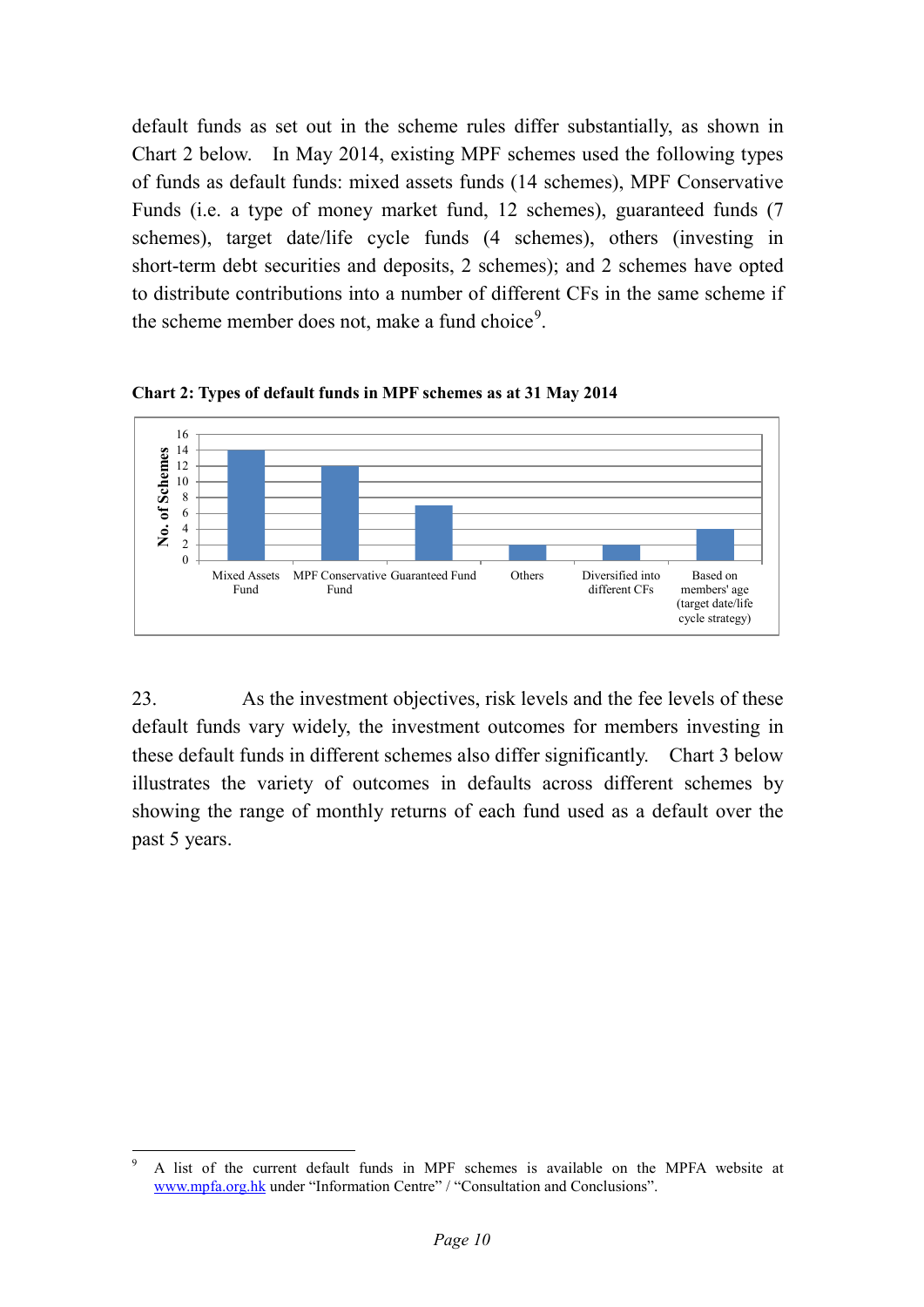

**Chart 3: Highest and lowest monthly returns for MPF default CFs in the 5 years from April 2009 to March 2014**

24. All MPF schemes (except for contribution purposes, two industry schemes and one employer sponsored scheme) have the same potential membership profile as all are open to all types of employers, all self-employed persons and all employees wishing to transfer accrued benefits<sup>10</sup>. As such, there seems to be no reason in principle why there should be such diversity in default funds across schemes. Currently, two employees who are in identical circumstances, except that they are enrolled into two different schemes by their employers, could be defaulted into substantially different types of CFs, exposing them to significantly different risks and return outcomes.

25. According to a member survey conducted by the MPFA in 2013 ("MPF Survey")<sup>11</sup>, some 24.1% of members indicated that they had never made a fund choice. These survey results are somewhat higher than an earlier industry survey<sup>[12](#page-12-1)</sup> which suggested that less than 20% of members (involving less than 10% of total assets) were in default funds.

<sup>&</sup>lt;sup>10</sup> Members who can freely transfer benefits include self-employed persons, holders of person accounts and holders of special voluntary contribution accounts. Employees can also transfer accrued benefits relating to their own contributions and all accrued benefits on a change of employment.

<span id="page-12-2"></span><span id="page-12-1"></span><span id="page-12-0"></span><sup>&</sup>lt;sup>11</sup> Survey on Members' MPF Investment Knowledge 2013.<br><sup>12</sup> "The evolving MPF system: an objective assessment", Ernst & Young, commissioned by the Joint Industry Group, comprising Hong Kong Federation of Insurers, Hong Kong Investment Funds Association and Hong Kong Trustees'Association, May 2012.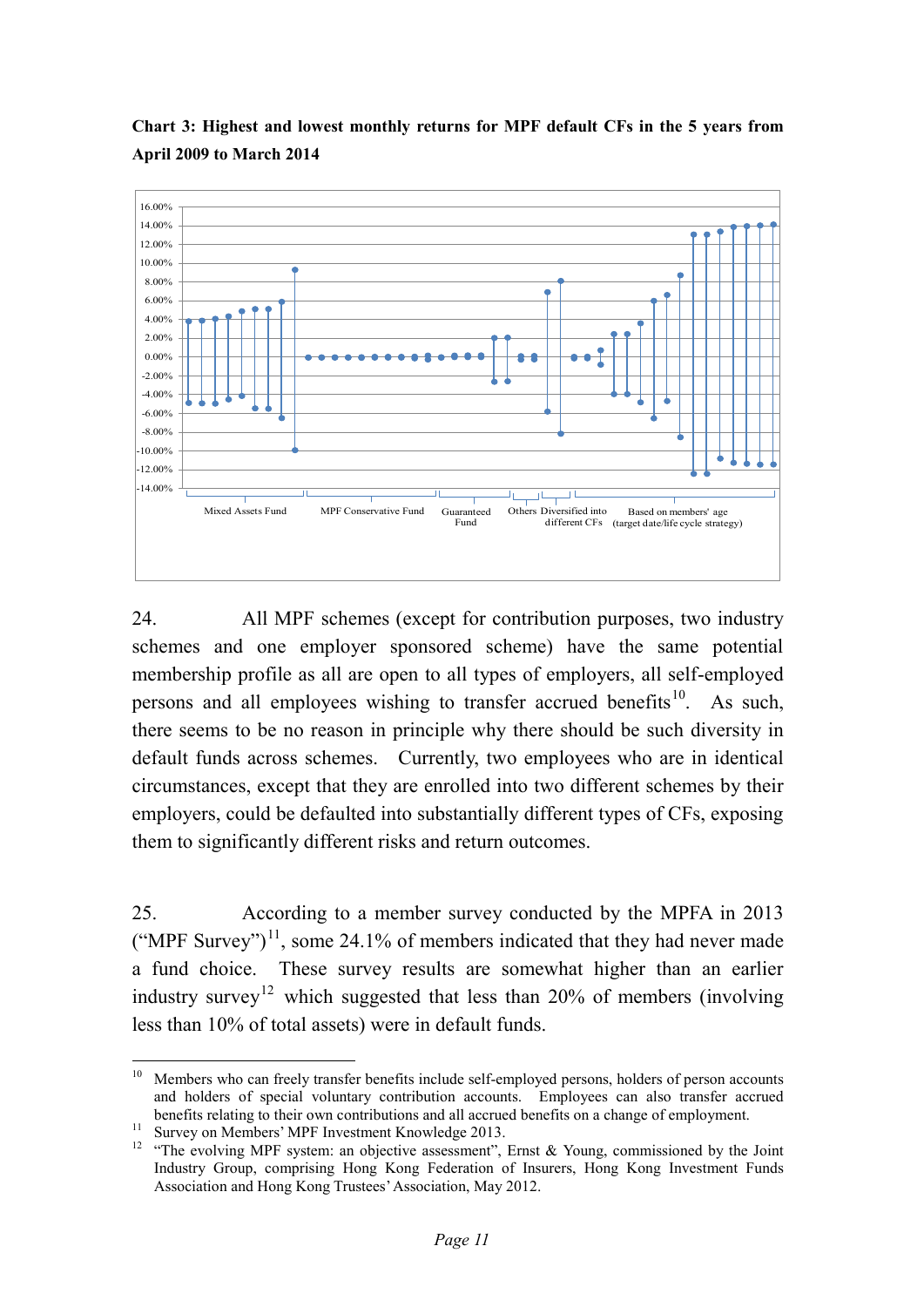26. The MPF Survey indicated that certain groups, e.g. the youngest and the oldest age groups are more likely not to make a choice. The reasons for not making a fund choice were identified as (i) not knowing how to make a choice  $(33.5\%)$ ; (ii) being too busy  $(14.6\%)$ ; or (iii) relying on existing defaults (11.2%). This outcome suggests that a significant portion of MPF members are not inclined to make fund choices. This is not surprising, for although making investment decisions by choosing CFs may be a simple process, they are, in effect, complex decisions about asset allocation, the long-term trade-offs between risk and return, and the impact on future earning potential of an investment approach. This decision is complicated by the range and variety of CFs that are available to members and the ability to invest in multiple CFs at one time. As indicated in paragraph 18 above, there are currently 477 CFs available across 41 MPF schemes. The unrestricted ability of self-employed persons to choose between schemes and the rights of employees to choose schemes (under the employee choice arrangement or when changing employment) complicate this decision-making task as the choice of scheme opens up choices between several hundred CFs.

27. Many MPF members may welcome more choices but studies have shown that too many choices may actually make it more difficult for members to make a choice. Some psychologists refer to this as a "seemingly intractable information problem, in which the "cost of thinking" is too high".<sup>13</sup> The proliferation of MPF funds can have an impact on the ability of members to make appropriate fund choices.

28. Members can, however, be assisted in these important decision-making processes. Some might seek professional advice and assistance from registered MPF intermediaries in making these decisions. Not all members will, however, have the time, inclination or resources to access professional assistance. Some members will rely on the advice, views and assistance of friends and public commentators, which will be of variable reliability and applicability to an individual's circumstances. In addition, for those who want to make such decisions on their own, there is a constantly evolving range of educational resources and tools available for them. However, even with the best investor education resources and tools, there will be many

<span id="page-13-0"></span> <sup>13</sup> Josh Fear, "Choice Overload: Australians Coping with Financial Decisions", Discussion Paper Number 99 (The Australia Institute: 2008).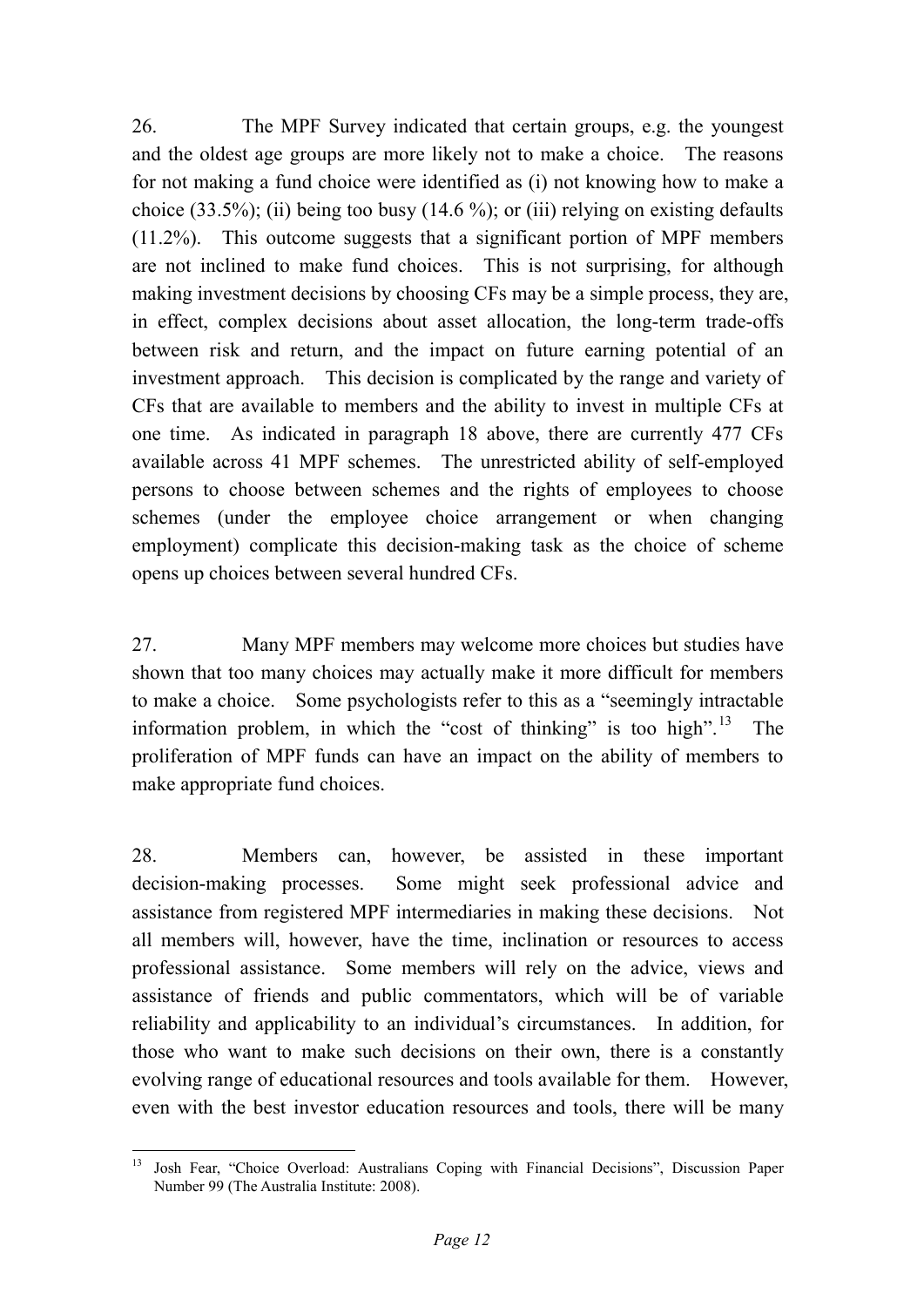MPF members who would not have the time, inclination and skills to make difficult decisions about various risk and return trade-offs involved in choosing CFs. Ultimately, it is likely that many members who do make decisions will do so based on limited information and understanding, often relying on potentially unreliable indicators such as relative past investment performance of individual funds. For example, according to the MPF Survey, when making a fund choice, 38.2% of members took into account past performance of the funds and 14.9% relied on recommendations of friends, relatives or colleagues. If a well-designed default investment arrangement is in place, it is likely that some scheme members who have made investment choices might have their contributions invested in such a default fund.

#### <span id="page-14-0"></span>**II.4 International research and approach to default funds**

29. Given the complexities of investment choice referred to above, there has been an emerging body of research internationally which highlights the importance of having well-designed default funds in the event that scheme members do not, or do not want to, make a choice of funds. For example, the "Roadmap for the Good Design of Defined Contribution Pension Plans" issued by the OECD suggests that whether, and how to, regulate fund choice and asset allocations during the accumulation phase is an important, if controversial, issue. The OECD suggests that a range of tools, including default fund arrangements, should be used alongside information and disclosure to help facilitate the working of a defined contribution pension system. The OECD suggests that consideration should be given to making the default fund an age-dependent, life cycle/target date fund that reduces equity risk over time. The starting point and speed with which the risk is adjusted should be determined by a panel of experts having regard to local circumstances. These findings are generally supported and supplemented in the Working Papers of the IOPS<sup>14</sup>.

30. It is noted that many countries set rules about which funds are used as the default funds in mandatory defined contribution pension plans<sup>[15](#page-14-1)</sup>. The rules differ between jurisdictions and the main difference lies in the degree of official regulatory prescription. There are differences on whether a default fund is required or prescribed, the type of investment fund used as a default and how it

<span id="page-14-1"></span><sup>&</sup>lt;sup>14</sup> IOPS Working Paper No. 18 "Supervising Default Investment Funds", December 2012.<br><sup>15</sup> Examples include Australia, Chile, the United Kingdom, the United States, Sweden, Turkey, many Eastern European and Latin American countries.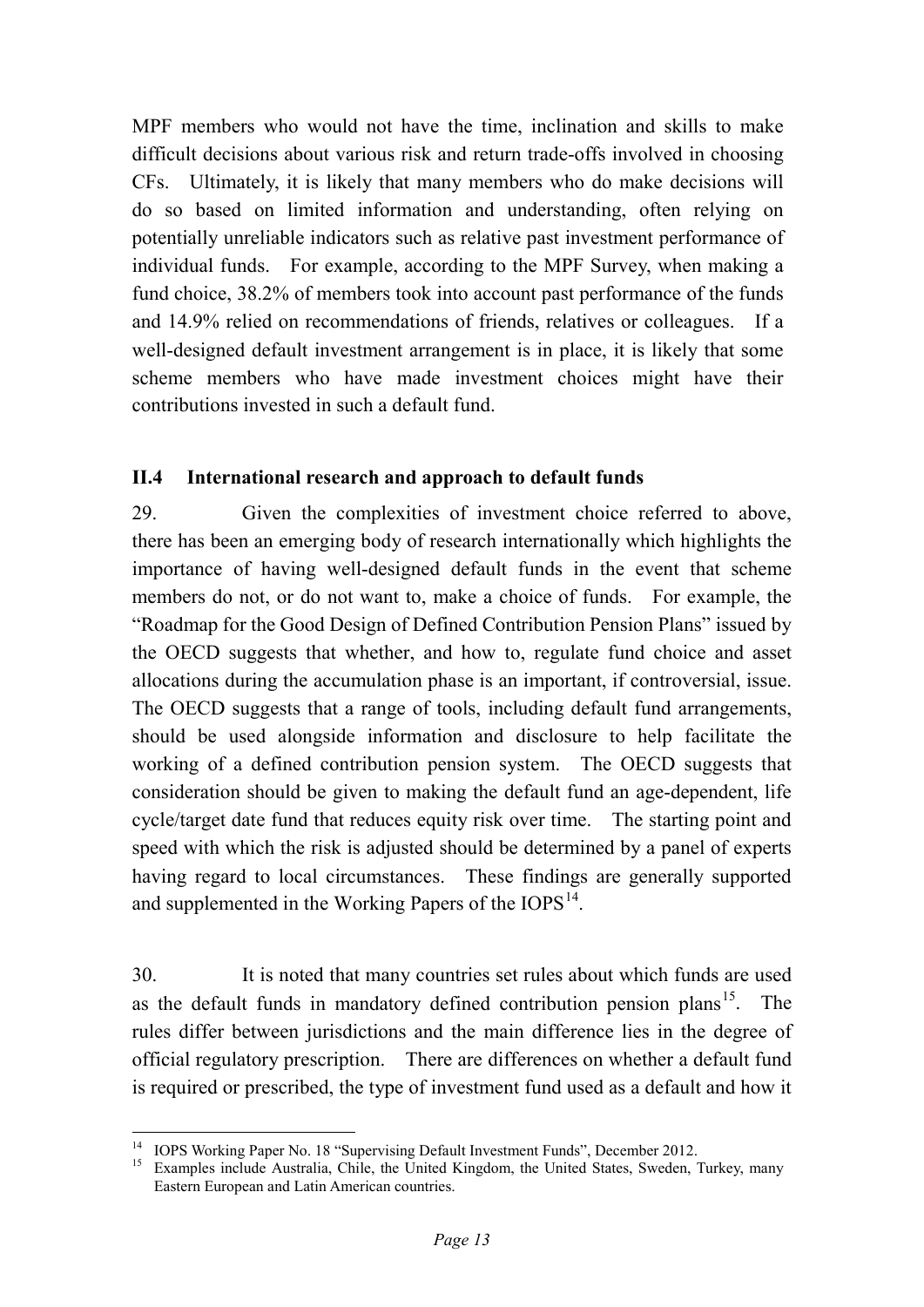is administered. The OECD notes that the default fund used is usually a target date or life cycle fund that varies the asset allocation with the age profile of the investor by lowering the exposure to equities as the investor approaches retirement. It can also be the most conservative option available. In some countries, mixed assets/balanced funds and global equity funds are used.

31. Some pension systems adopt a more directive approach with prescribed or mandated default arrangement, e.g. Chile, Mexico, Peru and India (National Pension System), Estonia, New Zealand and Slovakia. Some adopt a lighter regulatory regime and regulate by way of guidelines and criteria for default fund arrangement, e.g. Australia (MySuper), the United Kingdom (work-based DC pension schemes) and the United States (401(k) plans). In many countries, the level of investment into defaults is much higher than in Hong Kong. The high rates of investment in the default option in places such as Sweden, Chile and Australia might not be a result of members being less engaged than members in Hong Kong, but may relate to comfort about the design and features of the funds used as the default.

32. The issue of default investment options has also been reviewed by the EDHEC-Risk Institute Asia ("EDHEC"). The EDHEC evaluated issues such as information overload, procrastination and over-confidence and considered that they severely affect the ability of investors to decide on optimal strategic asset allocations and make good active choices. As a result, the default asset allocation is very important and the regulation of default funds is likely to be the most important part of the design of a defined contribution pension system. Default funds should be designed in a way that corrects for behavioural and cognitive biases of members and helps avoid old age poverty. It considered that in Hong Kong, active choice by members were sub-optimal for the behavioural reasons mentioned previously, leading to over-allocation to equities as a result of short-term speculative behaviour combined with bad timing. Their work suggests that there should be a well-designed default fund that helps channel retirement savings to invest for the long term.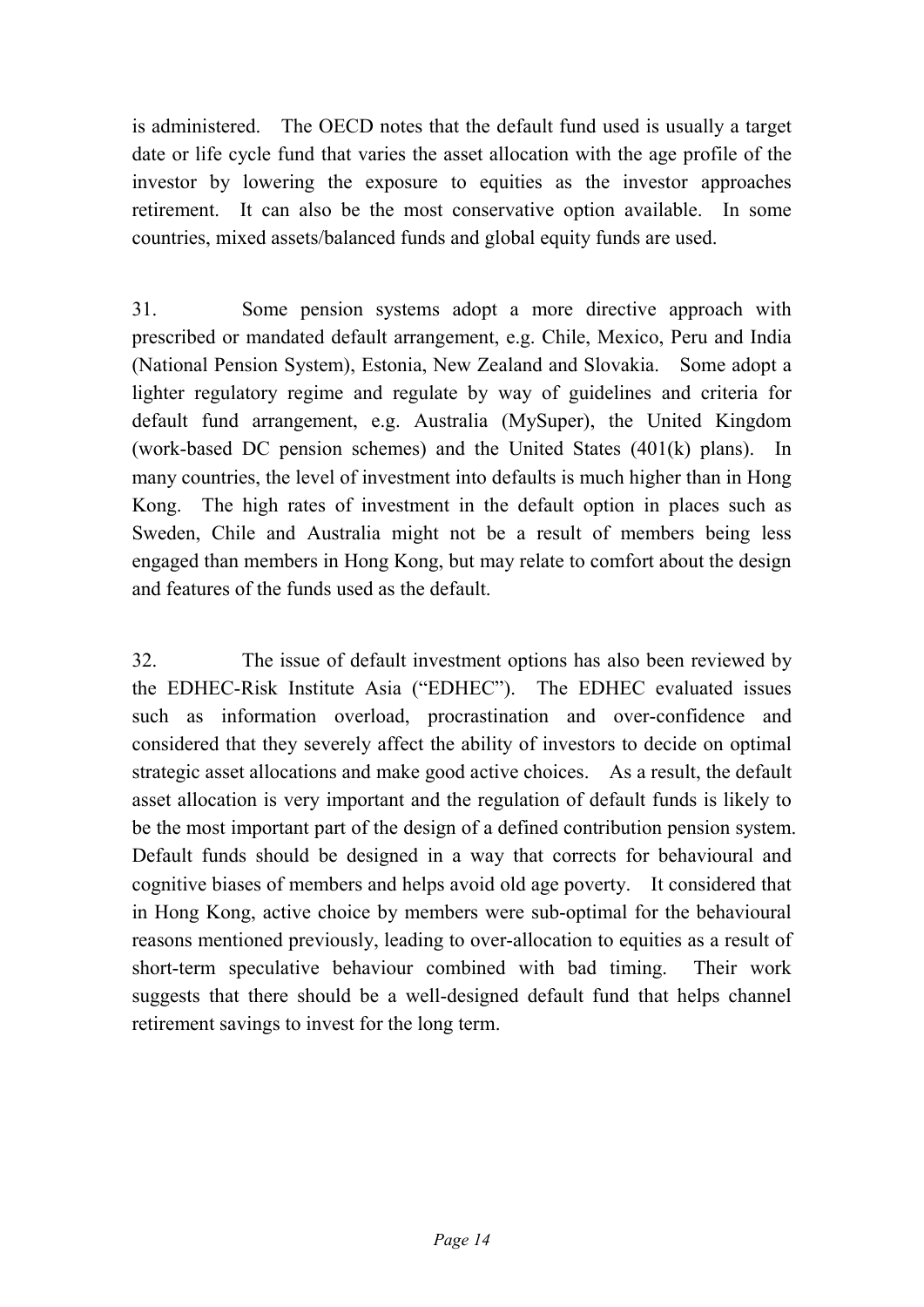#### <span id="page-16-0"></span>**II.5 Conclusions**

- 33. **The issues and key highlights from the above are that:**
	- **saving for retirement involves different strategies and considerations than shorter term, retail-driven investment strategies;**
	- **investment decision-making in defined contribution systems like the MPF system is complex and has significant impact on the retirement savings outcomes for individuals;**
	- **many members do not make an investment choice and even many more may have made a choice in the past without the requisite skills or resources;**
	- **in contrast to the position in many other jurisdictions, decisions about the default investment arrangements in MPF schemes are left to the discretion of scheme providers;**
	- **this has resulted in a diversity of defaults, leading to substantial differences in risk and consequentially, performance and return for those who do not make decisions;**
	- **international thinking is converging on the importance of having well-designed defaults and, to some extent, on the preferred investment structure for such defaults.**

34. **Based on the background data and analysis set out above, the Government and the MPFA have come to the view that, as a part of the reforms under consideration, it is important to enhance the regulation of the default arrangement in MPF schemes. In doing so the opportunity is taken to ensure that all MPF scheme members have access to a standardized, low fee core fund.**

35. In the following parts of this Consultation Paper, we have set out specific proposals on the core fund and its relationship to the default fund arrangements in each scheme.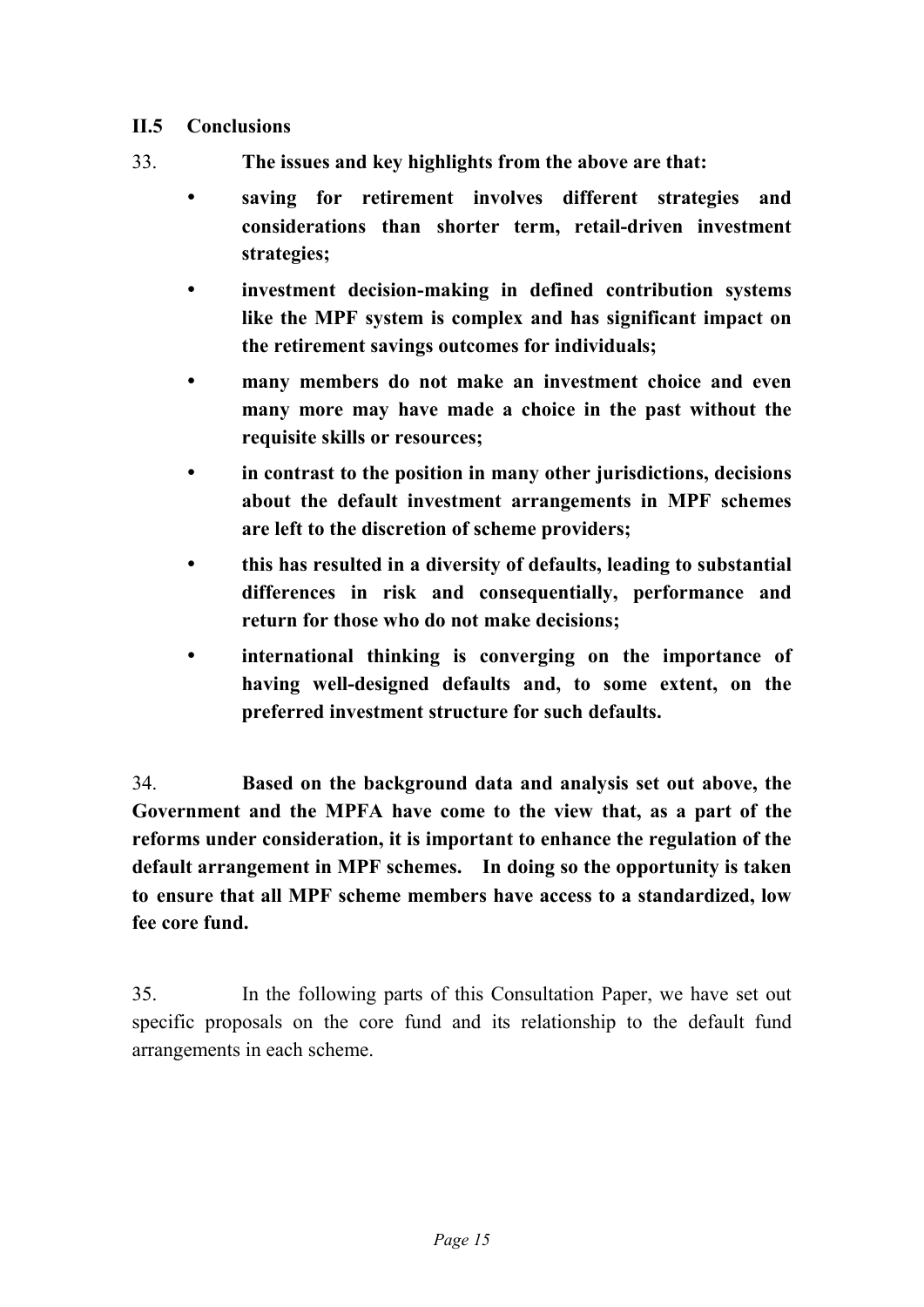# <span id="page-17-0"></span>**III. Proposals – The MPF Core Fund Based on Standardized Default Funds**

36. In the light of the discussion set out above, the Government and the MPFA are proposing to enhance the regulation of the investment choice framework in MPF schemes by ensuring that all MPF scheme members have access to a standardized, low fee core fund that is designed in a manner consistent with the overall objective of retirement savings. In developing proposals about the core fund, we have started from the point of looking at how default funds can, and should be better designed. The key elements of the core fund proposals are that:

- a. **the core fund will be based on standardized default funds**. The default fund in each MPF scheme should be substantially the same. These default funds will be used as the investment destination for those members who have not made any choice of CF and adopted as the core fund (paragraphs 37 to 40);
- b. **as a default fund, the investment approach of the core fund should balance long-term risks and returns in a manner appropriate for retirement savings**. The investment approach of the default fund must specifically address its use as a long-term retirement savings strategy for those members who do not, or do not wish to, make a choice. The preferred investment design may be the adoption of a "life cycle" or "target date" approach (paragraphs 41 to 49);
- c. **the core fund should be good value**. The MPF core fund must be designed and delivered in a manner that represents good value to scheme members (paragraphs 50 to 73);
- d. **the core fund is available to all MPF scheme members to choose**. Although designed as a default fund for those who do not make an investment choice, the core fund will also be available as an investment choice to members who do want to make an investment choice, as it is designed for use as a long term investment retirement saving vehicle with low fees (paragraphs 74 to 77).

Q1. Do you support the direction of introducing a core fund in the manner set out in paragraph 36 (a) to (d) above?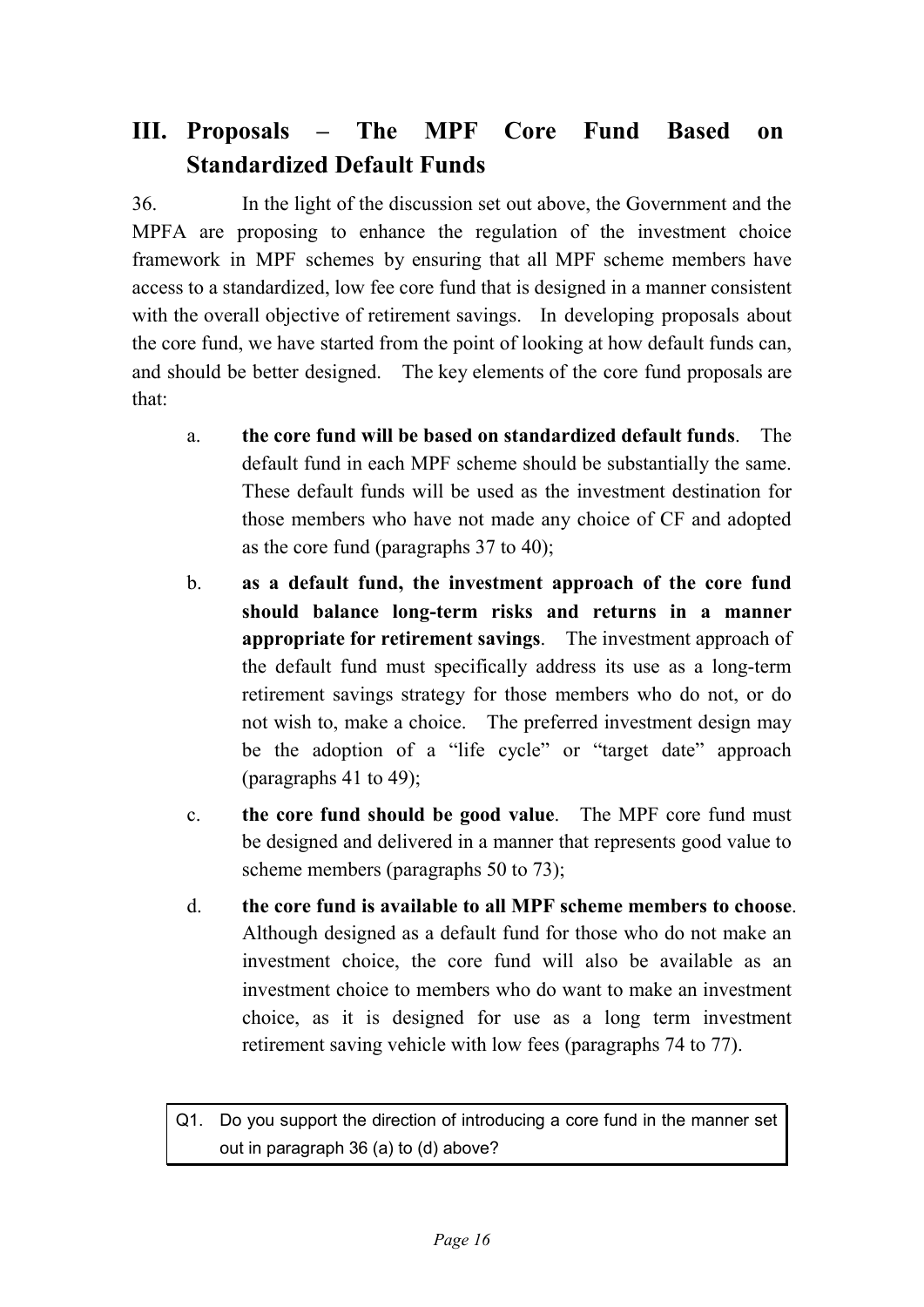#### <span id="page-18-0"></span>**III.1 The core fund will be based on standardized default funds**

37. Some may argue that there is no need for rules or regulations about default funds and that all aspects of the design of default investment arrangements should, as now, be left to individual scheme operators (trustees and/or sponsors) having regard to the needs and characteristics of members in their own scheme. As set out in paragraphs 22 and 23 above, the CF that is used as the default fund or funds in existing schemes, vary substantially from scheme to scheme. A consequence of the current approach is that two employees who do not make an investment choice, whose circumstances are identical in all respects excepting their employer, could face materially different retirement outcomes only because their employers enrolled them into different schemes. Furthermore, as discussed in paragraph 24, given that transfer rights within the system mean that MPF schemes, on the whole, have the same potential membership profile, there seems no reason in principle why the investment of contributions for members who do not make an investment choice should be different scheme to scheme.

38. The issues identified in the previous paragraph suggest that the current approach is not optimal. It is therefore proposed that each MPF scheme will be required to offer substantially the same type of CF or CFs as the default fund for the scheme. What type of CF should be used and the investment approach to be used is discussed further under Part III.2 below. That part also considers whether consistency is required in all aspects of the default funds or whether some elements can be left to the decision of individual product providers.

39. We also expect that designating a standardized approach to defaults and adopting it as the core fund will facilitate better benchmarking and comparison of investment performance and fees across and within MPF schemes. At the moment, meaningful comparison across schemes and providers is inhibited by the differences in the range and type of CFs in each scheme. A standardized default fund, adopted as the core fund, will enable scheme members and commentators to focus on a single point of primary comparison. Any material differences which are a result of higher fee or expense levels dragging on performance, will be readily apparent and should provide greater market discipline for operators to ensure that their fees and investment structures are optimized to deliver better outcomes for members. Consequently, over time,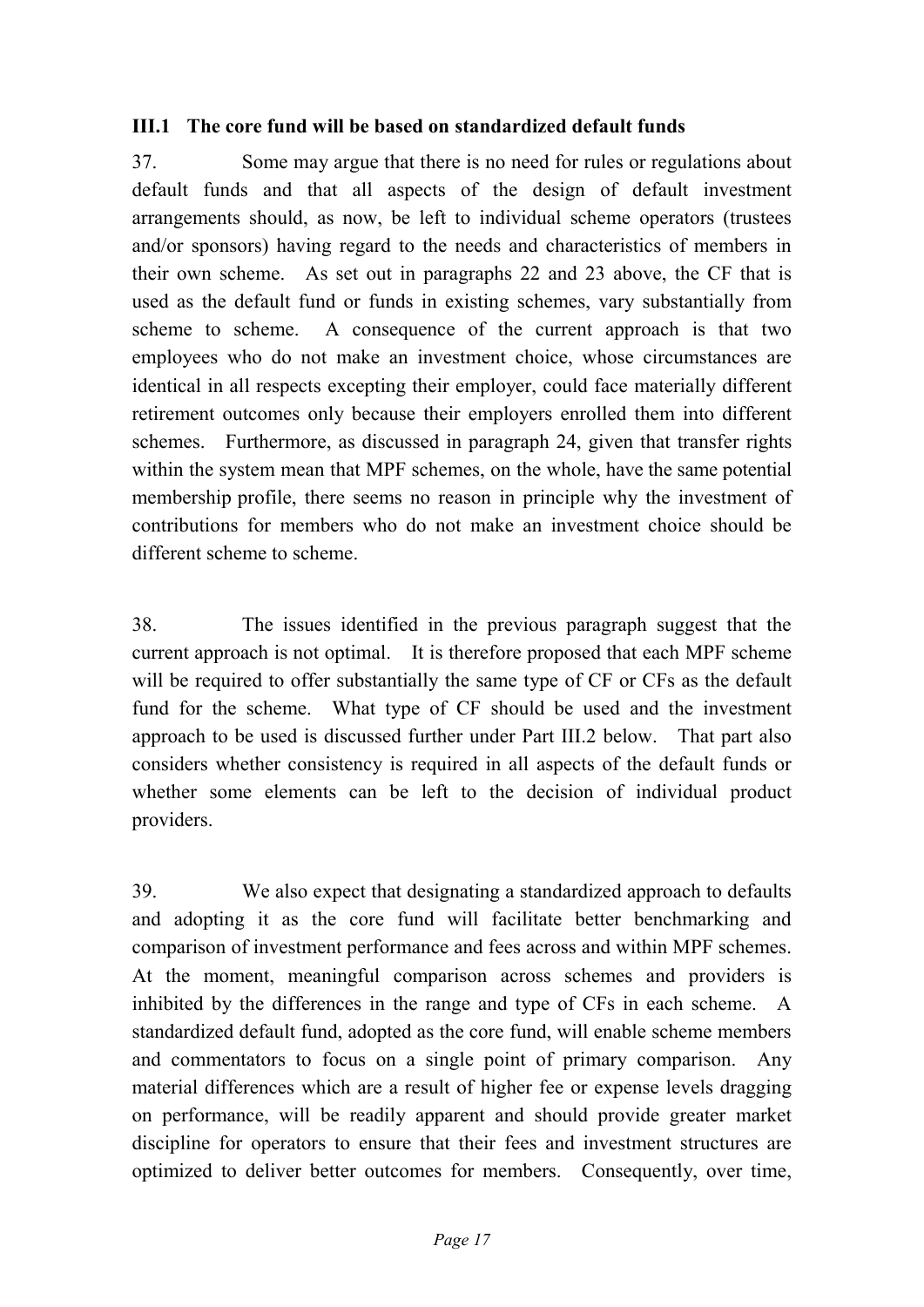the core fund will be a driving force for competition and fee reduction for other funds in the MPF system.

40. Standardization of the default funds can also provide the opportunity for greater structural efficiencies that can ultimately deliver lower operational costs that can flow through as lower fee impact on members; an issue discussed further under "good value" Part III.3 below.

- Q2. Do you agree that the CF that is the default fund should be substantially the same in all MPF schemes?
- Q3. Do you agree that it is appropriate that the core fund be based on a standardized default fund?

## <span id="page-19-0"></span>**III.2 As a default fund, the investment approach of the core fund should balance long-term risks and returns in a manner appropriate for retirement savings**

41. If, as proposed above, substantially the same type of CF or CFs is to be used as the MPF default fund and adopted as the core fund, then a key issue is the investment approach that the CF should adopt and the process for deciding that.

42. The investment approach will need to be designed having regard to the purpose of providing a long-term savings solution designed for MPF members who do not, or do not want to, make an investment choice. Maximizing returns over the long term is an obvious objective, but investment always involves a trade-off between risks and likely returns. Taking on more risk increases the probability of achieving higher returns over the long run but also increases the probability of bad investment returns, particularly over the short term but also over the long term. Short-term volatility as reflected in changes of CF prices can increase member anxiety even where it has no immediate impact, for example, if they are not withdrawing benefits for many years into the future. On the other hand, taking on less risk reduces the probability of bad outcomes, but also reduces the probability of high returns and also reduces average outcomes. The difficult issue then becomes what is the appropriate attitude to risk that should be adopted for the target group (those who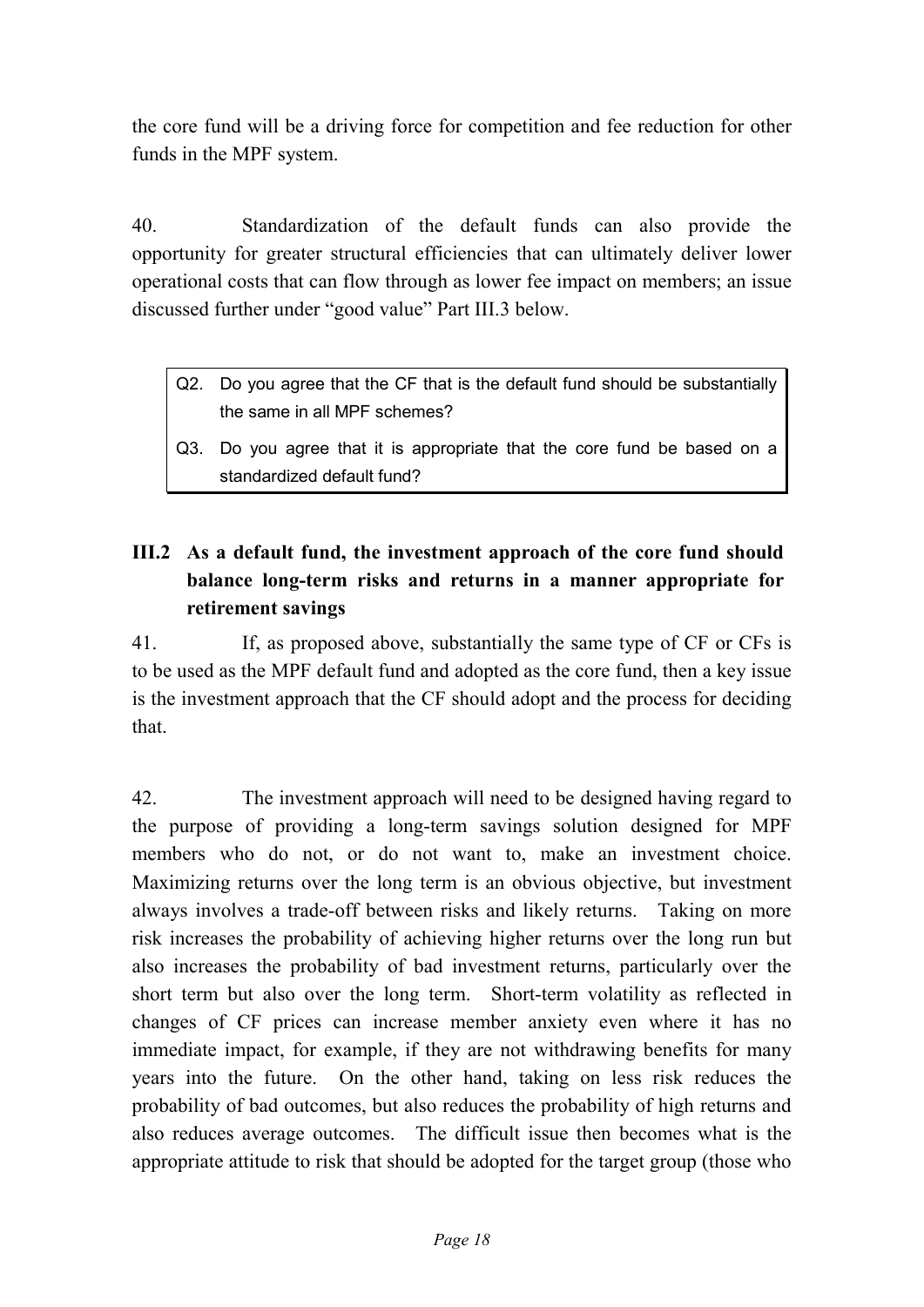do not, or do not want to make investment decisions) that delivers the appropriate balance between long-term risks and returns.

43. As outlined earlier in this paper, a particular characteristic of investment in retirement savings systems like the MPF system is that members are particularly at risk from investment shocks in the years immediately preceding retirement. Younger workers who suffer a couple of bad years of investment returns, such as those experienced in equity funds around the Global Financial Crisis in 2007 and 2008, have time to adjust to remedy the damage. They can adjust savings habits, change investment strategies, make changes in their career, adjust expectations about when they will retire or even rely on longer-term adjustment of returns to normalized levels. Workers close to retirement have far less opportunity to remedy the damage that a couple of very bad years can have on their retirement savings. Not only do they have fewer years until retirement but are likely to have a larger pool of savings affected by the investment shock.

44. There is a growing body of evidence and consensus that an investment approach that reduces risk quite substantially as a person gets close to retirement is the preferred approach as the default investment strategy for retirement savings schemes. According to a report prepared for the MPFA by the Hong Kong University of Science and Technology<sup>[16](#page-14-1)</sup>, funds that automatically reduce risks over time are suitable as default funds as they can address the issue of overly conservative default funds by matching the age and employment characteristics of scheme members and helping them get potentially higher returns. Studies from the OECD and the EDHEC also provide support for the investment approach of reducing equity risk over time.

45. As referred to in paragraph 29, the OECD Roadmap for the Good Design of Defined Contribution Pension Plans recommends the establishment of appropriate default investment strategies, and considers the merits of establishing an age-dependent, so called "life cycle", investment strategy as a default option to protect pension plan members against extremely negative outcomes as they approach retirement.

<span id="page-20-0"></span><sup>&</sup>lt;sup>16</sup> Report on Target-date Life-cycle Funds and their Suitability for the MPF System, Centre for Fund Management, Hong Kong University of Science and Technology (November 2007).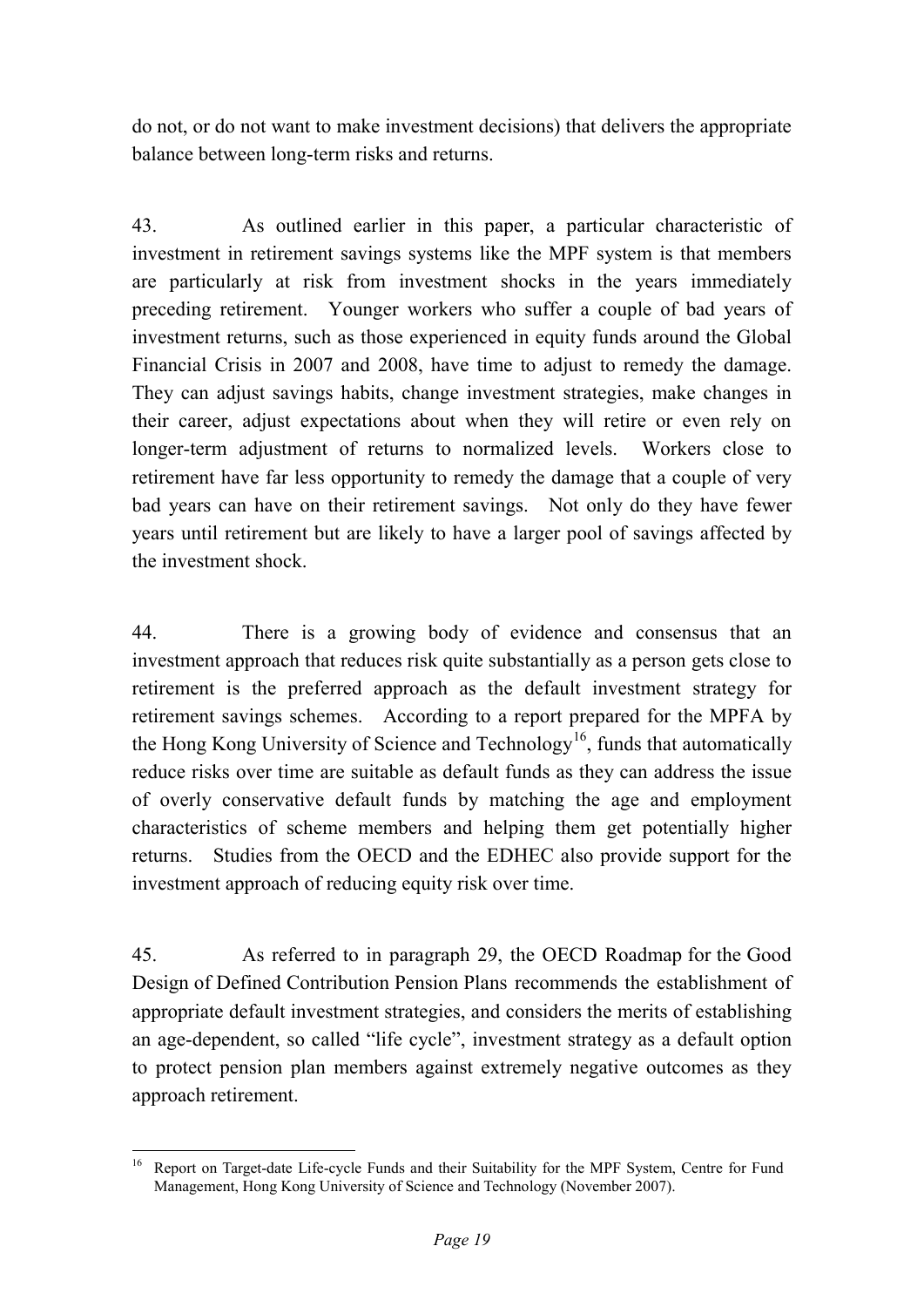46. More recently, the MPFA has collaborated with the OECD to test these global findings in the Hong Kong context by reworking the original research using Hong Kong data. Findings from this research confirm that, if the policy objective is to balance the need to protect default members from extremely negative outcomes for those approaching retirement against the desire to produce better median returns, then a life cycle/target date approach, that reduces exposure to risky assets as a member gets close to age 65, is the preferred investment approach.

#### **Box 2 What are target date, life style, life cycle funds?**

Different types of investment structures can be used to automatically reduce the risk exposure of members over time. Some industry terminology has been developed to describe these different structures, although the terminology is sometimes used inconsistently and means different things in different countries. Broadly though, there are two different approaches: both are automatic and deliver the same investment outcome but are structured differently.

**Target Date Funds**: In the MPF context, if target date funds were adopted, it would mean having a series of CFs in a scheme, each targeting a different retirement year. Members would be invested into the CF that is closest in date to the year that the member will turn 65. Some MPF schemes already offer target date funds. Of those, most have a CF each 5 years (e.g. a 2020 Fund, 2025 Fund, 2030 Fund, 2035 Fund, 2040 Fund and a 2045 Fund) although one has a CF each ten years (i.e. 2018 Fund, 2028 Fund, 2038 Fund and 2048 Fund). The asset allocation within each CF would be adjusted over time to reduce risk.

**Life Style or Life Cycle Approach**: An alternative approach to adjusting the risk exposure of investing members over time is to invest the member's contributions across several CFs and then automatically adjust the proportion of that member's investments in those CFs over time. This does not adjust the asset allocation within each CF itself but reduces risk by increasing the proportion invested in less risky CF over time. As a simple example, this could mean that a young member has 75% of contributions invested into a global equity CF and 25% invested into a global bond CF. As the member gets older the trustee would automatically invest a greater proportion of the member's contributions and/or accrued benefits into the global bond CF as a way of reducing risk.

47. Based on the above, it is proposed that the investment approach for the MPF default funds should be a series of target date CFs or a combination of life cycle CFs in a way that automatically reduces risk as a member approaches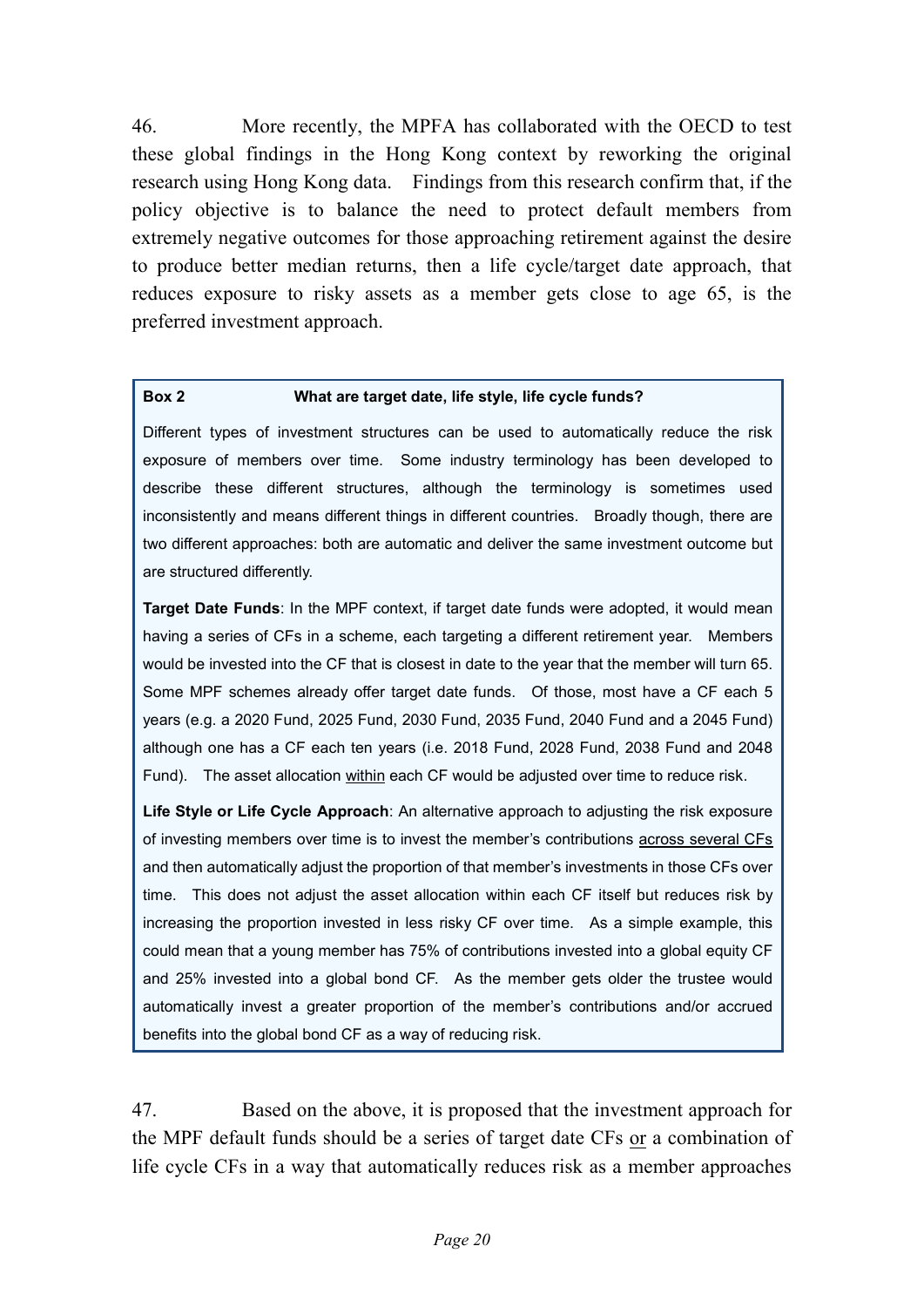65 years of age. This strategy would be globally diversified both as to geography and asset class although focused principally on traditional equities and bonds. Exposure to underlying asset classes would be adjusted over time to reduce, but not eliminate, net risk exposure as members get closer to age 65. Generally, this would be achieved by reducing exposure to equities and increasing exposure to less risky asset classes like bonds.

48. Within such a general approach there would be numerous interconnected issues of technical detail to work through with the industry, including the following:

- a. whether the preferred approach is a series of target date CFs that adjust risk in each target date CF over time or a life cycle approach that varies the member's holdings of different CFs over time;
- b. if a series of target date CFs is the preferred approach, how many funds are needed: is one fund every 5 years adequate or are more or less funds preferred, taking into account the establishment and maintenance costs of new funds;
- c. what types of assets should be the investment building blocks at the underlying fund level: more sophisticated design might require more asset types, however, this will involve greater complexity and costs;
- d. which investment building blocks are more appropriately managed in a passive manner;
- e. what should be the approach for reducing risk over time (i.e. the glide path): should de-risking start 20 or more years away from retirement or should it only happen in the 10 years immediately preceding age 65;
- f. what should be the terminal risk profile of the approach at age 65: should risk be reduced as far as possible, or given that members will still need investment exposure post retirement, should some equity exposure be maintained at and beyond age 65; and
- g. whether consistency is required on all of these aspects across all defaults in all schemes or can some elements be left to the decision of individual product providers.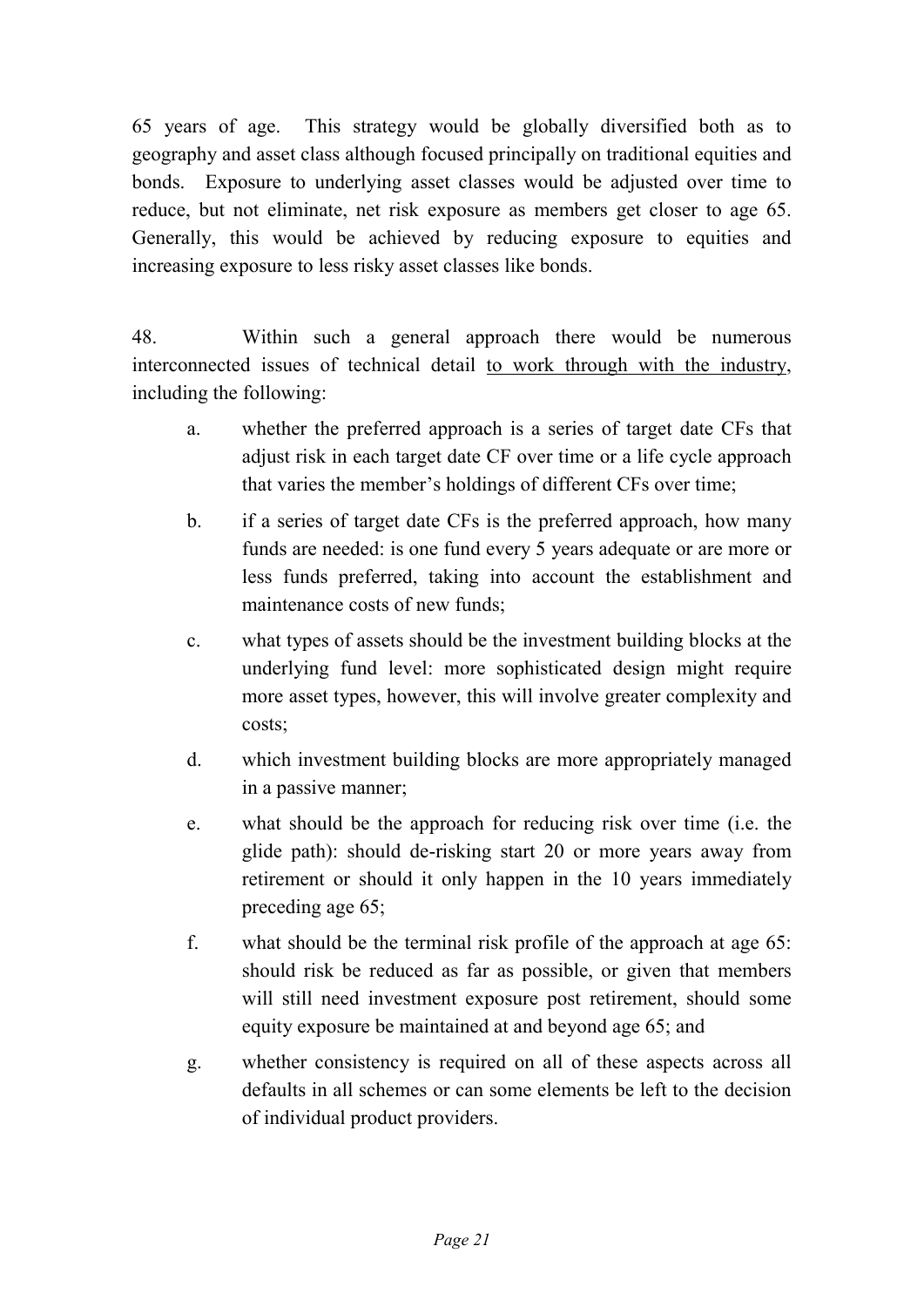49. Even if the consensus is that a diversified target date or life cycle fund approach is preferred as the core fund, it will be important to appreciate that such an investment approach, like any other, will come with some inherent risks and limitations. Even with the best design inputs, the following limitations will apply:

- a. the core fund will be designed as an average best fit solution for the target group of those who do not, or do not want to make an investment choice. It will not have regard to the individual circumstances of members except for their age (although there may be capacity built in to take other factors, such as account balances, other sources of income or savings, into account later). Members who want an investment solution that is tailored to their individual circumstances, other than their age, will have to consider the available range of funds and make choices of CF that meet their own needs;
- b. the value of investments in a target date or life cycle fund are not guaranteed and will still fluctuate in line with underlying investment markets. Members invested into these funds may still incur investment losses, although the advice from the OECD is that the probability of this is extremely low for members who stay with the proposed strategy long term;
- c. the probability of investment losses in a target date or life cycle fund increases for members who do not invest in the same strategy on a long-term basis. Fluctuations in accrued benefit levels (i.e. unrealized gains and losses) are also more likely for younger members when exposure to equities is at its highest under such an approach;
- d. while diversified investment across different asset classes reduces risk in the long run, it is inevitable that a globally diversified target date or life cycle approach will underperform single sector funds at different times of the investment cycle. Higher volatility funds, like Hong Kong equity funds would inevitably outperform a globally diversified target date or life cycle fund some of the time; it will also underperform some of the time and will expose holders to greater risk of an extreme negative shock at all points in time. Conversely, a globally diversified target date or life cycle fund should outperform a very conservative fund like an MPF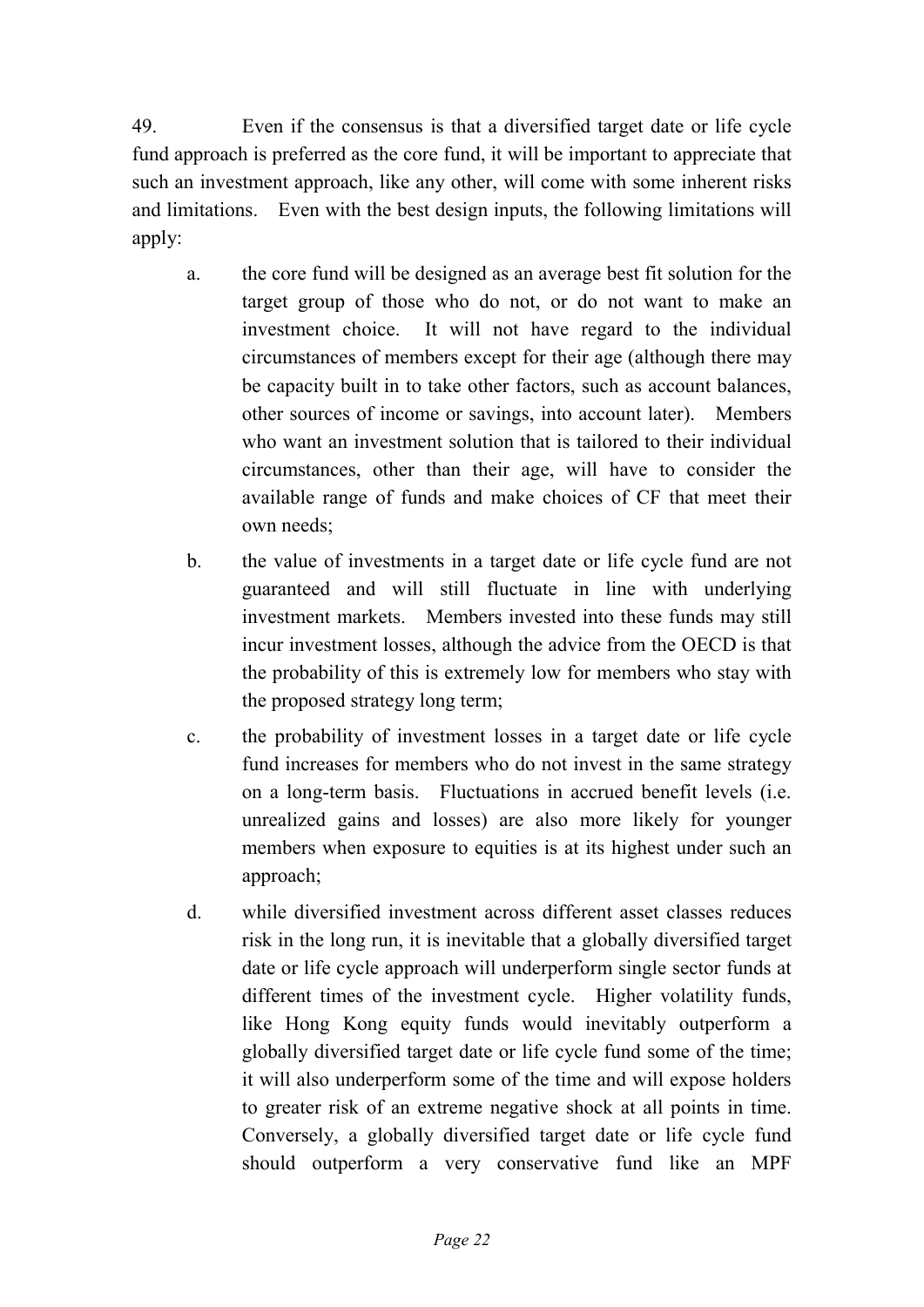Conservative Fund in the long run, but may underperform in some periods. Members who want exposure to higher or lower risk strategies will continue to be free to make that choice by making a selection between available CFs.

- Q4. Do you agree that the appropriate investment approach of the core fund is one that automatically reduces risk over time as the member gets closer to age 65? If not, what other option would you propose?
- Q5. Do you have any preliminary views on the technical issues set out in paragraph 48, in particular whether consistency is required on all aspects of default fund design in all schemes or can some elements be left to the decision of individual product providers?

### <span id="page-24-0"></span>**III.3 The core fund should be good value**

50. The MPF core fund will be designed and delivered in a manner that represents good value for money. From the system-wide perspective, as mentioned in paragraph 39 above, we expect that the core fund will become a benchmark and driving force for competition and fee reduction in other funds in the system. Members will be able to see, and take the benefit of a low fee benchmark, whilst retaining the right to choose a more expensive fund option, if that suits their needs for some reason not related to price. The concept of "good value" is not only about the price (i.e. the fee impact) but also needs to be balanced against what the member gets in terms of associated services and investment outcomes. It includes various components, but at a minimum means that:

- fees are kept low so that the maximum amount of investment returns are delivered through to members;
- the range of services associated with the strategy must be reasonable, having regard to how much is paid for those services by way of fees and charges;
- the investment product is structured in a way that is efficient thus facilitating lower cost outcomes that can allow for lower fee outcomes; and
- the investment design appropriately manages the types of risks faced by members who do not, or do not want to make investment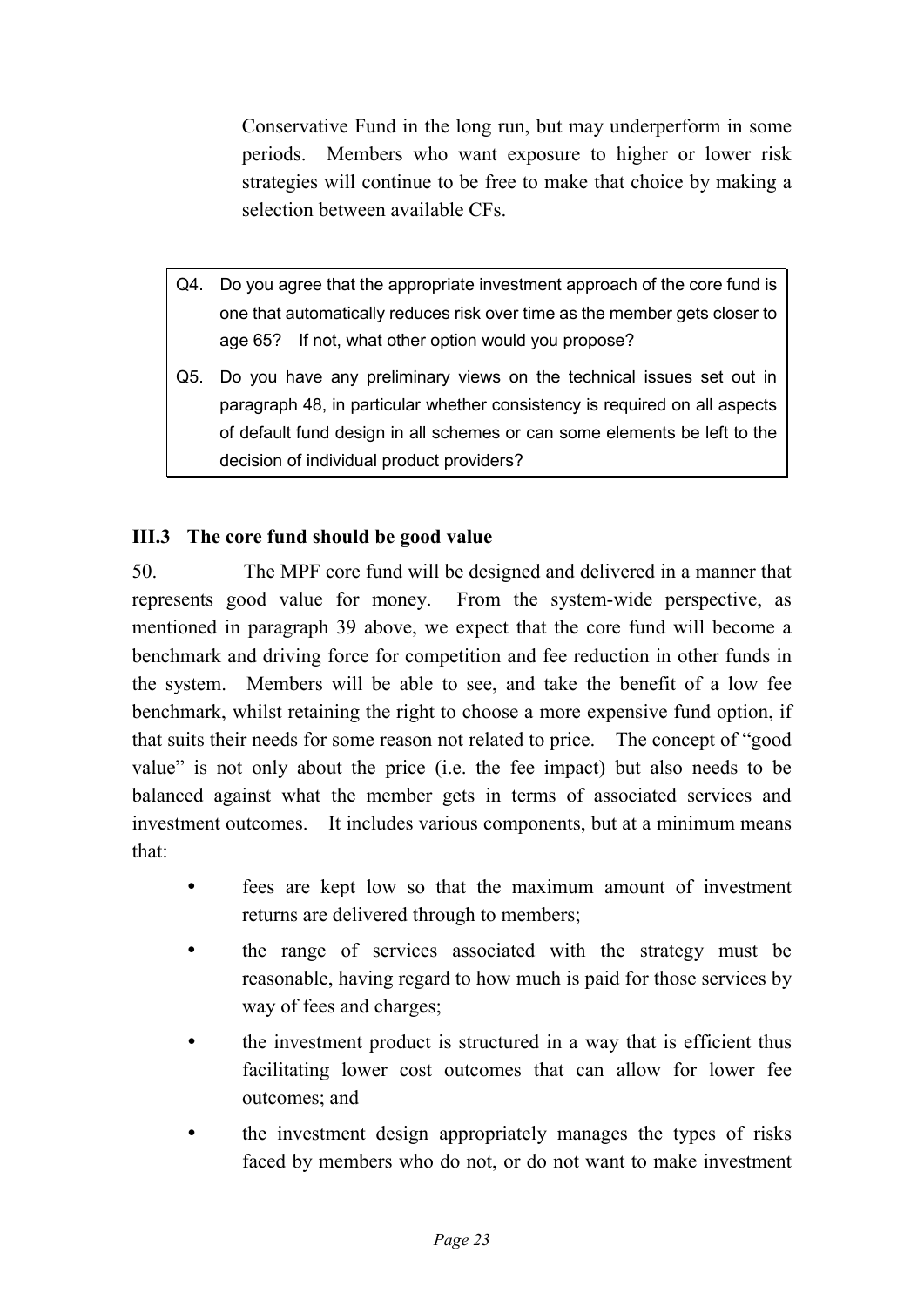#### decisions.

51. **Low Fees:** It is acknowledged that the issue of the fee impact on members will be important to the success of the MPF core fund. The level of fees charged in MPF schemes remains a controversial issue and it is important that the core fund should have fees that are low compared to other MPF funds.

#### **Box 3 Fees, costs and expenses in MPF schemes**

In common with other collective investment structures, various fees, charges and other outgoings are deducted in MPF schemes to cover the cost of providing services by various service providers and for direct out-of-pocket expenses.

For the vast majority of MPF scheme members, the impact of most fees, charges and expenses is indirect, in that they are not deducted from the member's contributions or account, but are deducted from the CF the member invests into, or the APIF that the CF invests into. Deductions from APIF and CF do ultimately affect scheme members by lowering the value of the members' investment into the relevant CFs.

The types and names of fees and expenses vary from scheme to scheme, but general examples of the types of fee and expenses deducted from a CF include (a) fees of the trustees, custodian, administrator, investment manager and sponsor; (b) guarantee charge (for guaranteed funds); (c) compensation fund levy (currently not levied) (d) audit fees and legal costs and (e) miscellaneous items such as establishment costs, indemnity insurance, and other out-of-pockets disbursements like postage. An even more indirect impact occurs when a CF invests in other underlying funds such as APIFs (see Box 1 above). Various types of fees and expenses may be incurred which are deducted out of the APIF.

This fee arrangement may seem complicated, but is commonly used for collective investment structures. All of the fees and expenses that can be charged to a member, a CF or underlying APIF will be fully disclosed in the **Fee Table** for the scheme. MPFA regulations require standardized language and set-out for Fee Tables of MPF schemes. Sometimes, some of the fees that can be charged according to the Fee Table are not deducted in part or in full. For more details, and a sample of a Fee Table, see the Code on Disclosure for MPF Investment Funds on the MPFA website at [http://www.mpfa.org.hk.](http://www.mpfa.org.hk/) Where the term "costs" is used in this Consultation Paper, it means the costs to providers, such as trustees, in providing their services. Obviously, if the cost of providing services is high, then this limits the ability of that provider to lower the fees that are charged to CFs.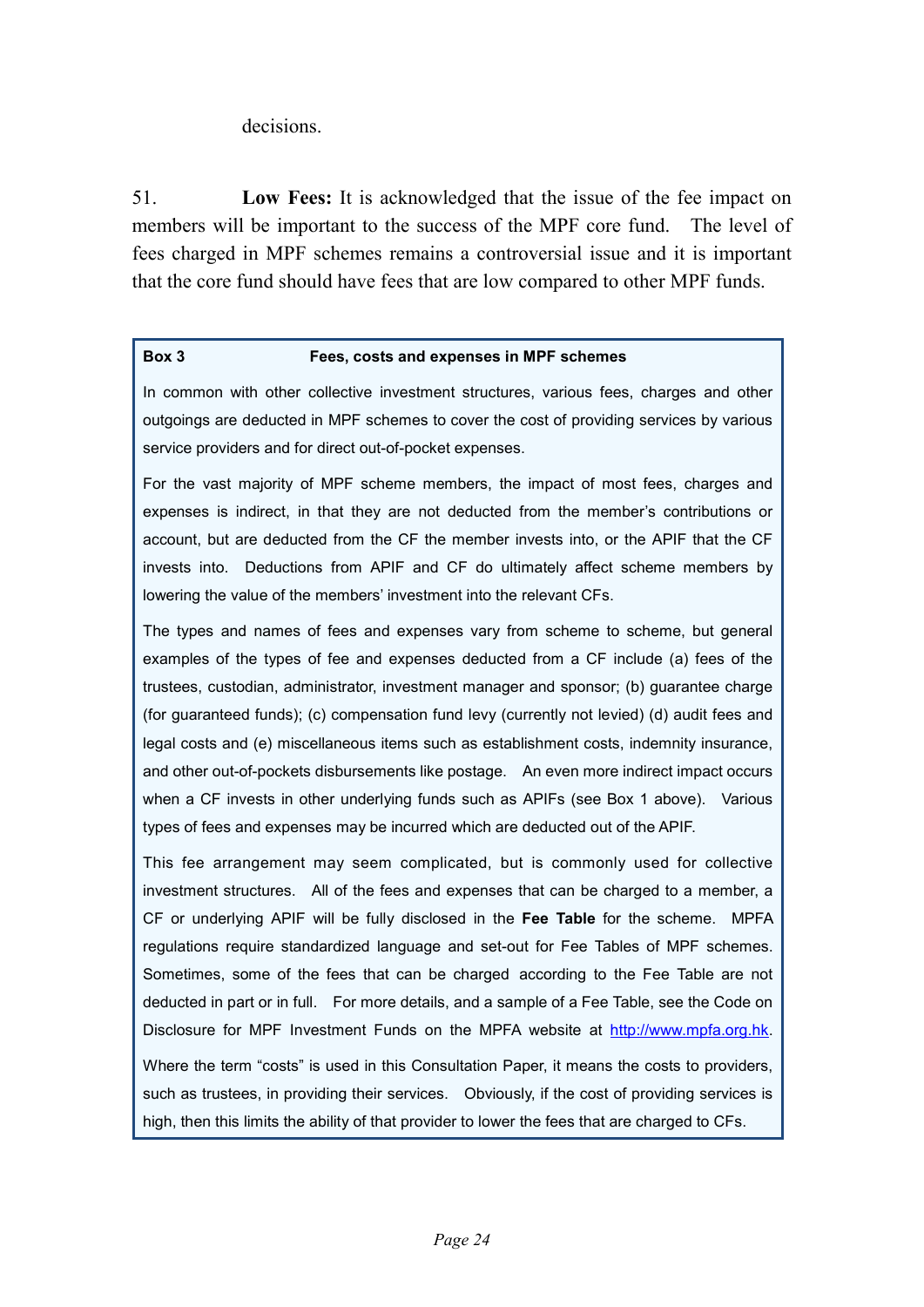52. The level of fees that are charged is the outcome of the interaction of a number of factors including the following:

- the cost of providing services to members such as those set out in paragraphs 59 and 60 below;
- the cost of providing scheme and fund level services such as custody of assets, investment management, audit, legal, compliance and other out of pocket expenses;
- the strength of market forces to ensure pricing efficiency; and
- regulatory controls of fee levels and/or fee charging mechanisms.

53. Although the MPFA is not empowered to directly set fund fees, it has over the years been working towards delivering better fee outcomes for members, such as continuing to improve disclosure and improve the efficiency of the MPF system to facilitate further fee reduction. Since 2004, the MPFA has required the production of a standardized fee measure, the FER, to materially improve the comparability of fees and charges across different schemes and CF (see Box 4 below). Some examples of the more recent shortand medium-term measures include:

- in 2013, the MPFA worked with trustees to make available low fee funds invested in equities and/or bonds in all MPF schemes for members to choose from. All schemes, except one, now have such funds available;
- to help market forces to work better, the MPFA has enhanced and standardized disclosure, and developed and made available tools for scheme members to compare schemes and funds. On the website of the MPFA, a Trustee Service Comparative Platform is available to help members compare the services offered by trustees. Since June 2013, the investment returns of funds have been set out alongside the FERs on the Fee Comparative Platform. There is also a separate "Low Fee Funds List" to help members identify CFs that have lower fee impact;
- progress is being made on the elimination of less efficient schemes and funds. Some funds that were smaller in scale have been terminated. Two smaller schemes have been merged with more sizable schemes. These market developments will help bring down the operating cost of the system in the long run;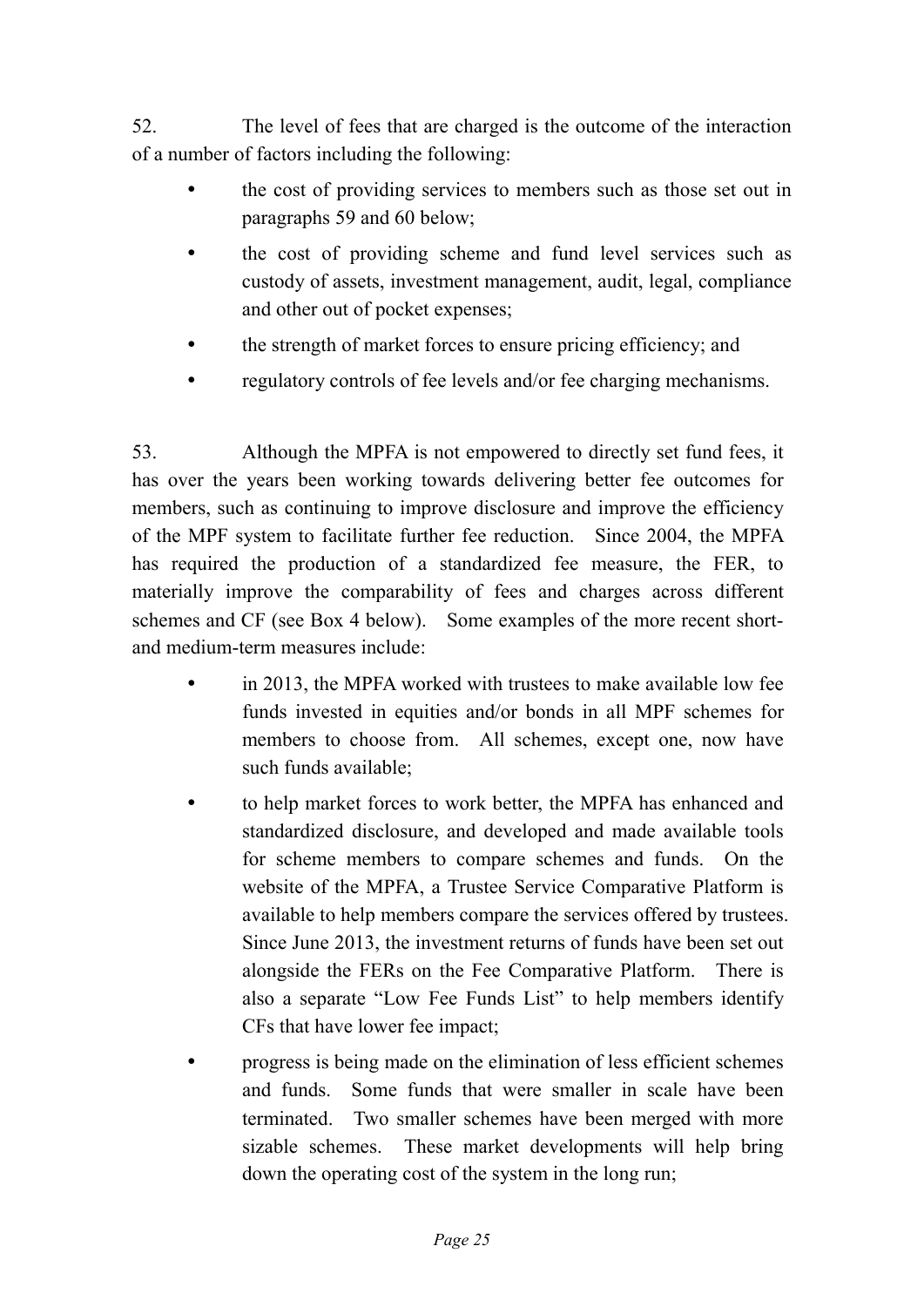- the MPFA has been enhancing the use of electronic processing to further improve operational efficiency of the system. These cover the interface between trustees, employers and employees, via various electronic platforms and means. Legislative proposals to facilitate greater use of electronic communication are to be introduced into the Legislative Council shortly; and
- in the second half of 2013, the MPFA conducted a large-scale campaign to facilitate consolidation of MPF personal accounts by members who had multiple accounts. To facilitate the process, the MPFA developed a simple application form for consolidation of multiple personal accounts under different schemes in one go.

54. Because of their differing design, operating cost and response to the competitive environment, the fee impact varies across different CFs. The average FER was 1.69% as at 31 May 2014, with the range indicated in Table 1 below:

|                                                     | Average FER* | <b>Highest FER</b> | <b>Lowest FER</b> |
|-----------------------------------------------------|--------------|--------------------|-------------------|
| <b>Equity Fund</b>                                  | 1.71%        | 2.74%              | 0.56%             |
| <b>Mixed Assets Fund</b>                            | 1.84%        | 2.67%              | 0.41%             |
| <b>Bond Fund</b>                                    | 1.50%        | 2.45%              | 0.60%             |
| <b>Guaranteed Fund</b>                              | 2.18%        | 3.83%              | 1.33%             |
| Money Market Fund -<br><b>MPF Conservative Fund</b> | 0.71%        | 1.35%              | 0.23%             |
| Money Market Fund -<br>non-MPF Conservative Fund    | 1.13%        | 1.13%              | 1.13%             |
| <b>Others</b>                                       | 1.45%        | 1.46%              | 1.34%             |
| <b>Overall</b>                                      | 1.69%        | 3.83%              | 0.23%             |

#### **Table 1: FERs by Fund Type**

Weighted by the net asset values of CFs. The average FER is the average of the FERs of the relevant CFs published on the MPFA Fee Comparative Platform on 31 May 2014.

55. The average FER for all MPF CFs has declined by 20% over the past six years from 2.10% in 2007 to 1.69% in May 2014. The 2012 Consultancy Report indicated that, at the time of that report, when the weighted average FER was 1.74%, the weighted average cost to trustees of administration of MPF funds was equivalent to 0.75% of assets under management ("AUM") per annum and the investment management fee was equivalent to 0.59% of AUM.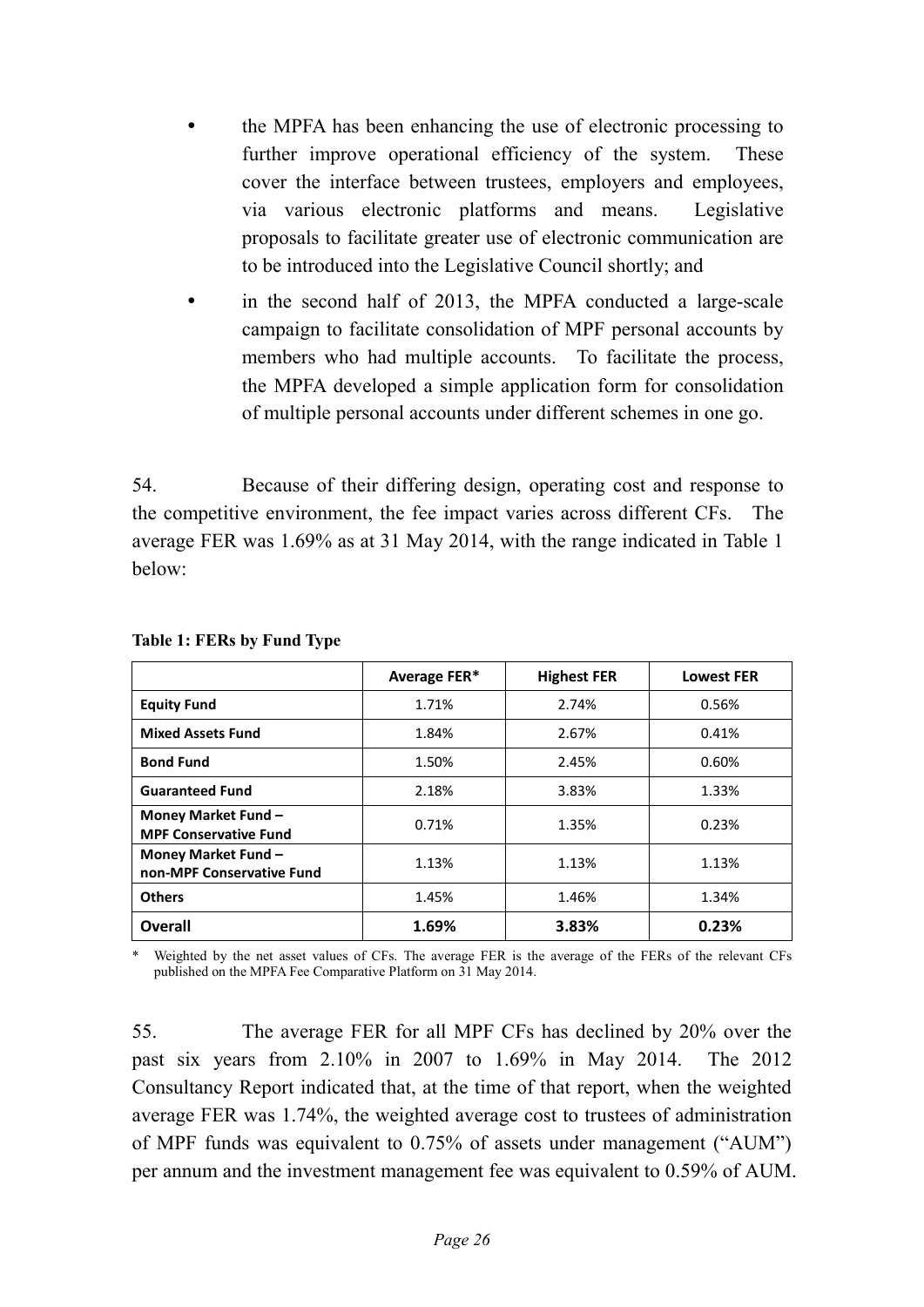The remaining 0.40% represented other costs such as for distribution. Each of those three parts contains some profit element.

#### **Box 4 What is the FER and the OCI?**

Box 3 explains the fee arrangements in MPF schemes. Even though the disclosure of fees and expenses is standardized in the Fee Table, it can still be difficult for scheme members to compare them scheme to scheme. A great variety of fees and structures are in use. Each scheme uses a slightly different structure and has different types of fees. Some fees are in fixed amounts and some are not. Some are expressed in dollars, most as percentage of some value and some are shown as a maximum or ranges. In some cases, fees that can be charged are waived and not charged to the relevant CF or APIF.

Because of the difficulty in understanding and comparing the cumulative effect of these various fees and charges, the MPFA introduced two tools that help compare the totality of the impact of fees and expenses.

The first of these is called the **fund expense ratio ("FER")** which is a synthetic indicator that shows, based on the most recent financial statements, the yearly level of fund fees and expenses that were deducted from a CF plus any underlying APIF or other funds. Fees that are waived are reflected in the FER, but fees that are rebated to only some members are not reflected in the FER. The FER shows this as a percentage of the size of the fund. MPFA requirements in the Code on Disclosure for MPF Investment Funds ensure that the FER is calculated the same way for each CF so that it is an effective tool for comparing the impact of fees and charges across CF and across schemes. The FER is disclosed in the fund fact sheet of each scheme, the annual returns of the scheme to the MPFA and the FER of all CFs is set out in the Fee Comparative Platform on the website of the MPFA.

Because it includes expenses, not just fees, the FER will always be higher than simply adding up all the different fees that are deducted from a CF and its underlying APIFs. It is important to remember that the FER is a tool for making like-to-like comparisons; it is not the primary disclosure of fee levels (that is set out in the offering document and Fee Table). It is also important to note that the FER is a lagging indicator, based as it is on the previous year's financial statement.

The second tool is the **Ongoing Cost Illustration ("OCI")** which illustrates prospectively, in dollar terms, the total effect of fees and charges on a standard \$1,000 investment over 1, 3 and 5 years. The OCI in effect adds the FER to any member level charges to illustrate, as a dollar figure, the overall effect of fees and charges. This was developed to assist those members who could not easily understand percentages, like those used in the FER.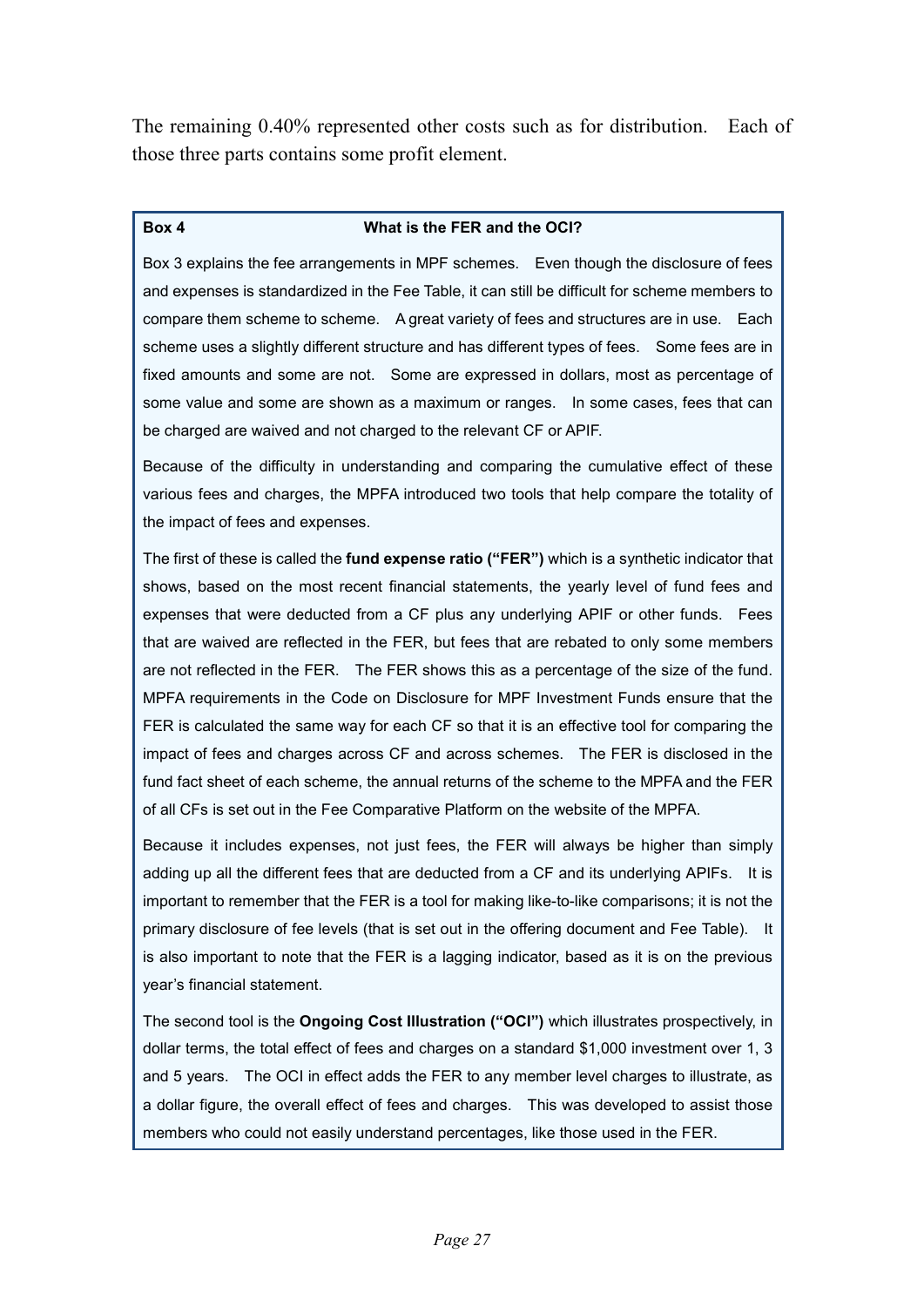56. How low fees can be for the core fund, as compared to other MPF funds, will be influenced by the structure and nature of the investment strategy (see Part III.2 above). It is known, for instance, that funds with higher equity content incur higher operating costs and active management incurs higher investment management fees than passive strategies. We are also aware that a number of providers are able to provide CF for combined fees (both CF and underlying APIF level) of at or under 1.0%, noting that this is lower than the combined cost of administration and investment management indicated in the 2012 Consultancy Report. The MPFA has set out a list of funds with fees at or under 1.0% or total expenses of at or under 1.3% in the "Low Fee Fund List" on the MPFA website.

57. The Government and the MPFA would expect that the total fee impact for the core fund should be materially lower than the thresholds for the Low Fee Fund List. We are seeking views from the industry and the public on requiring that fees for CF comprising the core fund<sup>[17](#page-20-0)</sup> should be at or under 0.75% of AUM. Over the longer-term, as the MPF system grows, and as more efficient structures are considered and developed, this level should reduce even further. The 0.75% would relate to all ongoing fees (for trustees, administration and distribution (however described), investment management and custody) both at the CF level and at any underlying APIF or index fund level. Whilst this is an ambitious target, the Government and the MPFA will work with the industry on the proposal, including arrangements to achieve operational efficiency for the core fund. Legislative means will be pursued to reflect the consultation outcome as necessary.

58. The FER outcomes driven by such fee levels will be correspondingly lower than current FERs. As described in Box 4 above, FER figures include costs as well as fees so they are higher than simple fee levels. FER figures also take some time to stabilize given the impact of establishment costs for new funds, but we expect that over the medium term (e.g. 3 years after implementation), total expense impact (i.e. not just fees but including other expenses deducted from funds) as measured by the FER for the CF in the core fund should be kept at or under 1.0%. This figure should also fall further over the longer term, as the relevant CF grows.

<span id="page-29-0"></span><sup>&</sup>lt;sup>17</sup> Based on proposals in Part III.2, the core fund may be a series of funds rather than a single fund.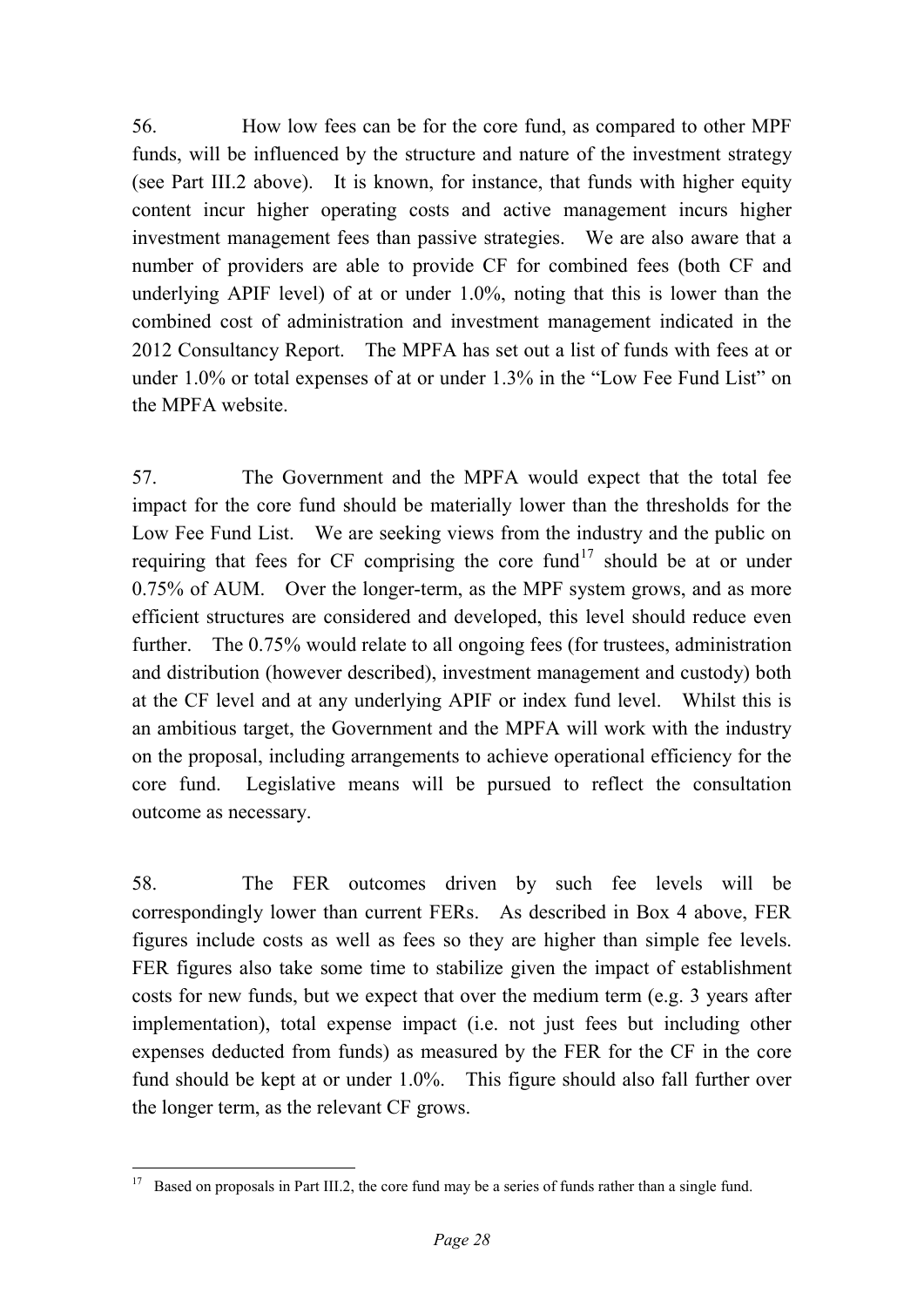#### **Box 5 Fee Comparative Platform and Low Fee Fund List**

The MPFA website includes two important tools for understanding and comparing the fees applicable to MPF schemes. The Fee Comparative Platform sets out detailed information about all MPF schemes and CFs including all available FER and OCI (see Box 4). The Low Fee Fund List was developed when the MPFA noticed the emergence of a range of CFs with fees set at or under the important 1.0% benchmark. It provides a short cut for identifying those CFs that have management fees at or under 1.0% or a FER at or below 1.3%. If fees are kept at or under 1.0%, the resultant FER (incorporating non-fee elements such as establishment costs and other expenses) should, over the medium term, stay at or under 1.30%.

As at 31 May 2014, the range of FERs on the Fee Comparative Platform was from 0.23% up to 3.83%. The weighted average was 1.69%.

Currently, only 13% of CFs have FERs that are below the FER proposed for the core fund at or under 1.0%.

- Q6. Do you agree that keeping total fee impact for the core fund at or under 0.75% is a reasonable initial approach?
- Q7. Do you agree that keeping total expense impact (i.e. FER) for the core fund at or under 1.0% over the medium term is a reasonable approach?

59. **Range of services**: The range of services associated with MPF schemes are reasonably similar scheme to scheme. A wide range of minimum service elements are set as statutory requirements and are thus available in every scheme. This includes services like:

- a. marketing and product management: developing, maintaining, distributing marketing and enrolment material, including offering documents;
- b. member support: MPF enrolment, managing member register, handling member/employer enquiries, handling complaints, regular communications with members, fund switching;
- c. contribution handling: contribution collection, assisting in recovery of outstanding contributions, allocation of contributions for investment, establishing and maintaining voluntary contributions;
- d. reporting: regular reporting to members (e.g. member benefits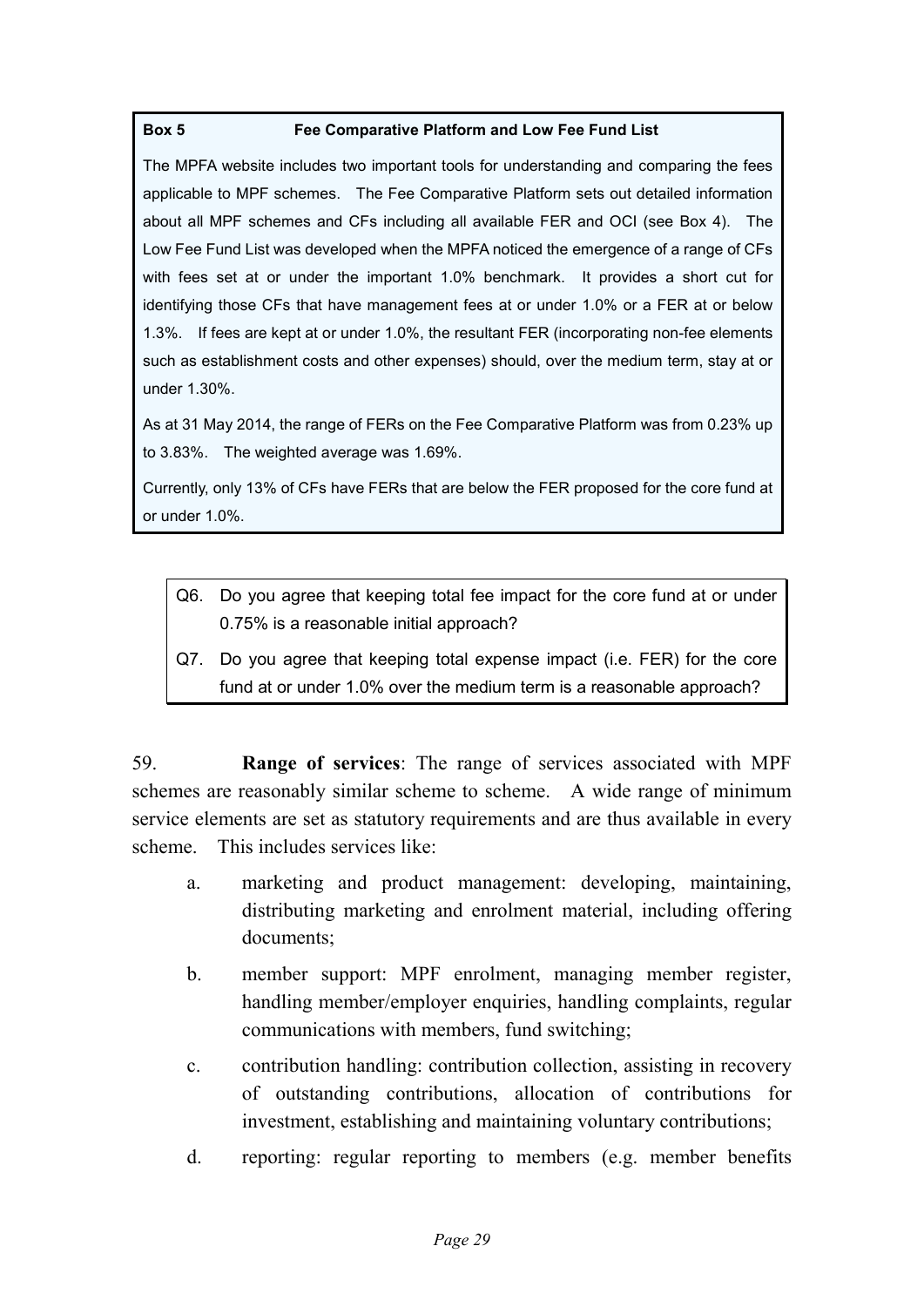statement and fund fact sheet); and

e. benefit payments: transfer of benefits, payment of benefits upon cessation of membership and handling unclaimed benefits.

60. Beyond those statutory requirements, different providers provide different services relating to issues like frequency of additional account reporting, access to electronic facilities, frequency of CF switching, availability of facilities for special voluntary contributions etc. To help members compare what is available scheme to scheme, a Trustee Services Comparative Platform is available on the MPFA website.

61. The range, type, level and quality of services provided have a major impact on the costs of operating a scheme and CFs within a scheme. More services inevitably mean higher operating costs which limit the ability of the provider to charge lower fees. As fees are one part of the "good value" proposition, consideration has been given to whether some service elements related to the core fund could be simplified, reduced or dispensed with so that lower cost and fee outcomes can be more easily delivered to members.

62. It is difficult to identify opportunities for doing so as the range of services does not generally vary for different CFs in a scheme, so generally, whether a member invests in the core fund or any other CFs, the range of services will not vary.

63. The MPFA has explored with the industry and other stakeholders whether costs can be reduced if the following services are varied, just for the core fund in each scheme:

- a. limiting switching in and out (i.e. currently many schemes allow relatively unrestricted ability for members to change their CF holdings. For the core fund, given its long-term investment purpose, consideration can be given to only allowing a change of investment instructions once or twice per year);
- b. preventing combination holdings (i.e. currently most schemes allow members to invest into any combination of CFs in the schemes. For the core fund, given that it will be designed as a stand-alone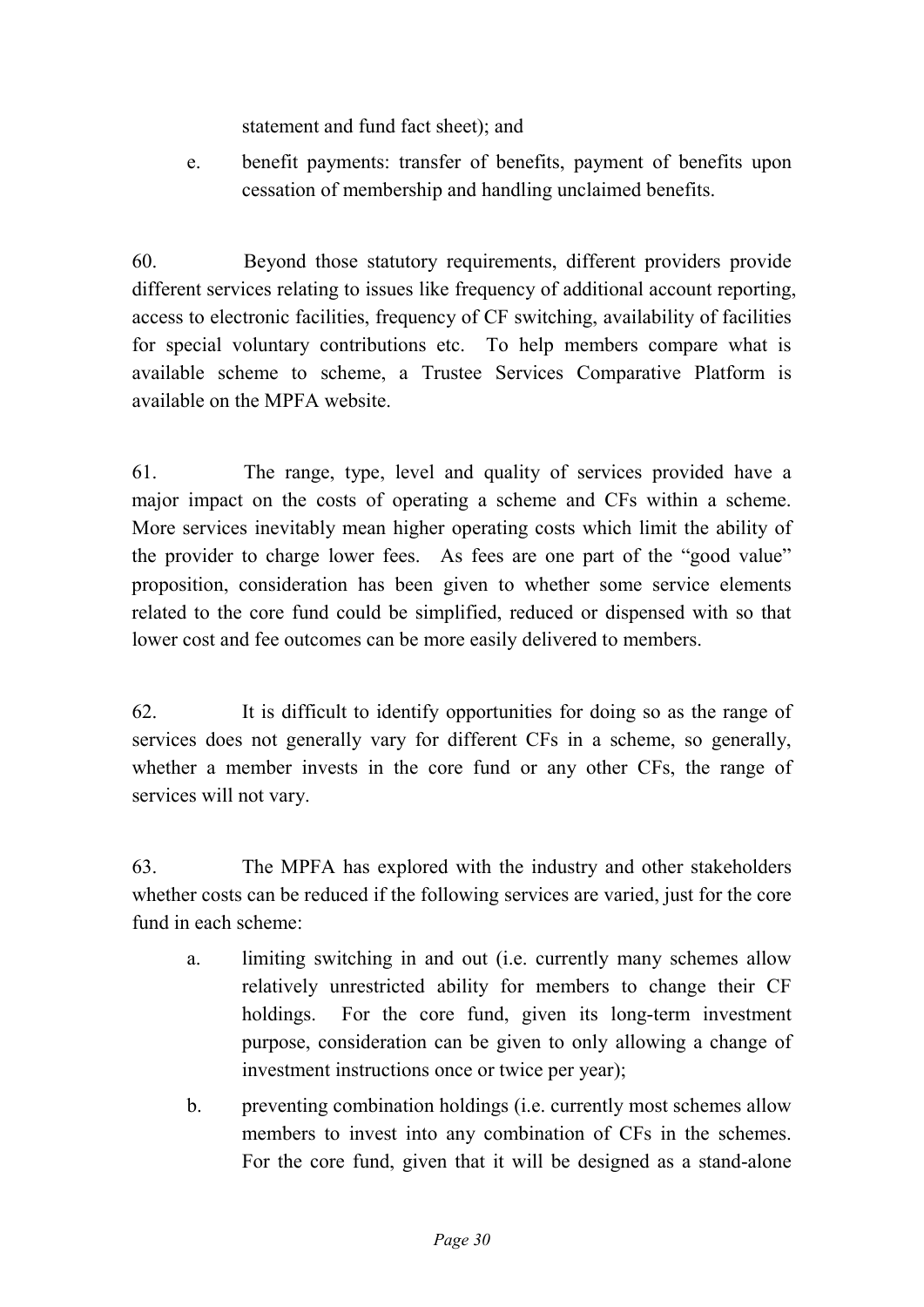investment solution for members who do not, or do not want to make an investment choice, consideration can be given to not allowing combinations of the core fund with other CFs); and

c. standardized disclosure for the core fund in different MPF schemes (i.e. using the same agreed wording for disclosure about the core fund in offering documents for all MPF schemes).

64. While there may be good reasons in principle to think that reducing these particular services would reduce operating costs, industry participants have advised us that these changes would not have the impact of actually reducing operating costs. This would appear to be a consequence of the fact that there would be costs associated with making special administrative and operational adjustments that only relate to some members (i.e. those investing in the core fund), but not all members of a scheme.

65. While there appears to be limited scope to reduce services in a way that will reduce the costs of operating the core fund, the MPFA will continue to discuss with the industry on whether there are opportunities to simplify, reduce or dispense with some service elements for the core fund, so that there is greater scope for cost, and consequentially, fee reductions.

66. **Structural efficiency:** One way of keeping costs and fees as low as possible is ensuring that investment structures are designed efficiently. As described in Box 1 under paragraph 13, the general investment structure for MPF schemes is that members invest into CFs which, in turn, invest into APIFs or other funds, such as index funds (collectively referred to as "underlying funds" below). Decisions about which individual securities to purchase (e.g. shares, bonds) are usually made by the investment manager of the underlying fund, not at the CF level. These underlying funds can be seen as the investment building blocks which may or may not be part of the same group as the approved trustee of the scheme.

67. Decisions about which APIFs or other funds a CF will invest into can have a big impact on investment management costs and consequentially, fees. If different MPF schemes were to invest into the same underlying APIFs (see Box 1), rather than just use APIF within their own group, then those APIFs will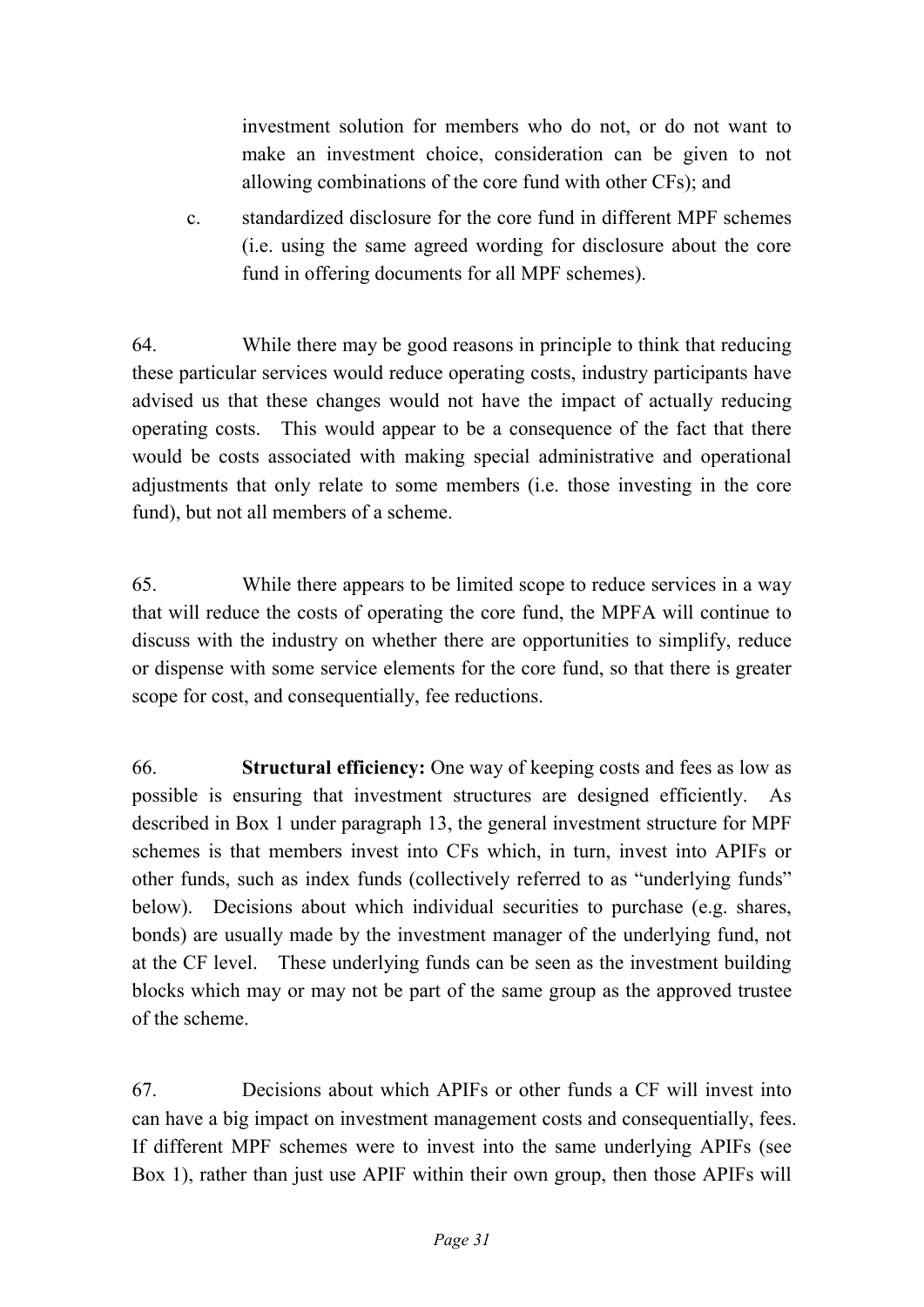be larger and consequently will have greater opportunity to benefit from scale efficiencies that will in turn flow back to benefit members of the CF. Some larger providers might however be able to achieve similar scale benefits within their own schemes.

68. In implementing the new core fund, providers will need to ensure that in making decisions about which underlying funds to use as the investment building blocks, they give proper consideration to the range of APIFs and other funds that are available. If using an APIF or index fund of another provider reduces the ultimate fee impact on members, then consistent with their existing duties to act in members best interests, providers should use that APIF or index fund unless there are compelling reasons not to do so that are not related to fees or costs. Legislative support will be pursued as necessary.

69. When the investment structure is more developed and the investment building blocks identified, mechanisms will be put in place to ensure that providers know which existing underlying funds offer the lowest fees so that they can factor that into their structuring decisions.

70. Another element of design efficiency is whether passive, index based, investment strategies should be the predominant investment approach in the core fund, either at the CF or underlying fund level. There is an ongoing debate about the relative advantages of active and passive investment strategies. Globally there is much debate about whether the extra costs for active management are reflected in better after fee performance. In the MPF context, the MPFA engaged the Polytechnic University of Hong Kong to examine a number of issues relating to the performance of MPF funds in 2008, 2009 and 2013. Their findings were generally consistent over the years, indicating that (a) MPF funds as a whole do not exhibit positive stock selection and market timing skills concurrently; (b) there is no relation between annual fees and fund performance, questioning the value of higher fees to investors; and (c) actively managed MPF funds do not deliver better returns than corresponding passive index tracking funds.

71. Whilst some might debate whether active management can actually achieve superior returns to passive management, what appears unarguable in the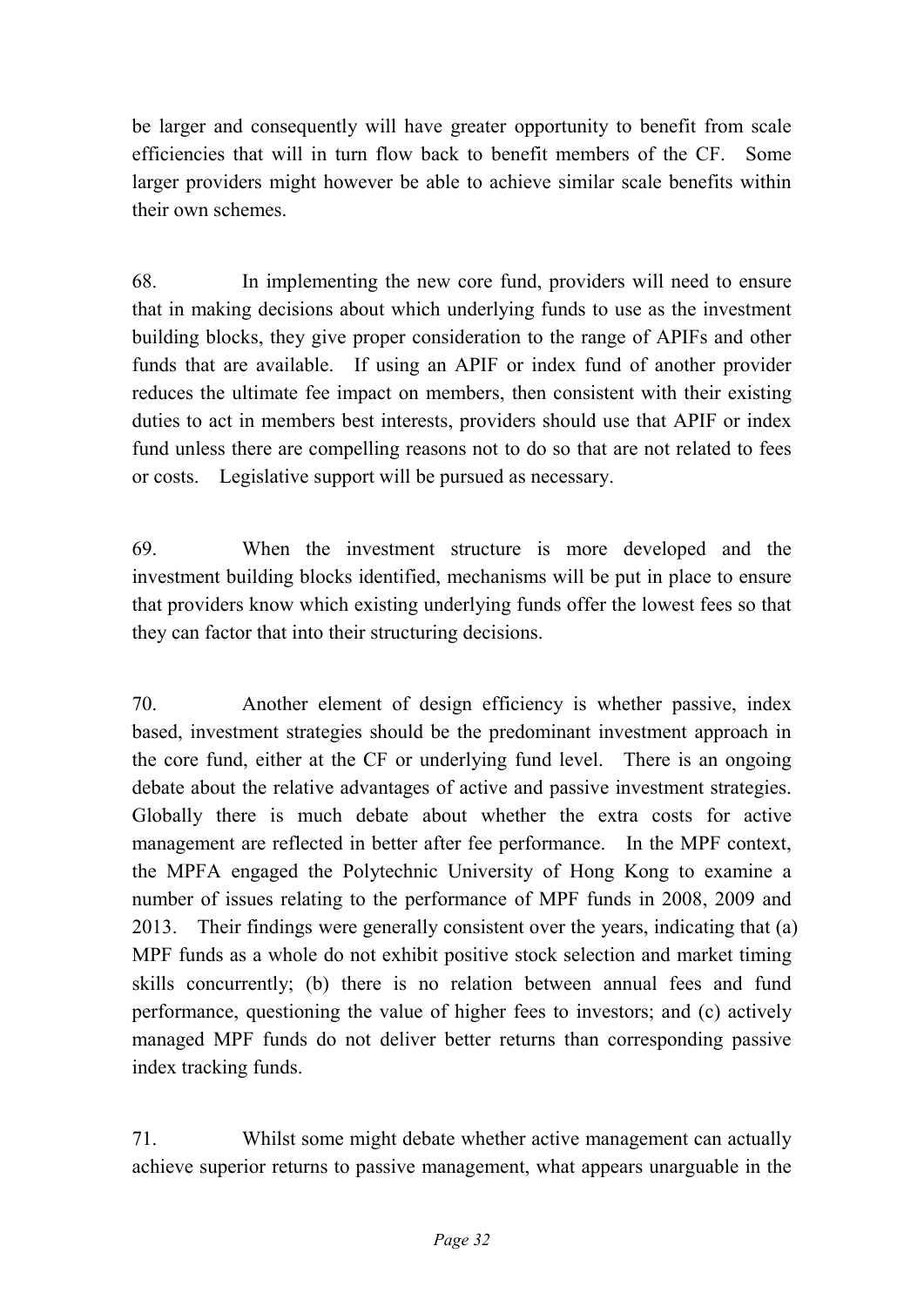debate is that passively-managed funds incur lower costs and fees than actively-managed ones. Table 2 below shows the FER difference between actively- and passively-managed MPF funds.

|                                                               | <b>Weighted Average FER*</b> | Simple Average FER* |
|---------------------------------------------------------------|------------------------------|---------------------|
| <b>Overall Equity Fund</b>                                    | 1.71%                        | 1.71%               |
| <b>Actively-managed Equity Fund</b>                           | 1.88%                        | 1.76%               |
| <b>Passively-managed Equity Fund</b><br>(Index Tracking Fund) | 0.98%                        | 1.04%               |

**Table 2: FERs of actively-managed and passively-managed MPF equity CFs** 

Weighted by the net asset values of CFs. The average FER is the average of the FERs of the relevant CFs published on the MPFA Fee Comparative Platform on 31 May 2014.

72. We therefore believe that there are strong reasons to propose that the core fund should predominantly use passive investment strategies where it is possible to do so. For members who are prepared to incur higher fees in the search for above index performance, they will be free to make choices amongst the range of pre-existing actively managed CFs. We believe that the interests of members who do not, or do not want to make investment choices, will be better protected if the core fund uses passive investment strategies where it is possible to do so. Exactly how passive investment management can be used and the extent to which passive management can be used in the core fund will be subject to final identification of the investment building blocks. Some asset classes, such as global equities, are more appropriate for passive management than, for example, local money market exposure.

73. As the core fund will be investing for retirement purpose entailing a long-term investment horizon, broad diversification of investments between assets and geography is important as a risk management tool. Diversification will ensure that investments are not overly concentrated in any one asset or geographic region, and limiting portfolio risk and exposure to volatility in any specific market.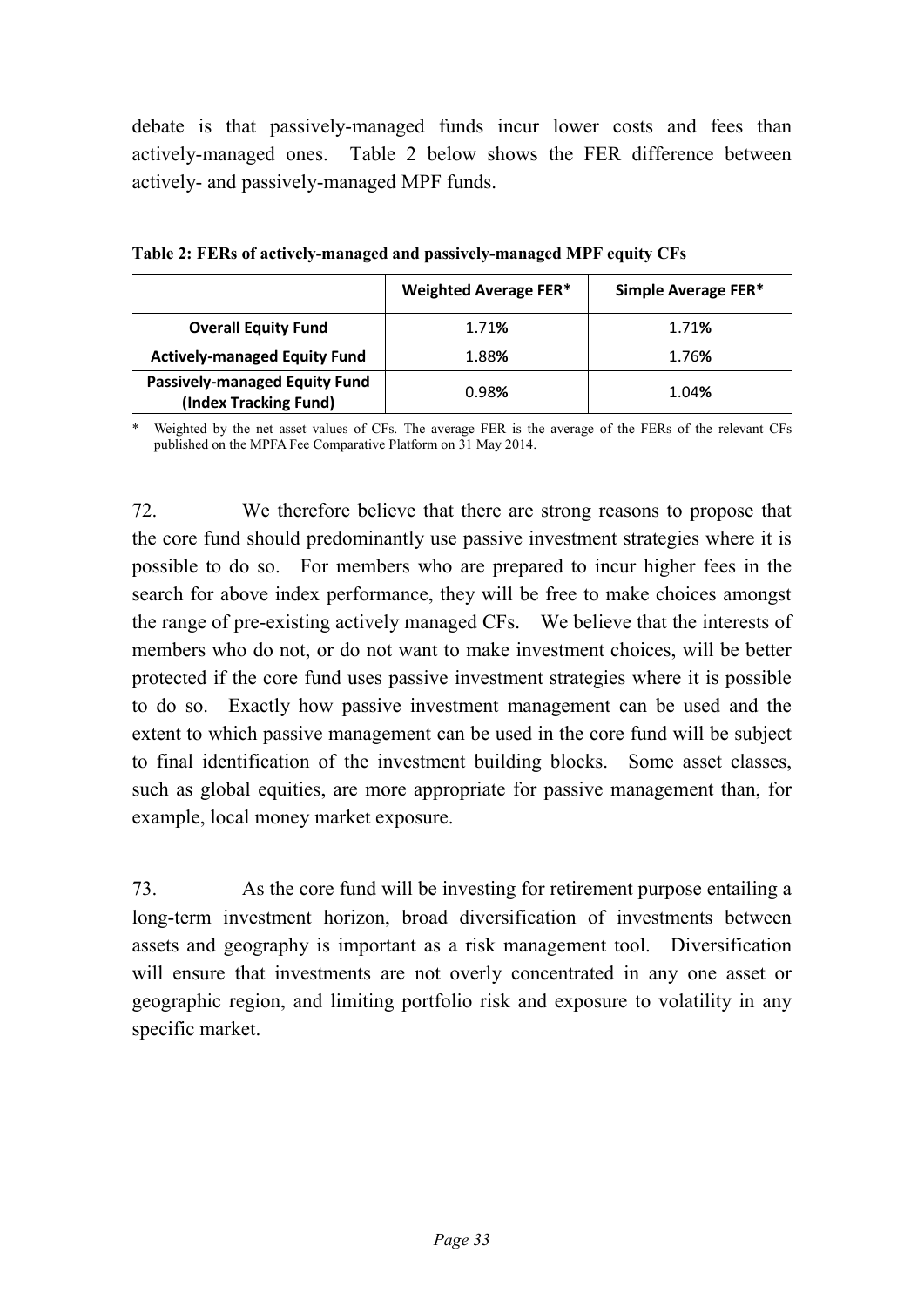- Q8. Do you agree that passive, index based, investment strategies should be the predominant investment approach in the MPF core fund?
- Q9. Are there particular asset classes which you think would not appropriately be invested on a passive, index based approach?

#### <span id="page-35-0"></span>**III.4 The core fund is available to all MPF scheme members to choose**

74. As set out in Part III.1 above, the core fund is based on a standardized default fund for those who do not make an investment choice, and based on available research, should be a series of target date CFs or a combination of life cycle CFs in a way that automatically reduces risk as a member approaches 65 years of age.

75. Different circumstances might lead an MPF member to not make an investment choice and consequently be "defaulted" into the core fund/default fund. Some members might simply forget to complete the relevant forms on joining a scheme whilst other members might consciously decide not to complete the instructions on the understanding that they will then be invested into the disclosed default funds in any event. Going forward, if the proposals to better regulate the default fund proceed, sales and distribution practices should not pressure members to make a choice if they do not wish to make a choice. MPF scheme disclosure documents should also make it clear that members are entitled to make an investment choice if they wish but they are not obliged to do so. The disclosure documents should also clearly set out that if the member does not make a choice of CF that contributions will be invested in the core fund.

76. It is likely that many, perhaps most members, will continue to exercise their right to best protect their own interests by making a choice of CF. Sales and distribution practices, relevant forms and disclosure documents should make it clear that the core fund is one of the investment choices available to the member and should clearly identify which CF is the core fund. Standardized names should be used for the core fund in every scheme so that there is no confusion scheme to scheme.

77. The term "core fund" has been used above as an easy reference, but other names could be used, and will have to be considered in light of the scope,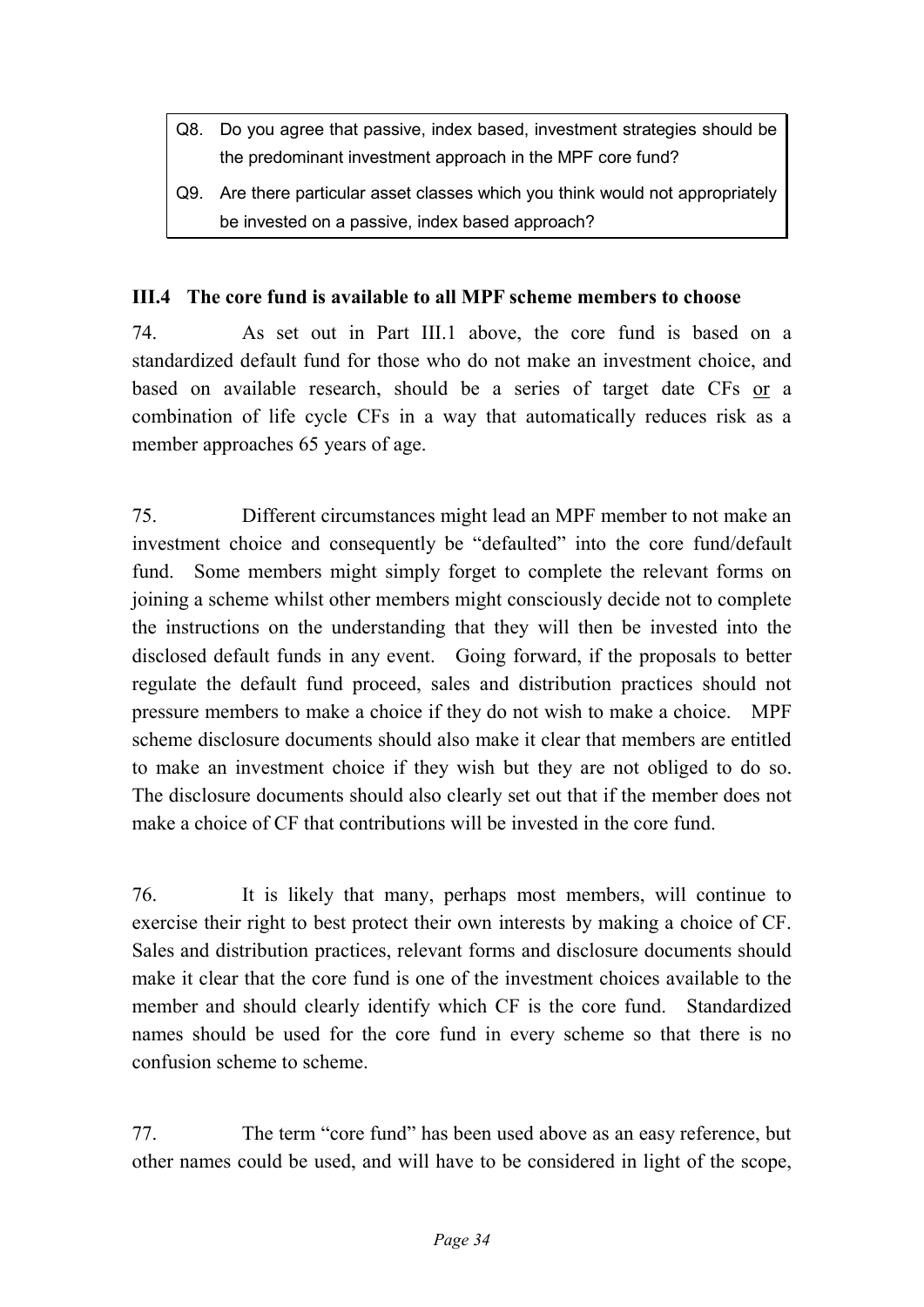purpose and design of the strategy as set out in other parts of this Consultation Paper. There could be many possibilities including:

- **"MPF Core Fund"** (having regard to its use as a core investment approach for retirement savings)
- "**MPF Basic Investment Fund**" (emphasizing its design as a basic investment approach for retirement savings)
- "**MPF Simple Investment Fund**" (emphasizing its design as a simple investment process for retirement savings)
- "**MPF Default Investment Fund**" (reinforcing that its primary design is built around the default investment strategy for those who do not, or do not want to make an investment choice in saving for retirement)
- "**MPF "A" Investment Fund**" (or some other term which removes any implications about the nature of the strategy)

Q10. Do you agree that the name of the core fund should be standardized across schemes? If so, do you have any preference amongst the possibilities set out in paragraph 77 above?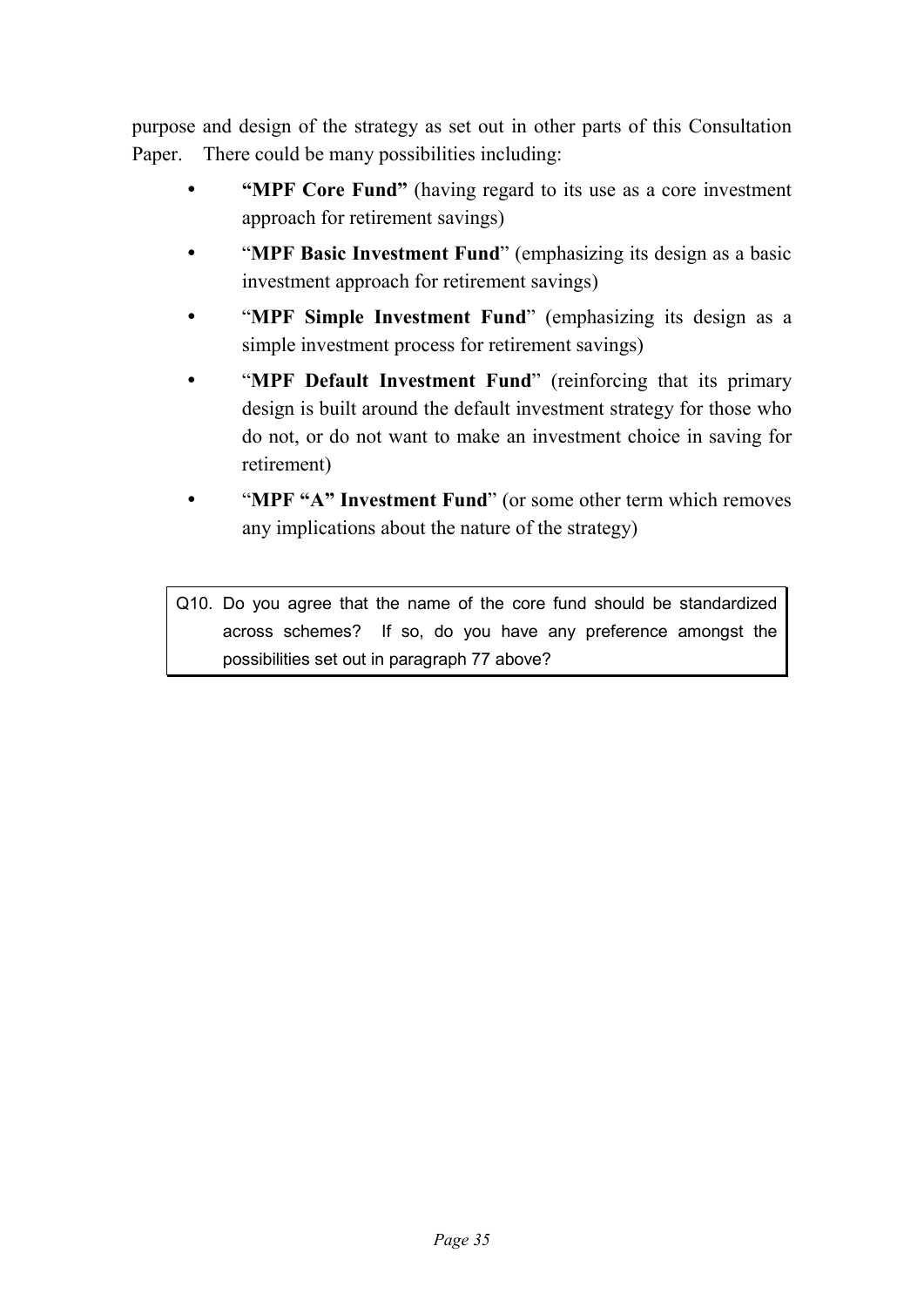# <span id="page-37-0"></span>**IV. Implementation and Transitional Arrangements**

78. As with any major reform, implementation and transitional arrangements in moving from the current position to a new position can present many challenges. Details cannot be fully considered until final decisions are made about the many issues raised earlier in this Consultation Paper, although, in implementing any new core fund, a key transitional issue will be determining the extent to which (a) current accrued benefits and (b) future contributions should be invested into the new core fund. For MPF scheme members who have made a clear choice previously as to how their MPF benefits should be invested, the new core fund will not affect how their accrued benefits or contributions are invested. All existing MPF members should however be made aware of the new core fund arrangements in case, in the future, they wish to take that into account in reconsidering their current MPF investment choices and in particular whether they wish to choose the new core fund for existing accrued benefits and/or future contributions.

79. In broad terms, for those existing MPF scheme members who have not previously made a choice of CF, their accrued benefits and future contributions should be invested into the new core fund unless the member makes an election to invest into some other CF or CFs of their choice. They will be notified of the new arrangements in advance and given a fresh opportunity to make a choice of fund if they wish to, failing which, they will be invested into the new core fund. The contributions of new members of a scheme (e.g. because they start employment with a new employer, they transfer benefits for the first time to a scheme or they open a new special voluntary contribution account with a scheme) will be invested in the new core fund unless the member makes an election to invest into some other CF or CFs of their choice.

80. We understand, from trustees and administrators that it may be costly, or in some cases, impossible to identify which members have not previously made a choice of CF. It is not simply a matter of checking who is invested in the existing default fund as not all members who are invested in the default fund in each scheme were "defaulted" into that fund. Some, perhaps most, members invested in that CF may have chosen to invest into that CF and it may be difficult or not possible in some schemes to identify which members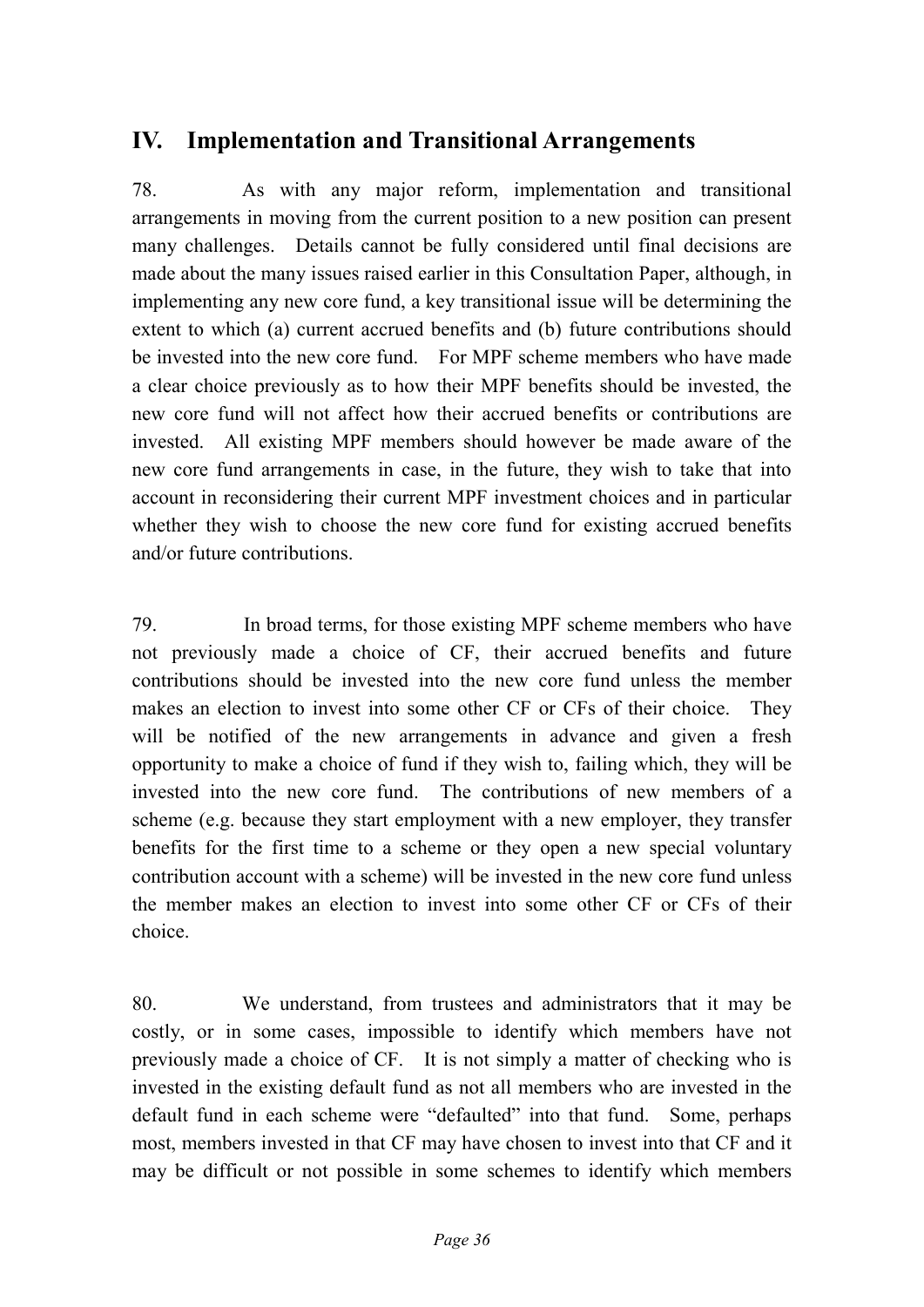chose to be in the default and which members were defaulted into it.

81. We therefore propose that, subject to comments received from this consultation and further legal analysis, that where the trustee or administrator of a scheme cannot readily identify those members who have never made an investment choice, then all members who wholly invest contributions into the existing default CF or CFs, will be given a fresh opportunity to make a choice of fund, failing which their accrued benefits and future contributions will be invested into the new core fund.

- Q11. Do you agree with the general principle for dealing with implementation and transitional issues as set out in paragraphs 78 and 79?
- Q12. Do you agree with the proposal in paragraph 81 as to how to deal with the transition for existing MPF members of default funds?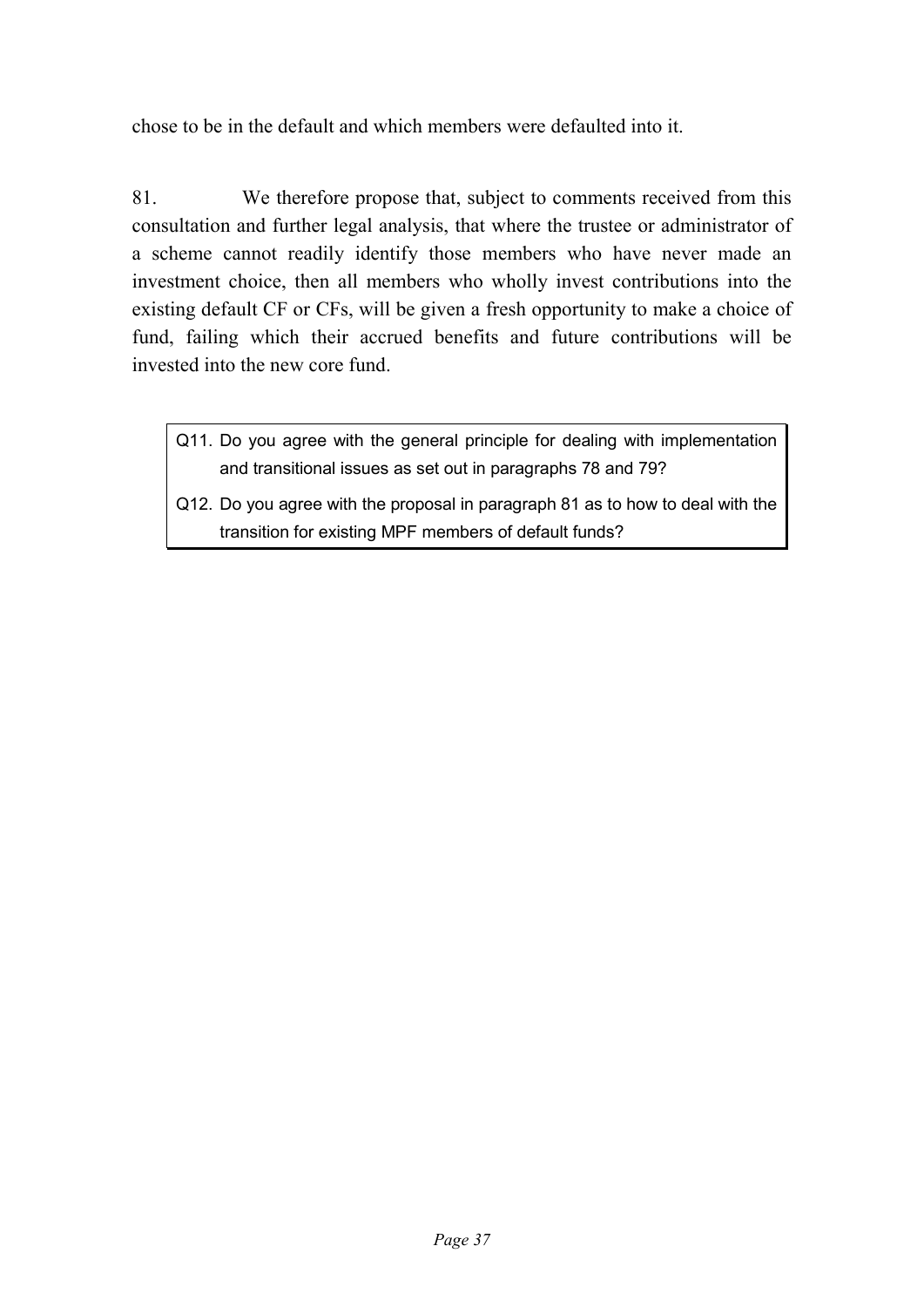# <span id="page-39-0"></span>**V. Comments Sought**

82. Comments are sought on all of the issues discussed above and in particular on the 12 questions set out in this Consultation Paper and repeated in the Form for Responding to Consultation Questions attached at the end of this Consultation Paper. Contributors are invited to comment on all, or any, of the questions they wish. Some of the questions, in particular questions 4 to 9 tend to relate to more technical points, which may be of greater interest to industry and academic contributors, however all contributors are invited to comment on whichever questions they wish to. Where possible, please provide reasons for answers, especially where you are in disagreement with a stated proposal, so that we can better understand your views.

83. Comments should be submitted to the MPFA on or before 30 September 2014.

84. If you wish to provide comments on the proposals as a representative of an organization, please provide details of the organization whose views you represent.

85. Submissions will be received on the basis that the MPFA may freely publish, reproduce, quote or summarize them in whole or in part, and in any form, without seeking permission from or providing acknowledgment of those who provide comments. Please note that the names of those who provide comments and the contents of their submissions may be posted on the MPFA's website or referred to in other documents published by the MPFA. In this connection, please read the "Personal Information Collection Statement".

86. If you wish to make a submission but do not wish your name to be published by the MPFA, please state that you wish your name to be withheld from publication when you make the submission.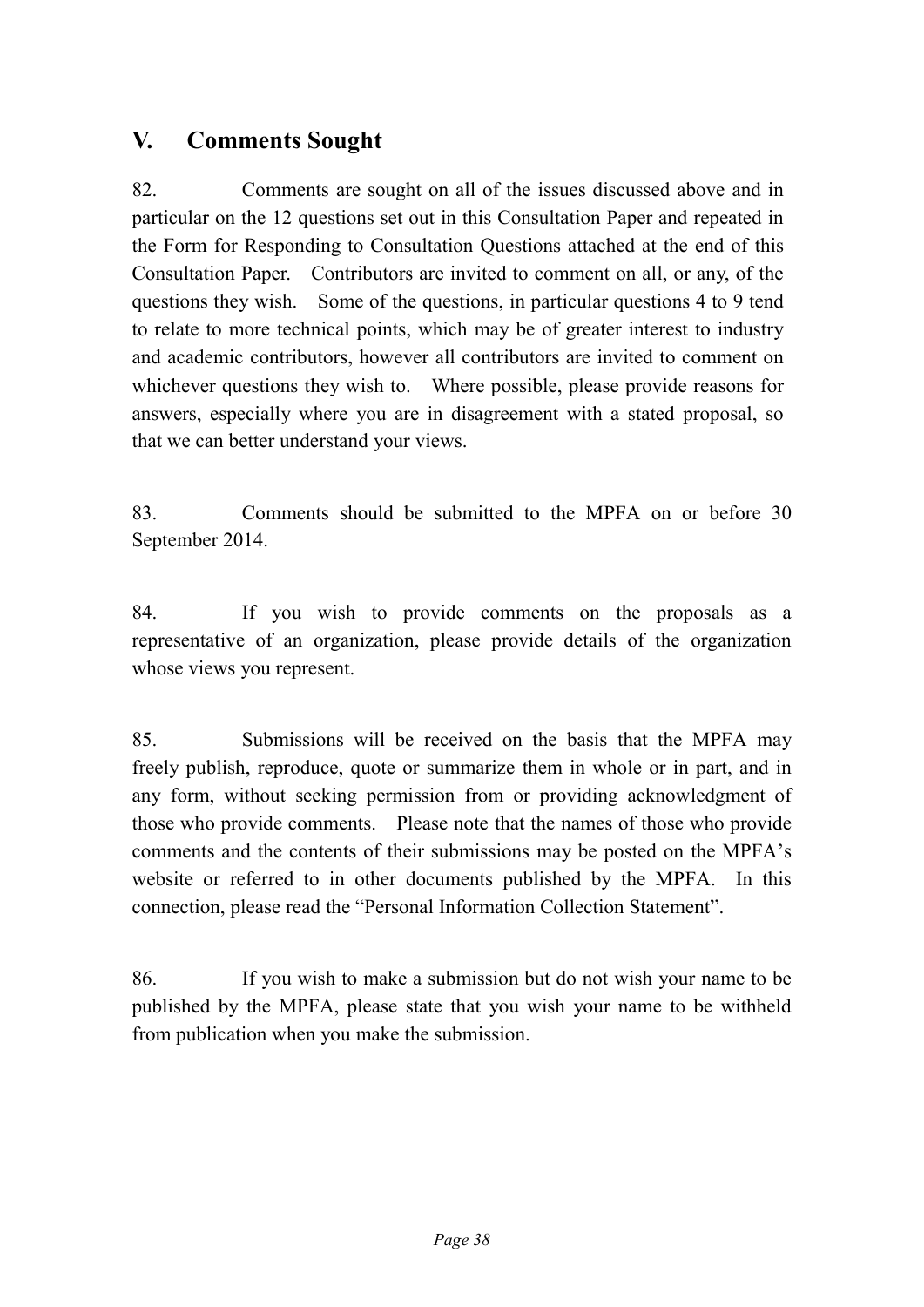- 87. Comments may be sent through any of the following means:
- By mail to: Investment Regulation Department Mandatory Provident Fund Schemes Authority Units 1501A and 1508, Level 15 International Commerce Centre 1 Austin Road West, Kowloon Hong Kong Attention: Consultation on Providing Better Investment Solutions for MPF Members
- By fax to: (852) 3183 0502
- By email to: mpfinvest@mpfa.org.hk
- Through MPFA website: [http://www.mpfa.org.hk](http://www.mpfa.org.hk/)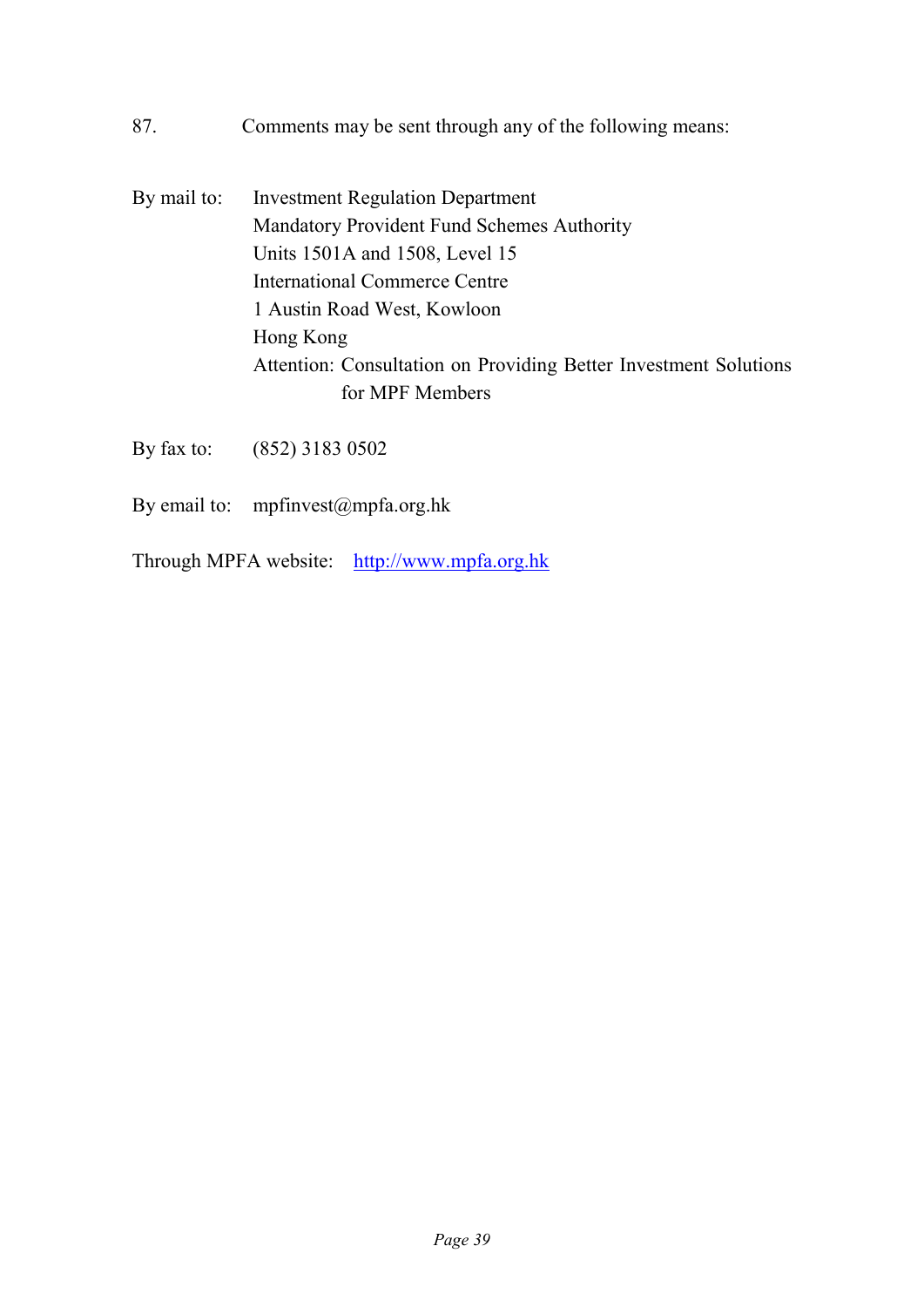# <span id="page-41-0"></span>**Glossary**

| Accrued benefits                               | The amount of scheme member's beneficial interest in<br>an MPF scheme, including amounts contributed by or in<br>respect of that scheme member, together with any profits<br>or losses arising from the investment of those<br>contributions.                                           |
|------------------------------------------------|-----------------------------------------------------------------------------------------------------------------------------------------------------------------------------------------------------------------------------------------------------------------------------------------|
| Approved pooled<br>investment funds<br>(APIFs) | A type of investment fund that a constituent fund invests<br>into. See Box 1 of this Consultation Paper for a more<br>detailed description.                                                                                                                                             |
| <b>Balanced</b> fund                           | A fund that aims to provide some combination of<br>growth, income and preservation of capital by investing<br>in a mix of stocks, bonds, and/or money market<br>instruments. (Also called mixed assets fund)                                                                            |
| Bond fund                                      | A fund or a class of units of a fund that has no less than<br>70% of its assets invested in bonds.                                                                                                                                                                                      |
| Constituent fund<br>(CF)                       | An investment fund that forms part of a MPF scheme.<br>See Box 1 of this Consultation Paper for a more detailed<br>description.                                                                                                                                                         |
| Default fund                                   | A fund in each MPF scheme, into which a scheme<br>member's contributions are invested where the scheme<br>member does not make a choice of fund.                                                                                                                                        |
| Defined contribution<br>pension plan           | A retirement plan in which accrued benefits of a scheme<br>member depends on the contributions made by the<br>employer and the employee, and on the investment<br>returns in respect of such contributions.                                                                             |
| Employee choice<br>arrangement                 | The legislative arrangement under which employees are<br>allowed to transfer the accrued benefits arising from the<br>employee's mandatory contributions in their MPF<br>contribution accounts to a trustee and a scheme of their<br>own choice on a lump sum basis once every calendar |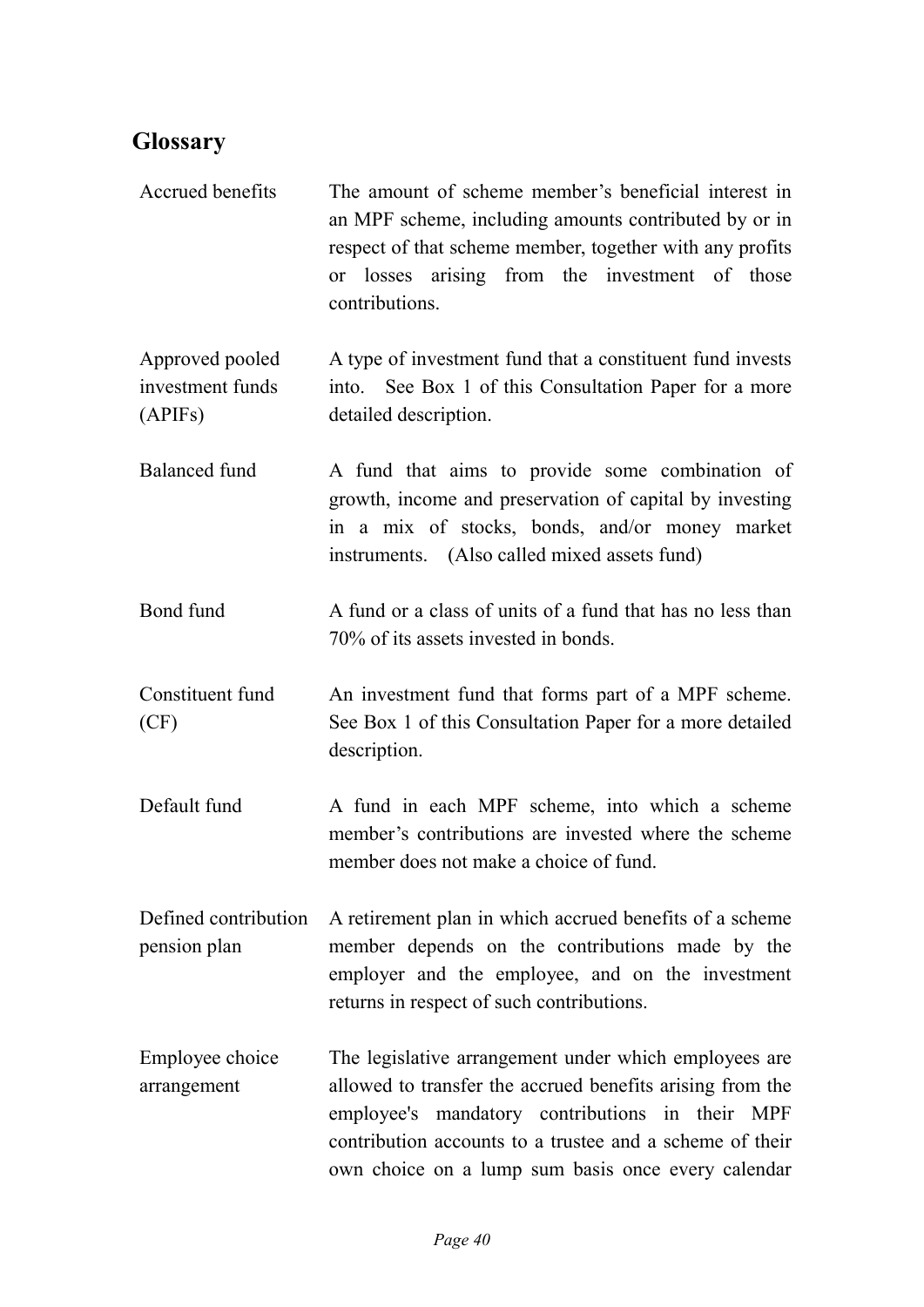year.

| Equity fund                                               | A fund or a class of units of a fund that has no less than<br>70% of its assets invested in equities.                                                                                                                                                                                                           |
|-----------------------------------------------------------|-----------------------------------------------------------------------------------------------------------------------------------------------------------------------------------------------------------------------------------------------------------------------------------------------------------------|
| Fund expense ratio<br>(FER)                               | The fund expense ratio, FER, is a ratio that measures the<br>expenses of an MPF fund as a percentage of fund size.<br>See Box 4 of this Consultation Paper for a more detailed<br>description.                                                                                                                  |
| Guaranteed fund                                           | A fund with some form of guarantee provided to scheme<br>members investing in the fund, usually on the capital<br>invested or on a minimum rate of return, according to the<br>features of the guarantee. The guarantor usually<br>charges a guarantee fee or reserve charge for providing<br>such a guarantee. |
| Index tracking fund /<br>index fund                       | An index fund normally has the sole investment<br>objective of tracking the performance of a particular<br>index, with the aim of achieving investment returns that<br>closely match or correspond to the performance of the<br>index.                                                                          |
|                                                           | A typical index fund is passively managed, which means<br>that constituent securities of the relevant index are<br>bought and sold within the fund in accordance with their<br>respective weightings in the index.                                                                                              |
| Index tracking<br>collective investment<br>scheme (ITCIS) | A type of index tracking fund that is approved by the<br>MPFA as being a permissible investment for MPF<br>constituent funds.                                                                                                                                                                                   |
| Mixed assets fund                                         | A fund or a class of units of a fund that invests no less<br>than 70% of its assets in bonds and equities, with a<br>specified maximum level of exposure to equity.                                                                                                                                             |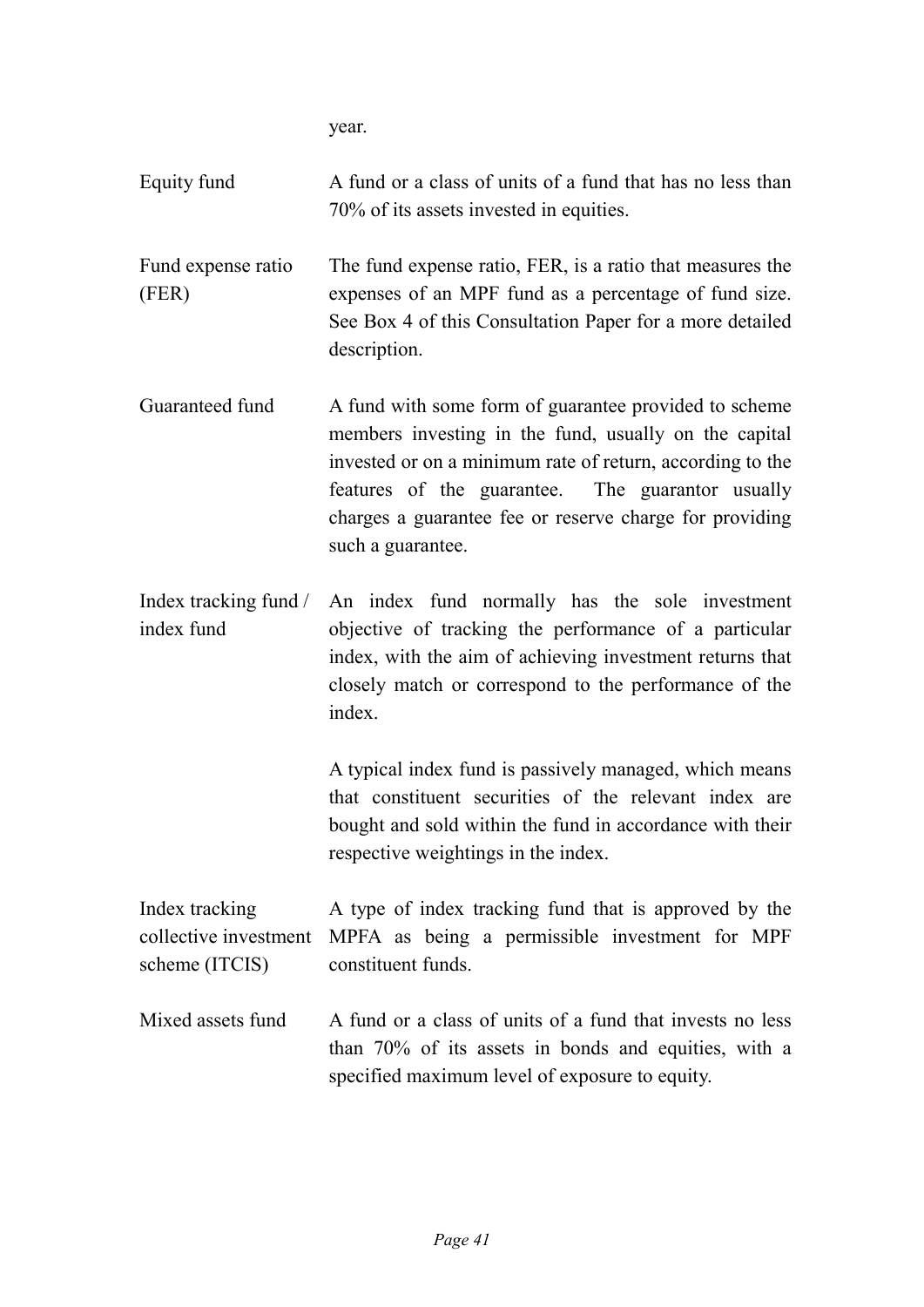- Money market fund A fund that invests no less than 70% of its assets in short-term deposits and debt securities.
- MPF conservative fund A conservative fund is a type of money market fund which invests in Hong Kong dollar based assets such as short-term bank deposits and high quality debt securities. Every MPF scheme is required by law to provide a conservative fund.
- Multi-pillar retirement protection model The World Bank suggests pension design be based on a multi-pillar model. Originally proposed as a three pillar framework, it was later extended to a five pillar framework. The five pillars are a non-contributory "zero pillar" (e.g. basic or social pensions, universal or means tested); a mandatory "first pillar" with contributions linked to earnings; a mandatory occupational "second pillar" that is typically a defined contribution plan; a voluntary occupational "third pillar" and a non-financial "fourth pillar" which includes access to informal support such as family and formal social programmes such as medical care.
- Scheme members In relation to a registered scheme, means an employee or a self-employed person who has a beneficial interest in the registered scheme.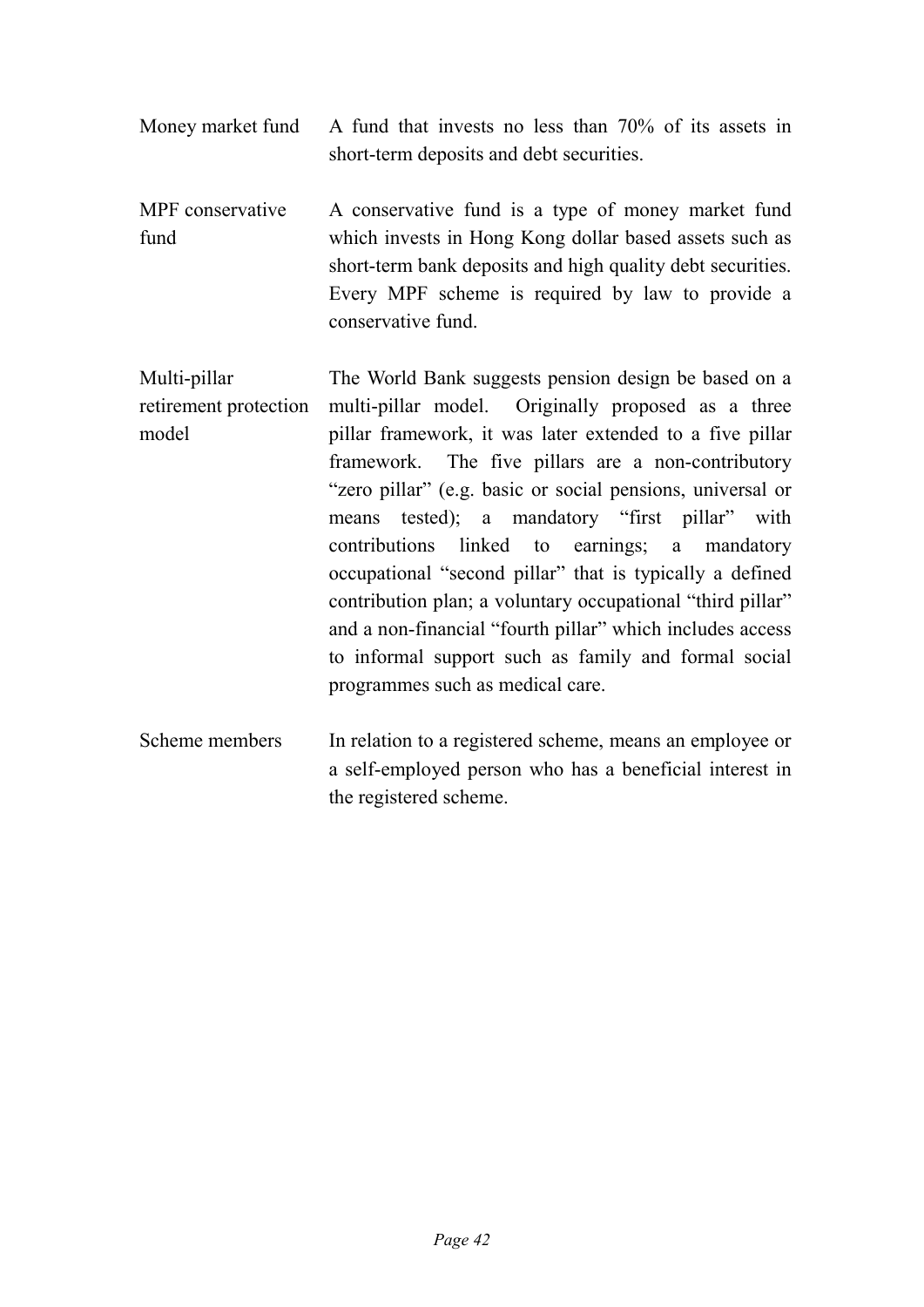# Q1. Do you support the direction of introducing a core fund in the manner set out in paragraph 36 (a) to (d) above?  $\Box$  Yes  $\Box$  No Comments: Q2. Do you agree that the CF that is the default fund should be substantially the same in all MPF schemes? Yes No Comments: Q3. Do you agree that it is appropriate that the core fund be based on a standardized default fund?  $\Box$  Yes  $\Box$  No Comments: Q4. Do you agree that the appropriate investment approach of the core fund is one that automatically reduces risk over time as the member gets closer to age 65? If not, what other option would you propose?  $\Box$  Yes  $\Box$  No Comments:

# <span id="page-44-0"></span>**Form for Responding to Consultation Questions**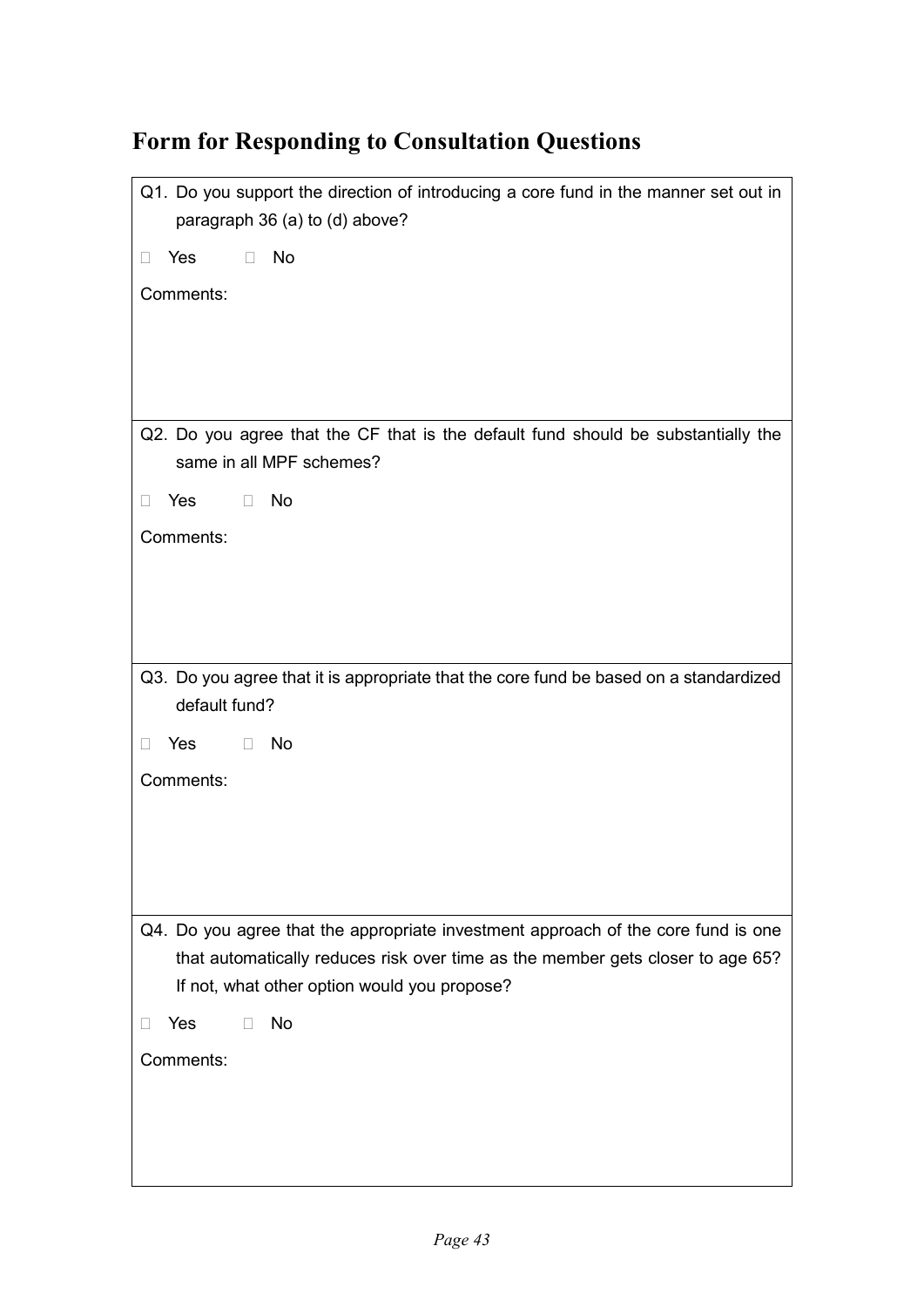| Q5. Do you have any preliminary views on the technical issues set out in paragraph                                                                 |
|----------------------------------------------------------------------------------------------------------------------------------------------------|
| 48, in particular whether consistency is required on all aspects of default fund                                                                   |
| design in all schemes or can some elements be left to the decision of individual<br>product providers?                                             |
| Comments:                                                                                                                                          |
|                                                                                                                                                    |
|                                                                                                                                                    |
|                                                                                                                                                    |
|                                                                                                                                                    |
| Q6. Do you agree that keeping total fee impact for the core fund at or under 0.75% is                                                              |
| a reasonable initial approach?                                                                                                                     |
| No<br>Yes<br>$\Box$<br>$\Box$                                                                                                                      |
| Comments:                                                                                                                                          |
|                                                                                                                                                    |
|                                                                                                                                                    |
|                                                                                                                                                    |
|                                                                                                                                                    |
| Q7. Do you agree that keeping total expense impact (i.e. FER) for the core fund at or<br>under 1.0% over the medium term is a reasonable approach? |
|                                                                                                                                                    |
| Yes<br><b>No</b><br>П                                                                                                                              |
| Comments:                                                                                                                                          |
|                                                                                                                                                    |
|                                                                                                                                                    |
|                                                                                                                                                    |
| Q8. Do you agree that passive, index based, investment strategies should be the<br>predominant investment approach in the MPF core fund?           |
| <b>No</b><br>Yes<br>П                                                                                                                              |
| Comments:                                                                                                                                          |
|                                                                                                                                                    |
|                                                                                                                                                    |
|                                                                                                                                                    |
|                                                                                                                                                    |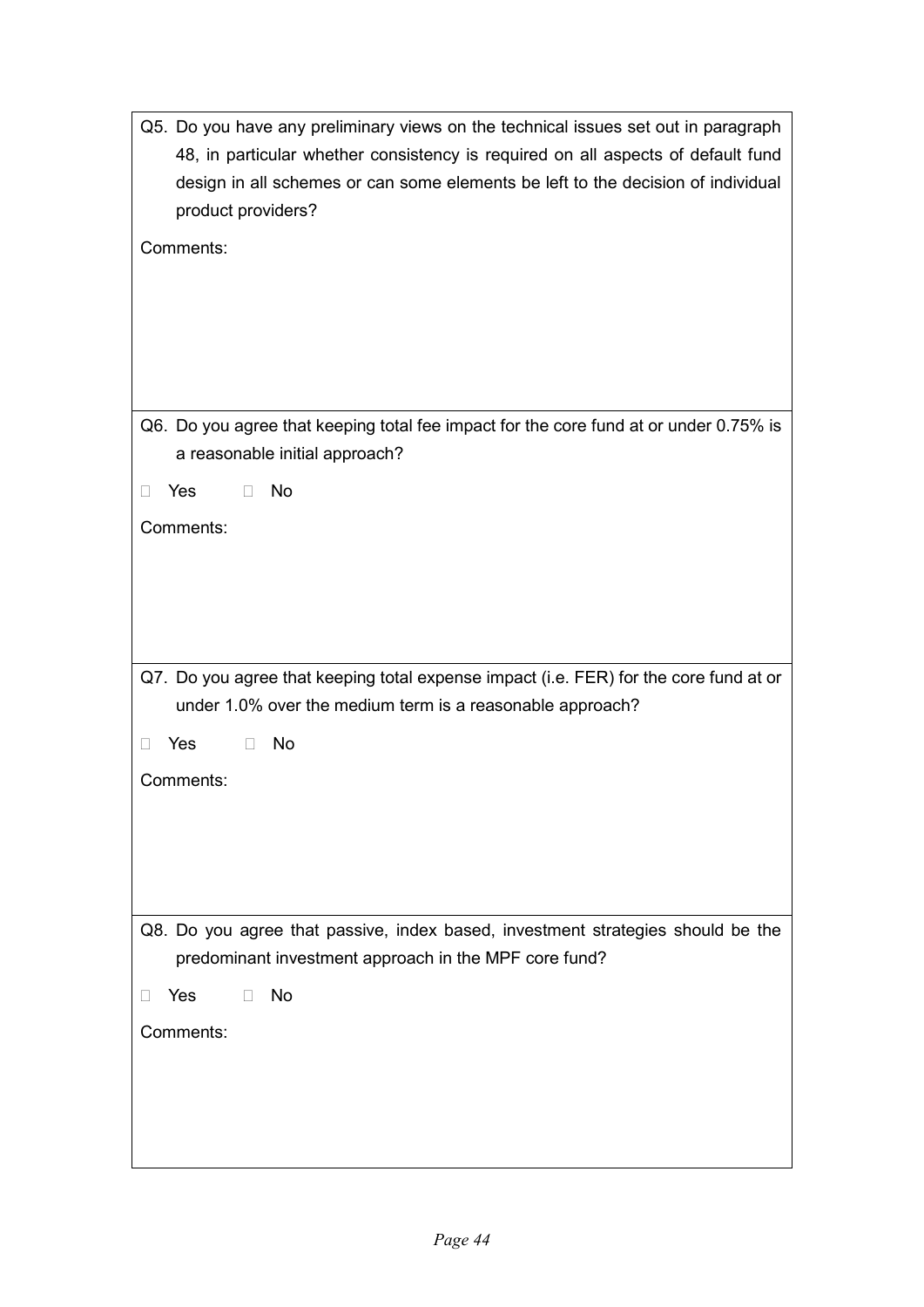|        | Q9. Are there particular asset classes which you think would not appropriately be<br>invested on a passive, index based approach?                                                                                    |
|--------|----------------------------------------------------------------------------------------------------------------------------------------------------------------------------------------------------------------------|
|        | Comments:                                                                                                                                                                                                            |
|        |                                                                                                                                                                                                                      |
|        |                                                                                                                                                                                                                      |
|        |                                                                                                                                                                                                                      |
|        |                                                                                                                                                                                                                      |
|        | Q10. Do you agree that the name of the core fund should be standardized across                                                                                                                                       |
|        | schemes? If so, do you have any preference amongst the possibilities set out                                                                                                                                         |
|        | in paragraph 77 above?                                                                                                                                                                                               |
| $\Box$ | <b>No</b><br>Yes<br>$\Box$                                                                                                                                                                                           |
|        | Your preference:                                                                                                                                                                                                     |
| $\Box$ | "MPF Core Fund" (having regard to its use as a core investment approach for<br>retirement savings)                                                                                                                   |
| $\Box$ | "MPF Basic Investment Fund" (emphasizing its design as a basic investment<br>approach for retirement savings)                                                                                                        |
| $\Box$ | "MPF Simple Investment Fund" (emphasizing its design as a simple investment<br>process for retirement savings)                                                                                                       |
| $\Box$ | "MPF Default Investment Fund" (reinforcing that its primary design is built around<br>the default investment strategy for those who do not, or do not want to make an<br>investment choice in saving for retirement) |
| □      | "MPF "A" Investment Fund" (or some other term which removes any implications<br>about the nature of the strategy)                                                                                                    |
|        | Comments:                                                                                                                                                                                                            |
|        |                                                                                                                                                                                                                      |
|        |                                                                                                                                                                                                                      |
|        |                                                                                                                                                                                                                      |
|        |                                                                                                                                                                                                                      |
|        |                                                                                                                                                                                                                      |
|        |                                                                                                                                                                                                                      |

**r**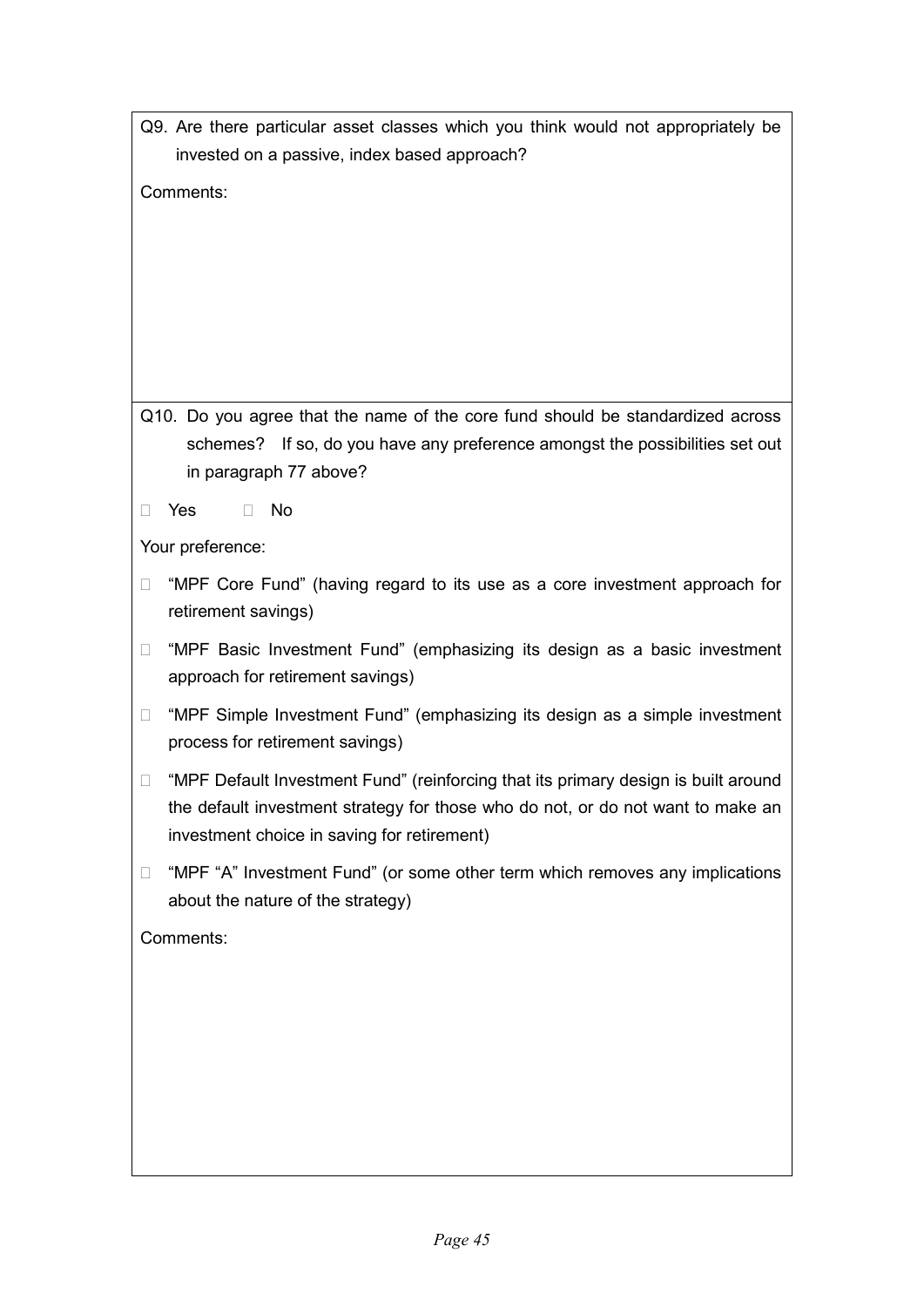| Q11. Do you agree with the general principle for dealing with implementation and                                                        |
|-----------------------------------------------------------------------------------------------------------------------------------------|
| transitional issues as set out in paragraphs 78 and 79?                                                                                 |
| No<br>Yes<br>$\Box$                                                                                                                     |
| Comments:                                                                                                                               |
|                                                                                                                                         |
|                                                                                                                                         |
|                                                                                                                                         |
|                                                                                                                                         |
| Q12. Do you agree with the proposal in paragraph 81 as to how to deal with the<br>transition for existing MPF members of default funds? |
| Yes<br><b>No</b><br>$\Box$                                                                                                              |
| Comments:                                                                                                                               |
|                                                                                                                                         |
|                                                                                                                                         |
|                                                                                                                                         |
|                                                                                                                                         |

#### **Information of Respondent**

(Please refer to the Personal Information Collection Statement on pages 47 and 48 of this Consultation Paper)

**Name (optional)**:

**Organization (where applicable, optional):**

**Address (optional):**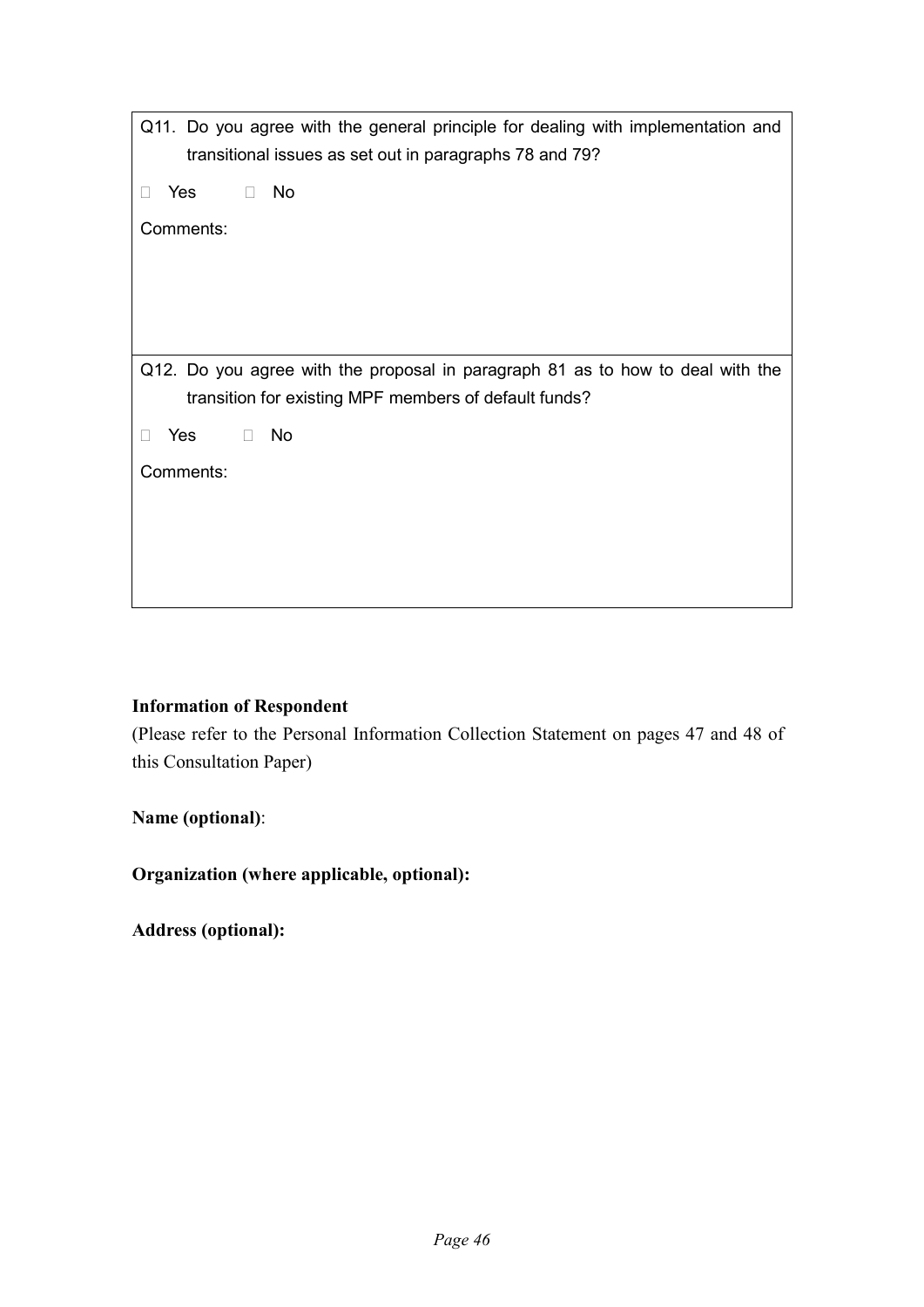# <span id="page-48-0"></span>**Personal Information Collection Statement**

- 1. This Personal Information Collection Statement (the "PICS") is made in compliance with the requirements of Personal Data (Privacy) Ordinance, Cap. 486 (the "PDPO"). The PICS sets out the purposes for which your Personal Data<sup>[18](#page-29-0)</sup> will be used following collection, what you are agreeing to with respect to the MPFA's use of your Personal Data and your rights under the PDPO.
- 2. Supplying your Personal Data in your submission to the MPFA in response to this Consultation Paper is voluntary.

### **Purpose of Collection**

- 3. The Personal Data provided in your submission to the MPFA in response to this Consultation Paper may be used by the MPFA for one or more of the following purposes:
	- in exercising its statutory functions under the Mandatory Provident Fund Schemes Ordinance;
	- · for research and statistical purposes;
	- · for the purpose of open consultation for this Consultation Paper, and/or;
	- · for any other purposes directly related to the above purposes.

#### **Disclosure of Personal Data**

4. Personal Data provided in your submission on this Consultation Paper may be disclosed by the MPFA to members of the public (whether in Hong Kong or elsewhere), as part of the open consultation on this Consultation Paper. The names of persons who submit comments on this Consultation Paper together with the whole or part of their submission may be disclosed to members of the public. This may be done by publishing this information on the MPFA's website and in documents to be published during the consultation period, or at, or following its conclusion.

 <sup>18</sup> Personal Data means personal data as defined in the Personal Data (Privacy) Ordinance.